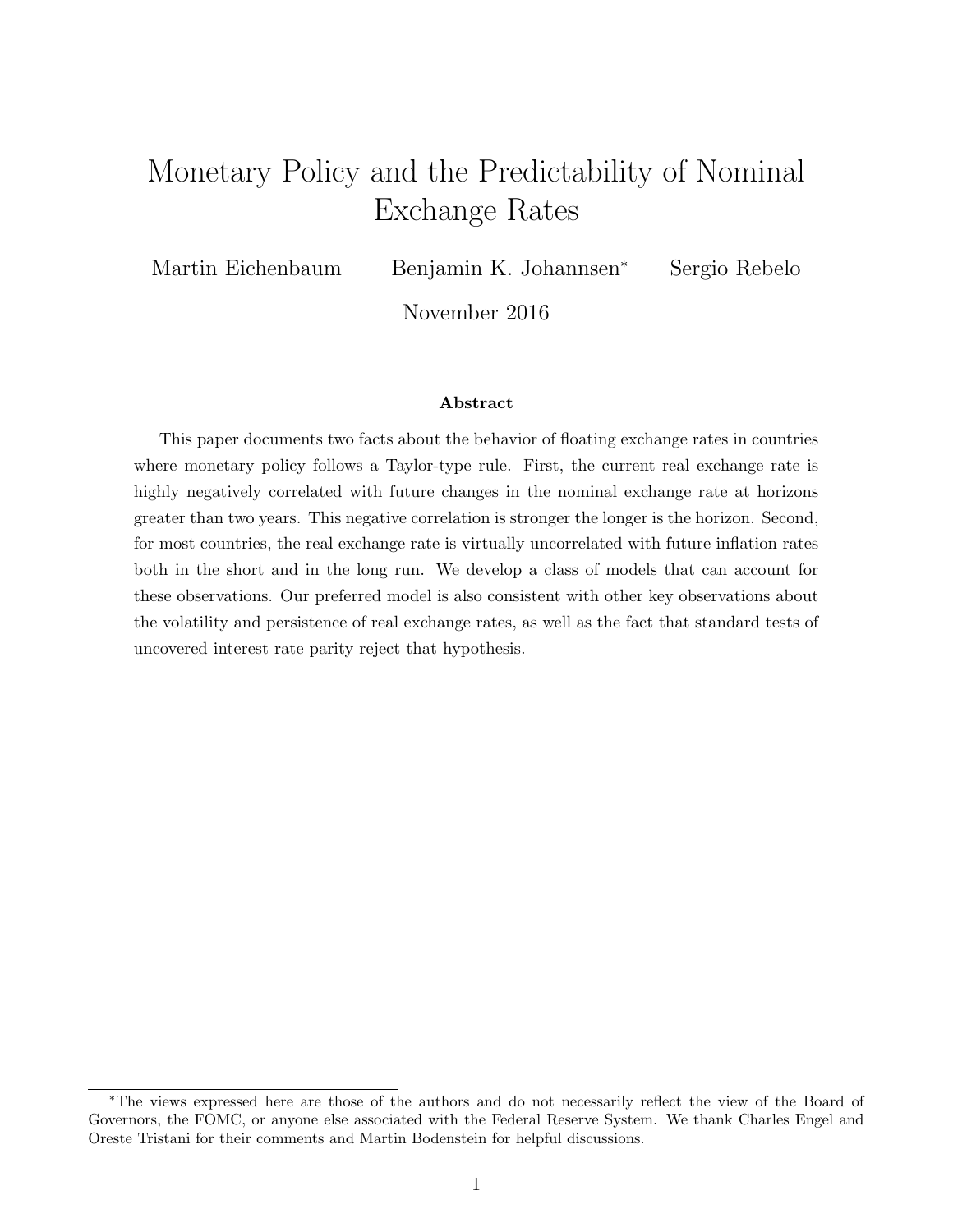# 1 Introduction

This paper examines the behavior of floating exchange rates in countries where monetary policy follows a Taylor-type rule. Define the real exchange rate (RER) as the price of the foreign consumption basket in units of the home consumption basket. Also define the nominal exchange rate  $(NER)$  as the price of the foreign currency in units of the home currency. We document two facts about real and nominal exchange rates. First, the current RER is highly negatively correlated with future changes in the NER at horizons greater than two years. This correlation is stronger the longer is the horizon. For most of the countries in our sample, the current  $RER$  alone explains more than 50 percent of the variance of changes in nominal exchange rates at horizons greater than four years. Second, for most countries, the RER is virtually uncorrelated with future inflation rates at all horizons. Taken together, these facts imply that the RER adjusts in the medium and long-run overwhelmingly through changes in nominal exchange rates, not through differential inflation rates. When a country's consumption basket is relatively expensive, its NER eventually depreciates by enough to move the RER back to its long-run level.

We redo our analysis for China which is on a quasi-fixed exchange rate regime versus the U.S. dollar, Hong Kong which has a fixed exchange rate versus the U.S. dollar, and the euro area countries which have fixed exchange rates with each other. In all these cases, the current RER is highly negatively correlated with future relative inflation rates. In contrast to the flexible exchange rate countries, the  $RER$  adjusts overwhelmingly through predictable inflation differentials.

We show that our first fact about the relationship between the current RER and future changes in the  $NER$  emerges naturally in a wide class of models that have two features: home bias in consumption and a Taylor rule guiding monetary policy. This result holds regardless of whether or not we allow for nominal rigidities. We make these arguments using a sequence of models to develop intuition about the key mechanisms underlying our explanations of the facts. We then study a medium-size DSGE model to assess the quantitative plausibility of the proposed mechanisms. We argue that this model can account for the relationship between the current RER and future changes in inflation and the NER.

A key question is whether the model is consistent with other features of the data that have been stressed in the open-economy literature. It is well know that, under flexible exchange rates, real and nominal exchange rates commove closely in the short run (Mussa (1986)). This property, along with the fact that real exchange rates (RER) are highly inertial (Rogoff (1996)), constitute bedrock observations which any plausible open-economy model must be consistent with. We show that our medium-size DSGE model is in fact consistent with these observations.

We begin our theoretical analysis with a simple flexible-price model where labor is the only factor in the production of intermediate goods. The intuition for why this simple model accounts for our empirical findings is as follows. Consider a persistent fall in domestic productivity or an increase in domestic government spending. Both shocks lead to a rise in the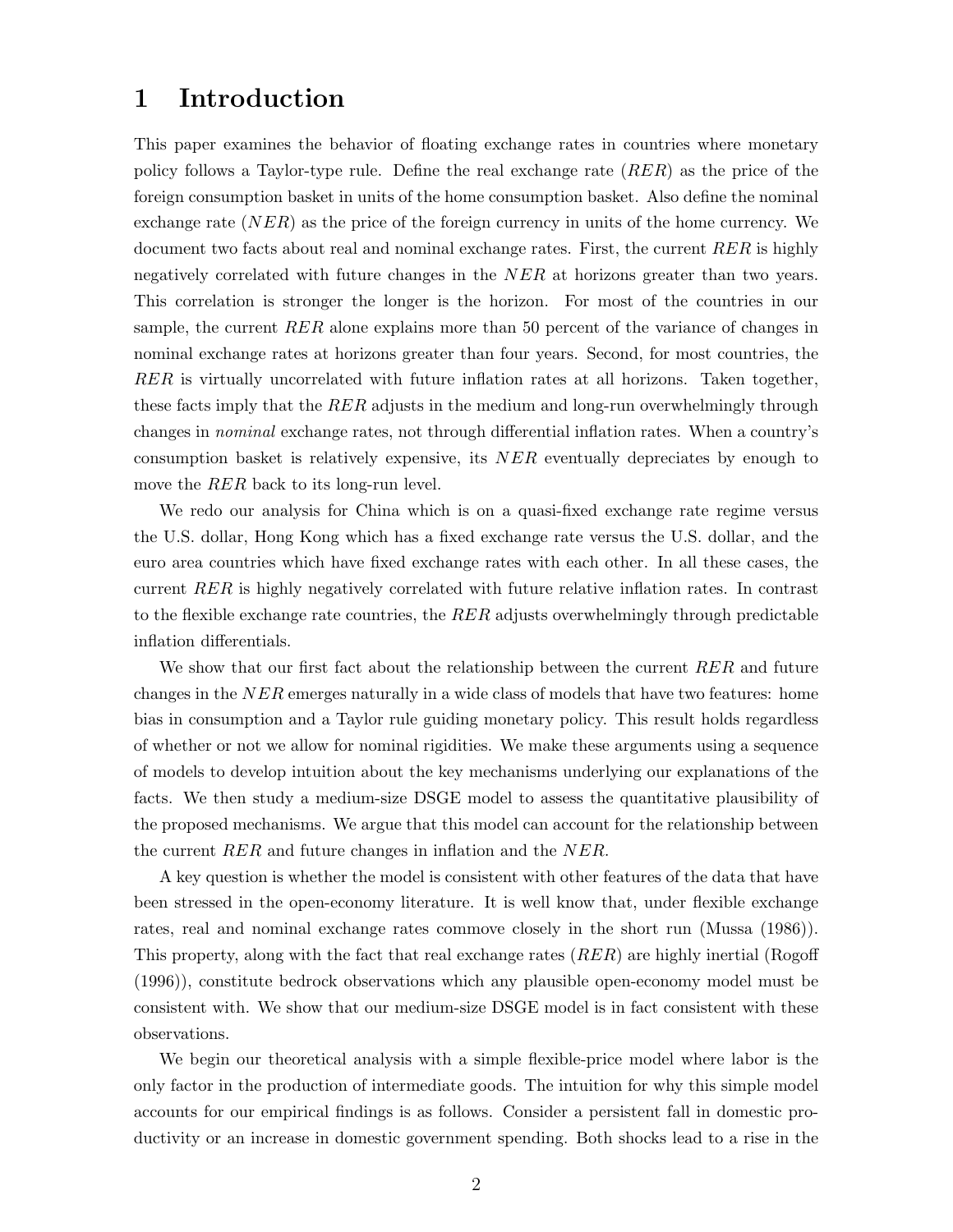real cost of producing home goods that dissipates smoothly over time. Home bias means that there is a high weight of domestically-produced goods in the domestic consumer basket. So, after the shock, the price of the foreign consumption basket in units of the home consumption basket falls, i.e. the RER falls. The Taylor rules followed by the central banks keep inflation relatively stable in the two countries. As a consequence, most of the adjustment in the  $RER$  occurs through changes in the  $NER$ . In the model, the foreign currency depreciates on impact and then slowly appreciates to a level consistent with the return of the RER to its steady state value. These predictable movements in the NER can occur in equilibrium because they are offset by the interest rate differential, i.e. uncovered interest parity (UIP) holds.

Under the scenario just described, the foreign currency depreciates on impact and then appreciates, in a way that is reminiscent of the overshooting phenomenon emphasized by Dornbusch (1976). The longer the horizon, the higher is the cumulative appreciation of the foreign currency. So in this simple model the current RER is highly negatively correlated with the value of the  $NER$  at future horizons and this correlation is stronger the longer is the horizon.

Risk premia aside, UIP holds conditional on the realization of many types of shocks to the model economy. After the realization of one of these shocks, the nominal interest differential between two countries is equal to the expected change in the nominal exchange rate. But there is another class of shocks, namely shocks to the demand for bonds, for which UIP does not hold. So, when the variance of these shocks is sufficiently large, traditional tests of UIP applied to data from our model would reject that hypothesis.

An obvious shortcoming of the flexible-price model is that purchasing power parity (PPP) holds at every point in time. To remedy this shortcoming, we modify the model so that monopolist producers set the nominal prices of domestic and exported goods in local currency. They do so subject to Calvo-style pricing frictions. For simplicity, suppose for now that there is a complete set of domestic and international asset markets. Consider a persistent fall in domestic productivity or an increase in domestic government spending. Both shocks lead to a rise in domestic marginal cost. So, when they are able to, domestic firms increase their prices at home and abroad, and inflation rises. Because of home bias, domestic inflation rises by more than foreign inflation. The Taylor principle implies that the domestic real interest rate rises by more than the foreign real interest rate. So, domestic consumption falls by more than foreign consumption.

With complete asset markets, the  $RER$  is proportional to the ratio of foreign to domestic marginal utilities of consumption. So, the fall in the ratio of domestic to foreign consumption implies a fall in the  $RER$ . As in the flexible price model, the Taylor rule keeps inflation relatively low in both countries so that most of the adjustment in the  $RER$  is accounted for by movements in the NER. Again, the implied predictable movements in the NER can occur in equilibrium because they are offset by the interest rate differential, i.e. UIP holds.

While the intuition is less straightforward, our results are not substantively affected if we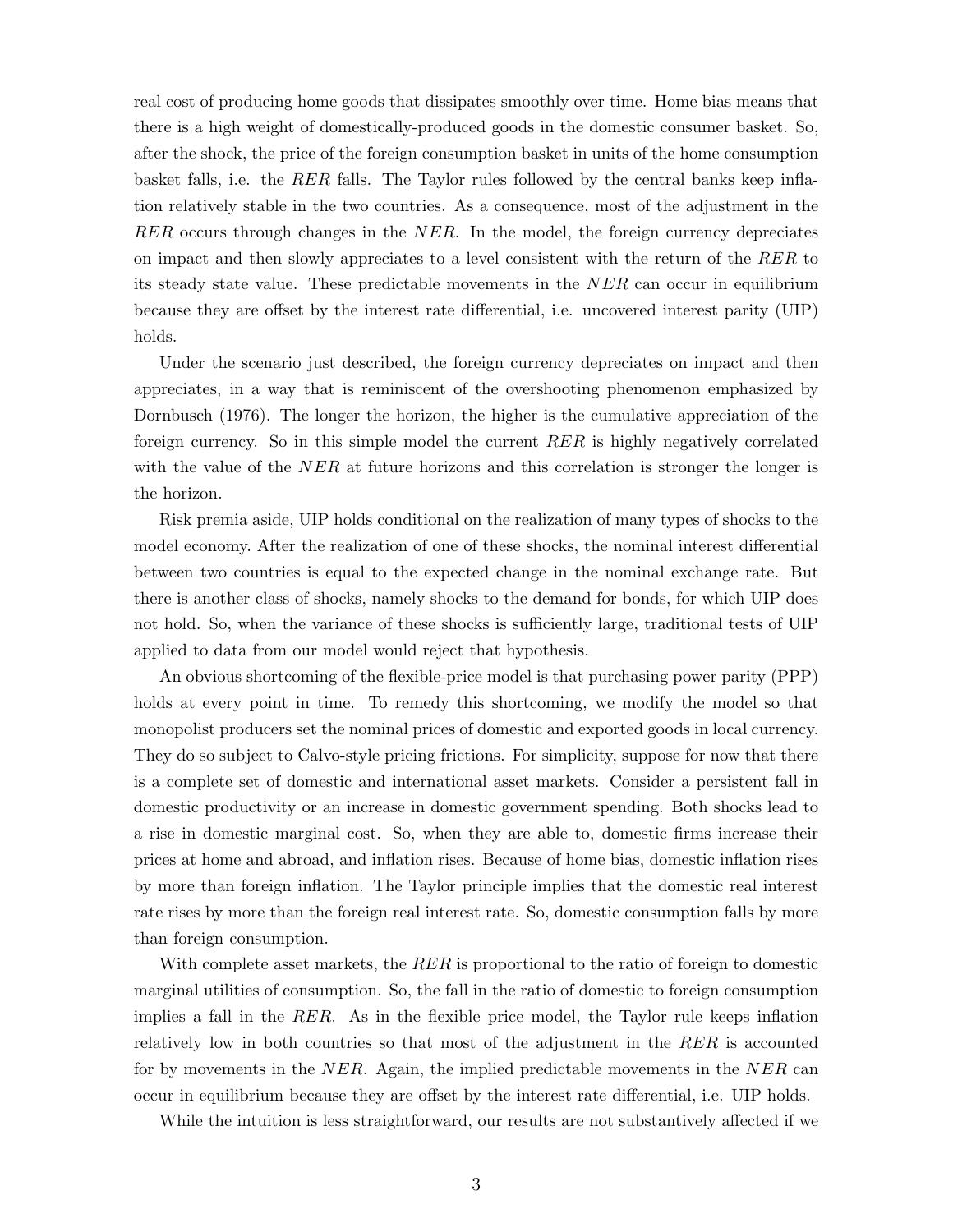replace complete markets with incomplete markets or assume local currency pricing instead of producer currency pricing.

An important question is whether empirically plausible versions of our model can account for the facts that we document. The key tension is as follows. We require that UIP holds for the key shocks that generate the correlation between the current RER and future NERs. But we also require that shocks to the demand for assets be sufficiently important so that traditional tests of UIP are rejected. In addition, we want the shocks in our model to be sufficiently persistent so that, for the reasons emphasized in Engel, Mark and West (2007), RERs exhibit properties that are hard to distinguish from a random walk. Finally, to be plausible our model must be consistent with the bedrock observations associated with Mussa (1986) and Rogoff (1996). To this end we study an estimated open-economy medium-size DSGE model. Amongst other features, the model allows for Calvo-style nominal wage and price frictions and habit formation in consumption of the type considered in the Christiano, Eichenbaum and Evans (2005). Our key finding is that the model can simultaneously account for our two empirical facts even though exchange rates behave like random walks at short horizons, unconditional UIP fails, nominal and real exchange commove closely, and the RER is inertial.

Our work is related to three important strands of literature. The first strand demonstrates the existence of long-run predictability in nominal exchange rates (e.g. Mark (1995) and Engel, Mark, and West (2007)). Rossi (2013) provides a thorough review of this literature. Our contribution here is to show the importance of the  $RER$  in predicting the  $NER$ at medium and long-run horizons.<sup>1</sup> The second strand of literature seeks to explain the persistence of real exchange rates. See, for example, Rogoff (1996), Kollmann (2001), Chari, Kehoe and McGrattan (2002), Benigno (2004), Engel, Mark, and West (2007), and Steinsson (2008). Our contribution relative to that literature is to show that we can account for the relationship between the RER and future changes in inflation and the  $NER$  in a way that is consistent with the observed inertia in RER. The third strand of the literature emphasizes the importance of the monetary regime for the behavior of RER. See, for example Baxter and Stockman (1989), Engel, Mark, and West (2007), and Engel (2012). Our contribution relative to that literature is to document the critical role that Taylor-rule regimes play in determining the relative roles of inflation and the  $NER$  in the adjustment of the  $RER$  to its long-run levels.

Our paper is organized as follows. Section 2 contains our empirical results. Section 3 describes a sequence of models consistent with these results. We start with a model that has flexible prices, complete asset markets, and where labor is the only factor in the production of intermediate goods. We then replace complete markets with a version of incomplete markets where only one-period bonds can be traded. Next, we introduce Calvo-style frictions in

<sup>&</sup>lt;sup>1</sup>Authors like Engel and West (2004, 2005) Molodtsova and Papell (2009) have proposed using variables that might enter into a Taylor rule to improve out of sample forecasting. Such variables includes output gaps, inflation, and possibly real exchange rates. Our focus is not on out-of-sample forecasting.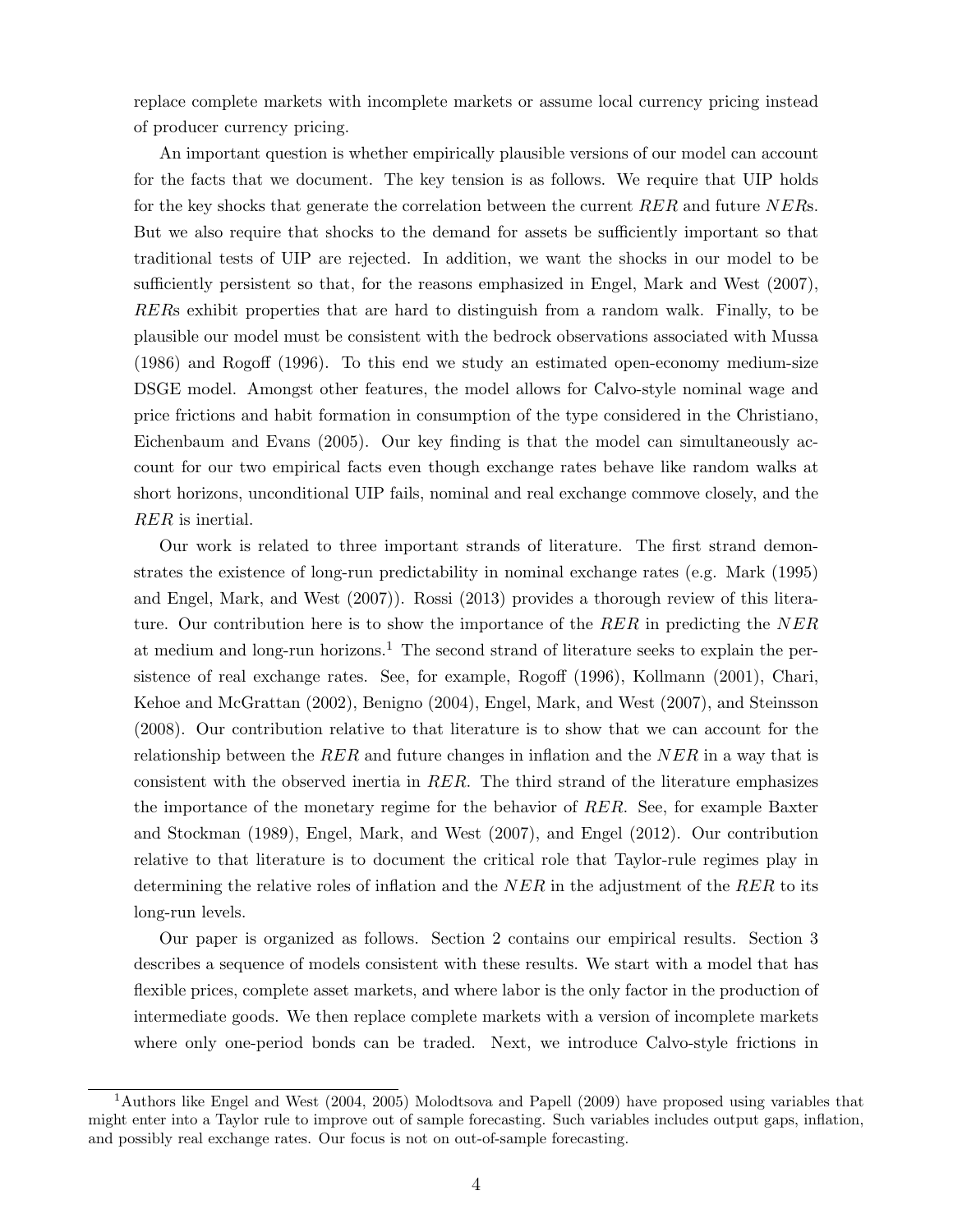price setting. In Section 4 we consider an estimated medium-scale DSGE model. Section 5 concludes.

# 2 Some empirical properties of nominal and real exchange rates

In this section we present our empirical results regarding nominal exchange rates, real exchange rates, and relative inflation rates. Our analysis is based on quarterly data for Australia, Canada, the euro area, Germany, Japan, New Zealand, Norway, Sweden, China, and Hong Kong. We use consumer price indexes for all items and average quarterly nominal exchange rates versus the U.S. dollar.<sup>2</sup>

We begin by describing the results obtained for countries under flexible exchange rates and in which monetary policy is reasonably well characterized by a Taylor rule. We choose the sample period for each country using the following two criteria. First, the exchange rate must be floating. Second, following Clarida, Gali and Gertler (1998), we consider periods when monetary policies are reasonably characterized by Taylor rules. Our sample periods are as follows: Australia: 1973-2007, Canada: 1973-2007, Germany: 1979.Q2-1993, Japan: 1979.Q2- 1994, New Zealand: 1989-2007, Norway: 1973-2007, Sweden: 1973-2007, Switzerland: 1973- 2007, United Kingdom: 1992.Q4-2007.<sup>3</sup> Unless indicted otherwise, a year means that the entire year's worth of data was used.

The *RER* is given by:

$$
RER_t = \frac{S_t P_t^*}{P_t},\tag{1}
$$

where  $S_t$  is the nominal exchange rate, defined as U.S. dollars per unit of foreign currency. The variables  $P_t$  and  $P_t^*$  denote the domestic and foreign price levels, respectively.

Figures 1 through 10 show, for each country, scatter plots of the  $log(RER_t)$  against  $\log (S_{t+j}/S_t)$  for different horizons, j. The maximal horizon (J) is country specific, equaling 5 or 10 years. Our rule for setting  $J$  is that  $J$  is either 5 or 10 years, and we have at least one non-overlapping data point that exceeds that horizon. So, for example, for Canada  $J = 10$ years, but for the U.K.,  $J = 5$  years. For countries where  $J = 10$  years, we display the scatter plots at one, three, seven and ten year horizons. For countries where  $J = 5$  years, we display

 $2$ We use the H10 exchange rate data published by the Federal Reserve, available at http://www.federalreserve.gov/releases/H10/Hist/. We compute quarterly averages of the daily data. For price indexes, we use the International Monetary Fund's International Financial Statistics database, with the exception of consumer prices for China and consumer prices in the euro area. For those countries, we use OECD data, which we download from FRED. The series names on FRED are CPHPTT01EZM661N for the Euro Area and CHNCPIALLMINMEI for China. Whe we use the OECD data for Canada and China, we also use the OECD data for the United States in order to construct the real exchange rate. The FRED name for the United States consumer price index from the OECD is USACPIALLMINMEI.

<sup>3</sup>We exclude France and Italy because the Clarida, Gali and Gertler (1998) dates would give us only 6 years of data for France and 8 years of data for Italy. These years include steep declines from very high initial inflation rates that are hard to reconcile with a stable Taylor-rule regime. Our data for the U.K. starts in 1992 to exclude the period in which the British pound was part of the Exchange Rate Mechanism of the European Monetary System.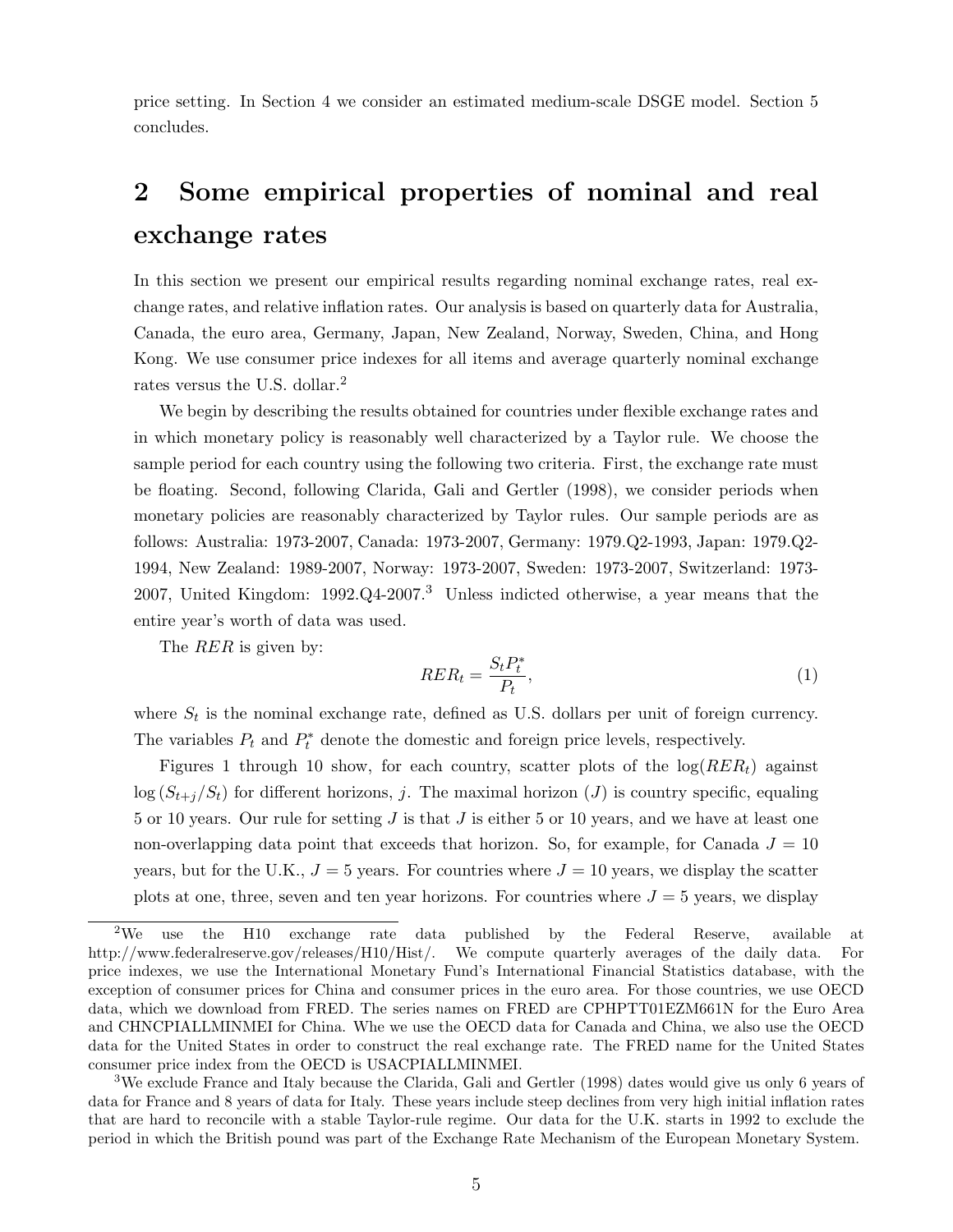the scatter plots at one, two, three and five year horizons.

Two features of these figures are worth noting. First, consistent with the notion that exchange rates behave like random walks at high frequencies, there is no obvious relationship between the  $\log(RER_t)$  and  $\log(S_{t+j}/S_t)$  at a one-year horizon. However, as the horizon expands, the correlation between  $\log(RER_t)$  and  $\log(S_{t+i}/S_t)$  rises. For the countries for which we have the most data, so that  $J = 10$  years, the negative relationship is very pronounced at longer horizons.

We now discuss results obtained from running the following  $NER$  regression:

$$
\log\left(\frac{S_{t+j}}{S_t}\right) = \beta_0 + \beta_1 \log(RER_t) + \epsilon_{t,t+j},\tag{2}
$$

for  $j = 1, 2, \dots J$  years. Panel A of Table 1 reports estimates and standard errors for the slope coefficient  $\beta_1$  obtained using data from flexible exchange rate countries.<sup>4</sup> A number of features are worth noting. First, for every country and every horizon, the estimated value of  $\beta_1$  is negative. Second, for almost all countries, the estimated value of  $\beta_1$  is statistically significant at three-year horizons or longer. Third, in most cases the estimated value of  $\beta_1$ increases in absolute value with the horizon. Moreover,  $\beta_1$  is more precisely estimated for longer horizons.

Panel A of Table 2 reports the  $R^2$ s from the fitted regressions. Consistent with the visual impression from the scatter plots, the  $R^2$ s are relatively low at horizons of one year but rise with the horizon. Strikingly, for the longest horizons the  $R^2$  exceeds 50 percent for all countries except for Japan (where it is 40 percent) and it is almost 88 percent for Canada.

Taken together, the results in Figures 1−10 and Table 1 strongly support the notion that, for flexible exchange rate countries where monetary policy is reasonably well characterized by a Taylor rule, the current  $RER$  is strongly correlated with changes in future nominal exchange rates, at horizons greater than roughly two years.

We now consider the relative-price regression:

$$
\log\left(\frac{P_{t+j}^*/P_{t+j}}{P_t^*/P_t}\right) = \beta_0 + \beta_1 \log(RER_t) + \epsilon_{t,t+j}.\tag{3}
$$

This regression quantifies how much of the adjustment in the RER occurs via changes in relative rates of inflation across countries. Panel A of Table 3 reports our estimates and standard errors for the slope coefficient  $\beta_1$ . In most cases, the coefficient is statistically insignificant and in some cases it is negative instead of positive. Interestingly, for Australia, the 7 and 10-year horizon estimates of  $\beta_1$  are positive and statistically significant. Panel A of Table 4 reports the  $R^2$ s of the fitted regressions. Notice that the regression  $R^2$ s are all much lower than the corresponding  $R^2$ s from regression (2). As a whole, these results are consistent with the view that, for these countries, very little of the adjustment in the RER

<sup>&</sup>lt;sup>4</sup>We compute standard errors for a generalized method of moments estimator of  $\beta_1$  using a Newey-West estimator of the optimal weighting matrix with the number of lags equal to two quarters more than the forecasting horizon.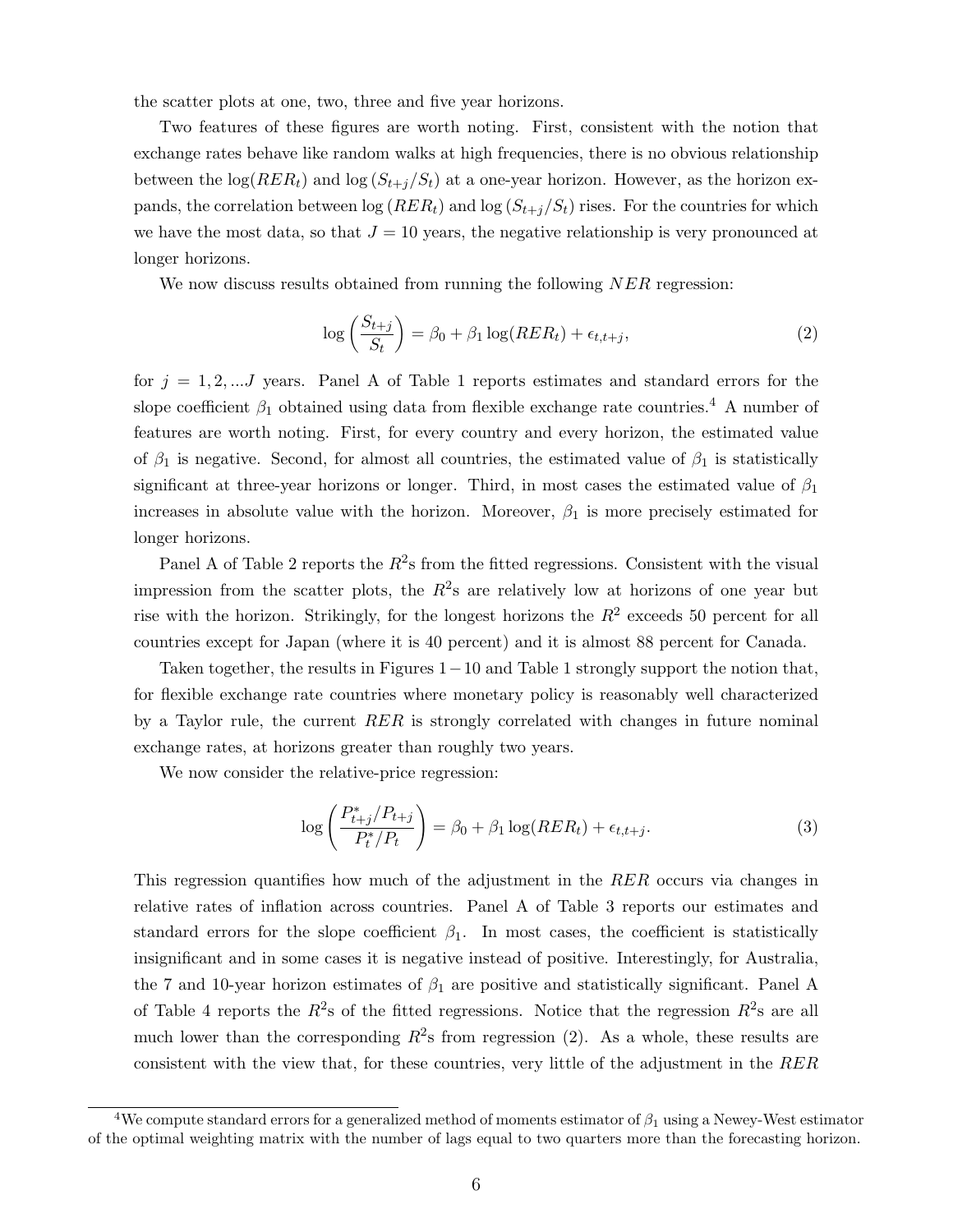occurs via differential inflation rates.

We now redo our analysis for China, which is on a quasi-fixed exchange rate versus the U.S. dollar, and Hong Kong, which has a fixed exchange rate versus the U.S. dollar. The results are shown in Panel B of Table 3. The sample period is from 1985 to 2007 for Hong Kong and 1994 to 2007 for China. We also use data over the period 1999 to 2016 for France, Ireland, Italy, Portugal, and Spain where the RER and relative inflation rates are defined relative to Germany. The results for these countries are shown in Table 5. Two features of Panel B of Table 3 and Table 5 are worth noting. First, the estimated values of  $\beta_1$  in equation (3) are statistically significant for every country at every horizon. Second, the estimated value of  $\beta_1$  rises with the horizon. Panel B of Table 4 and Table 5 show that the regression  $R^2$ s increase with the horizon. Interestingly, the 5 year  $R^2$ s are very high, exceeding 79 percent for all euro area countries with a peak value of 93 percent for Portugal.

We conclude that, for countries on a flexible exchange rate regime and monetary policy well characterized by a stable Taylor rule, adjustments in the RER, occur slowly via predictable changes in the  $NER$ . In sharp contrast, for countries in fixed exchange rate regimes, adjustments in the RER occur slowly via predictable changes in inflation rates.

# 3 Benchmark models

In this section we use a sequence of simple models to explain the empirical findings documented above. We begin with a flexible price, two-country, complete-markets model, allowing for two different specifications of monetary policy. We then consider an incomplete markets model, allowing for 'spread shocks.' These shocks imply that traditional tests applied to data from the model economy would reject UIP. We first assume that prices are flexible and then move on to a specification that allows for sticky prices.

### 3.1 Flexible-price, complete-markets model

Our model consists of two completely symmetric countries. We first describe the households' problems and then discuss the firms' problems.

#### 3.1.1 Households

The domestic economy is populated by a representative household whose preferences are given by:

$$
E_t \sum_{j=0}^{\infty} \beta^j \left[ \log \left( C_{t+j} \right) - \frac{\chi}{1+\phi} L_{t+j}^{1+\phi} + \mu \frac{\left( M_{t+j} / P_{t+j} \right)^{1-\sigma_M}}{1-\sigma_M} \right]. \tag{4}
$$

Here,  $C_t$  denotes consumption,  $L_t$  hours worked,  $M_t$  end-of-period nominal money balances,  $P_t$  the time-t aggregate price level, and  $E_t$  the expectations operator conditional on time-t information. In addition,  $0 < \beta < 1$ ,  $\sigma_M > 1$ , and  $\chi$  and  $\mu$  are positive scalars.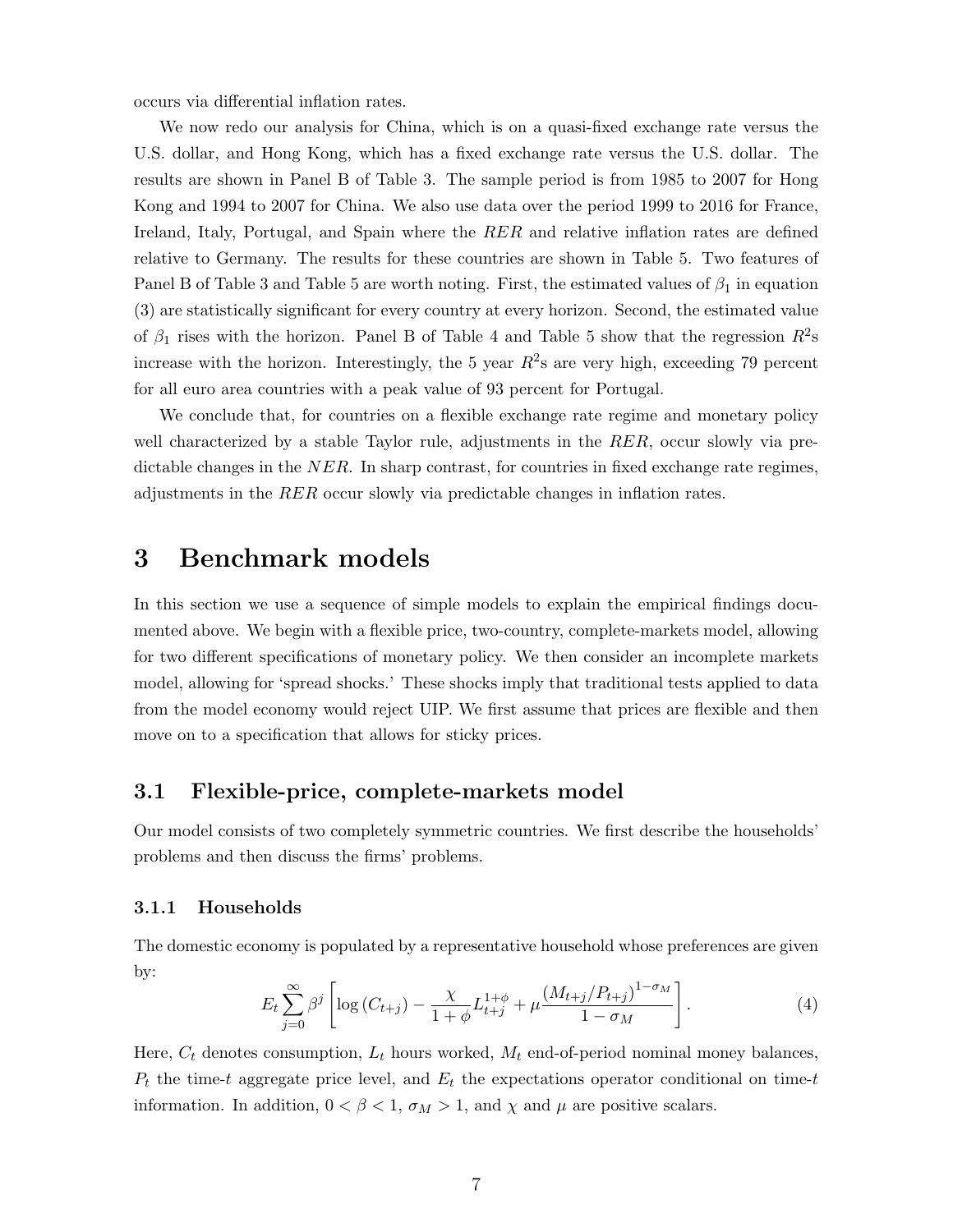Households can trade in a complete set of domestic and international contingent claims. The domestic household's flow budget constraint is given by:

$$
B_{H,t} + S_t B_{F,t} + P_t C_t + M_t = R_{t-1} B_{H,t-1} + S_t R_{t-1}^* B_{F,t-1} + W_t L_t + T_t + M_{t-1}.
$$
 (5)

Here,  $B_{H,t}$  and  $B_{F,t}$  are nominal balances of home and foreign bonds,  $S_t$  is the nominal exchange rate, defined as in our empirical section to be the price of the foreign currency unit (units of home currency per unit of foreign currency),  $R_t$  is the nominal interest rate on the home bond and  $R_t^*$  is the nominal interest rate on the foreign bond,  $W_t$  is the wage rate, and  $T_t$  are lump-sum profits and taxes. For notational ease, we have suppressed the household's purchases and payoffs of contingent claims. With complete markets, the presence of one-period nominal bonds is redundant since these bonds can be synthesized using statecontingent claims.

The first-order conditions are:

$$
\chi L_t^{\phi} C_t = \frac{W_t}{P_t},\tag{6}
$$

$$
1 = \beta R_t E_t \frac{C_t}{C_{t+1}\pi_{t+1}},\tag{7}
$$

where,  $\pi_t = P_t/P_{t-1}$ , denotes the inflation rate.

$$
\mu \left(\frac{M_t}{P_t}\right)^{-\sigma_M} = \left(\frac{R_t - 1}{R_t}\right) \frac{1}{C_t}.\tag{8}
$$

Equation (8) characterizes money demand by domestic agents. Since households only derive utility from their country's money, domestic agents do not hold foreign money balances.

We use stars to denote the prices and quantities in the foreign country. The preferences of the foreign household are given by:

$$
E_{t} \sum_{j=0}^{\infty} \beta^{j} \left[ \log \left( C_{t+j}^{*} \right) - \frac{\chi}{1+\phi} \left( L_{t+j}^{*} \right)^{1+\phi} + \mu \frac{\left( M_{t+j}^{*} / P_{t+j}^{*} \right)^{1-\sigma_{M}}}{1-\sigma_{M}} \right]. \tag{9}
$$

The foreign household's flow budget constraint is given by:

$$
B_{F,t}^* + S_t^{-1} B_{H,t}^* + P_t^* C_t^* + M_t^* = R_{t-1}^* B_{F,t-1} + S_t^{-1} R_{t-1} B_{H,t-1}^* + W_t^* L_t^* + T_t^* + M_{t-1}^*.
$$
 (10)

The first-order conditions for the foreign household are:

$$
\chi \left( L_t^* \right)^{\phi} C_t^* = \frac{W_t^*}{P_t^*},\tag{11}
$$

$$
1 = \beta R_t^* E_t \frac{C_t^*}{C_{t+1}^* \pi_{t+1}^*},\tag{12}
$$

$$
\mu \left(\frac{M_t^*}{P_t^*}\right)^{-\sigma_M} = \left(\frac{R_t^*-1}{R_t^*}\right) \frac{1}{C_t^*}.\tag{13}
$$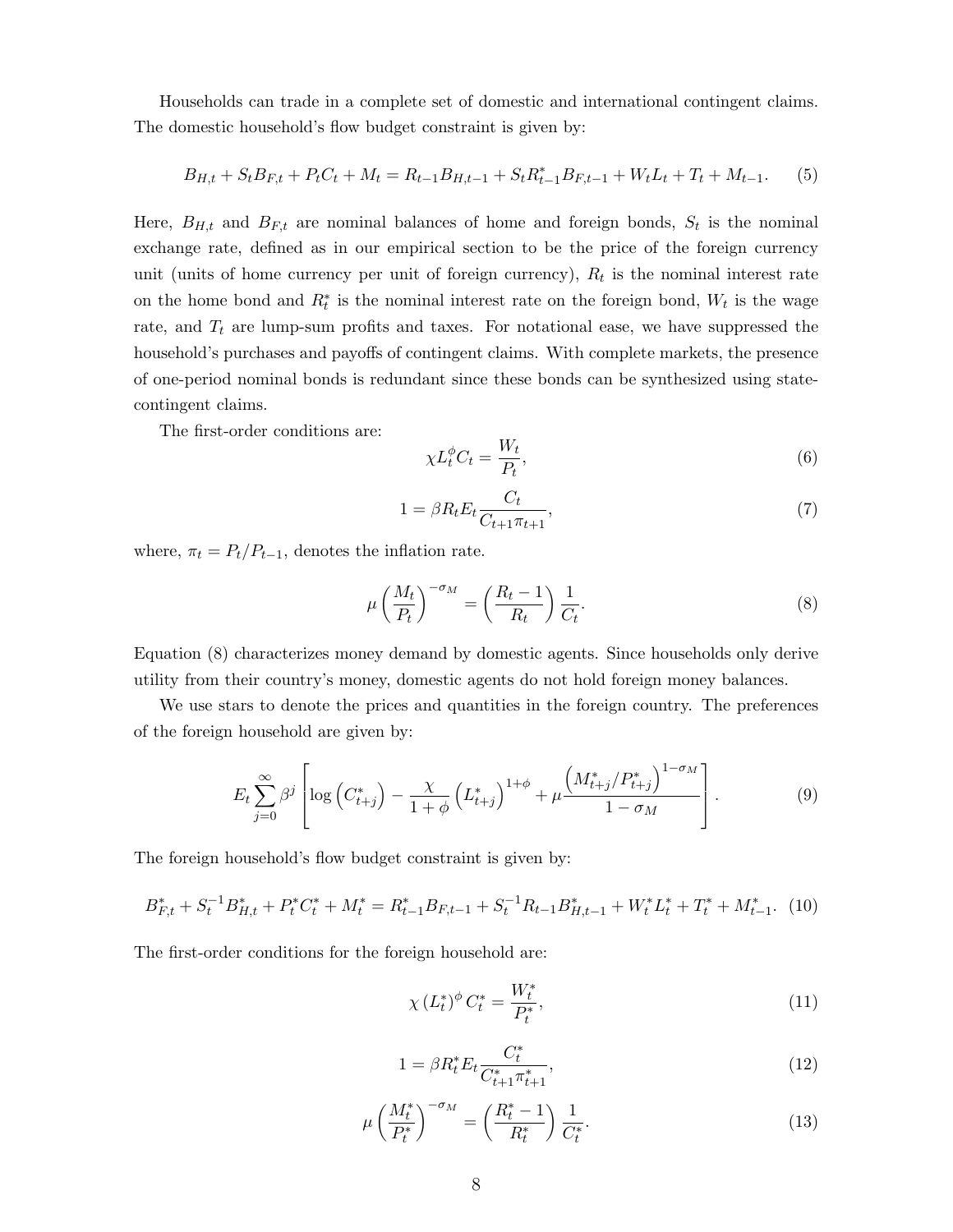We define the real exchange rate,  $RER_t$ , as in our empirical section to be units of the home good per unit of the foreign good:

$$
RER_t = \frac{S_t P_t^*}{P_t}.\tag{14}
$$

With this definition, an increase in  $RER_t$  corresponds to a lower real relative price of the home good, i.e. a real depreciation of the home good.

Complete markets and symmetry of initial conditions implies

$$
\frac{C_t}{C_t^*} = RER_t.
$$
\n<sup>(15)</sup>

Combining equations (12) and (15) we obtain:

$$
1 = \beta R_t^* E_t \frac{C_t}{C_{t+1} \pi_{t+1}} \frac{S_{t+1}}{S_t}.
$$
\n(16)

Similarly, combining equations (7) and (15) implies:

$$
1 = \beta R_t E_t \frac{C_t^*}{C_{t+1}^* \pi_{t+1}^*} \frac{S_t}{S_{t+1}}.
$$
\n(17)

#### 3.1.2 Firms

The domestic final good,  $Y_t$ , is produced by combining domestic and foreign goods  $(X_{H,t}$  and  $X_{F,t}$ , respectively) according to the technology

$$
Y_t = \left[ \omega^{1-\rho} \left( X_{H,t} \right)^{\rho} + (1 - \omega)^{1-\rho} \left( X_{F,t} \right)^{\rho} \right]^{\frac{1}{\rho}}.
$$
 (18)

Here,  $\omega > 0$  controls the importance of home bias in consumption. The parameter  $\rho \leq 1$ controls the elasticity of substitution between home and foreign goods.

The foreign final good,  $Y_t^*$ , is produced according to:

$$
Y_t^* = \left[\omega^{1-\rho} \left(X_{F,t}^*\right)^{\rho} + (1-\omega)^{1-\rho} \left(X_{H,t}^*\right)^{\rho}\right]^{\frac{1}{\rho}}.
$$
\n(19)

The quantity  $X_{H,t}$  denotes domestic goods used in domestic final production and produced according to the technology:

$$
X_{H,t} = \left(\int_0^1 X_{H,t}(j)^{\frac{\nu-1}{\nu}} \, dj\right)^{\frac{\nu}{\nu-1}}.\tag{20}
$$

The quantity  $X_{H,t}^*$  denotes domestic goods used in foreign final production and produced according to the technology:

$$
X_{H,t}^* = \left(\int_0^1 X_{H,t}^*(j)^{\frac{\nu-1}{\nu}} \, dj\right)^{\frac{\nu}{\nu-1}}.\tag{21}
$$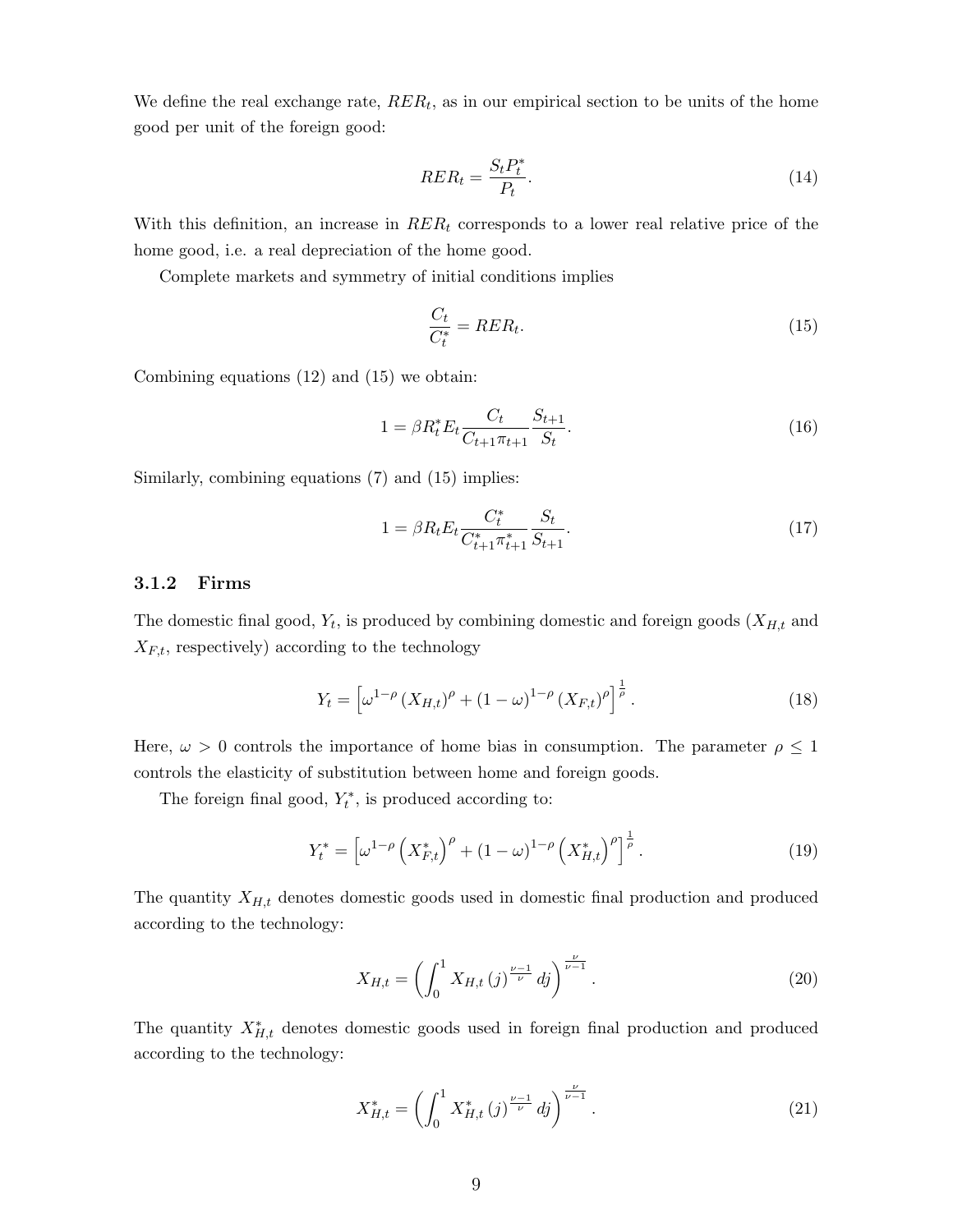Here,  $X_{H,t}(j)$  and  $X_{H,t}^*(j)$  are domestic intermediate goods produced by monopolist j using the linear technology:

$$
X_{H,t}(j) + X_{H,t}^*(j) = A_t L_t(j).
$$
\n(22)

The variable  $L_t(j)$  denotes the quantity of labor employed by monopolist j and  $A_t$  denotes the state of time-t technology. The parameter  $\nu > 1$  controls the degree of substitutability between different intermediate inputs. The quantity  $X_{F,t}$  denotes foreign goods used in domestic final production and produced according to the technology:

$$
X_{F,t} = \left(\int_0^1 X_{F,t}(j)^{\frac{\nu-1}{\nu}} \, dj\right)^{\frac{\nu}{\nu-1}}.\tag{23}
$$

The quantity  $X_{F,t}^*$  denotes foreign goods used in foreign final production and produced according to the technology:

$$
X_{F,t}^* = \left(\int_0^1 X_{F,t}^*(j)^{\frac{\nu-1}{\nu}} \, dj\right)^{\frac{\nu}{\nu-1}}.\tag{24}
$$

Here,  $X_{F,t}(j)$  and  $X_{F,t}^*(j)$  are foreign intermediate goods produced by monopolist j using the linear technology:

$$
X_{F,t}(j) + X_{F,t}^*(j) = A_t^* L_t^*(j), \qquad (25)
$$

where  $L_t^*(j)$  is the labor employed by monopolist j in the foreign country and  $A_t^*$  denotes the state of technology in the foreign country at time  $t$ . In each period, monopolists in the home country choose  $\tilde{P}_{H,t}(j)$  and  $\tilde{P}_{H,t}^*(j)$  to maximize per-period profits, which are given by

$$
\left(\tilde{P}_{H,t}(j)(1+\tau_X) - W_t/A_t\right)X_{H,t}(j) + \left(S_t\tilde{P}_{H,t}^*(j)(1+\tau_X) - W_t/A_t\right)X_{H,t}^*(j),\tag{26}
$$

subject to the demand curves of final good producers:

$$
X_{H,t}(j) = \left(\frac{\tilde{P}_{H,t}(j)}{P_{H,t}}\right)^{-\nu} X_{H,t},\tag{27}
$$

and

$$
X_{H,t}^*(j) = \left(\frac{\tilde{P}_{H,t}^*(j)}{P_{H,t}^*}\right)^{-\nu} X_{H,t}^*.
$$
\n(28)

Here,  $\tau_X$  is a subsidy that corrects the steady state level of monopoly distortion.<sup>5</sup> The aggregate price indexes for  $X_{H,t}$  and  $X_{H,t}^*$ , denoted by  $P_{H,t}$  and  $P_{H,t}^*$ , can be expressed as

$$
P_{H,t} \equiv \left( \int_0^1 \left[ P_{H,t} \left( j \right) \right]^{1-\nu} \, dj \right)^{\frac{1}{1-\nu}},\tag{29}
$$

and

$$
P_{H,t}^{*} \equiv \left( \int_{0}^{1} \left[ P_{H,t}^{*} \left( j \right) \right]^{1-\nu} dj \right)^{\frac{1}{1-\nu}}.
$$
\n(30)

<sup>&</sup>lt;sup>5</sup>Impulse response functions from the model are little changed if we set  $\tau_X = 0$ .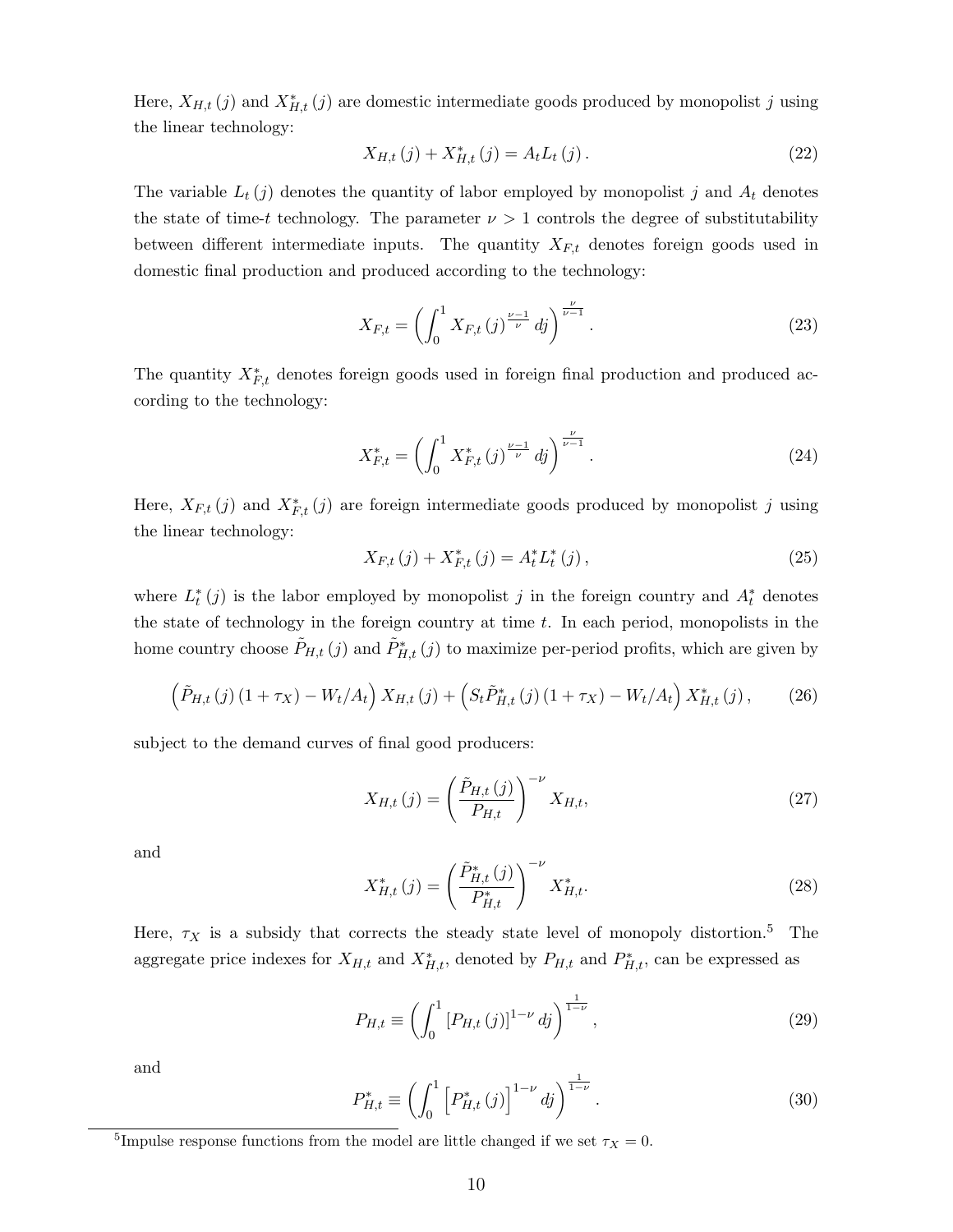Monopolists in the foreign country choose  $\tilde{P}_{F,t}(j)$  and  $\tilde{P}_{F,t}^{*}(j)$  to maximize profits

$$
\left(\tilde{P}_{F,t}^*(j)(1+\tau_X) - W_t^*/A_t^*\right)X_{F,t}^*(j) + \left(S_t^{-1}\tilde{P}_{F,t}(j)(1+\tau_X) - W_t^*/A_t^*\right)X_{F,t}(j). \tag{31}
$$

subject to the demand curves of final good producers:

$$
X_{F,t}(j) = \left(\frac{\tilde{P}_{F,t}(j)}{P_{F,t}}\right)^{-\nu} X_{F,t},\tag{32}
$$

and

$$
X_{F,t}^*(j) = \left(\frac{\tilde{P}_{F,t}^*(j)}{P_{F,t}^*}\right)^{-\nu} X_{F,t}^*.
$$
\n(33)

Here, the aggregate price index for  $X_{F,t}$  and  $X_{F,t}^*$ , denoted by  $P_{F,t}$  and  $P_{F,t}^*$ , can be expressed as:

$$
P_{F,t} \equiv \left( \int_0^1 \left[ P_{F,t} \left( j \right) \right]^{1-\nu} dj \right)^{\frac{1}{1-\nu}}, \tag{34}
$$

and

$$
P_{F,t}^{*} \equiv \left(\int_{0}^{1} \left[ P_{F,t}^{*} \left( j \right) \right]^{1-\nu} dj \right)^{\frac{1}{1-\nu}}.
$$
\n(35)

The first-order conditions for the monopolists imply:

$$
P_{H,t}(j) = S_t P_{H,t}^*(j) = \frac{W_t}{A_t},
$$
\n(36)

where  $P_{H,t}(j)$  and  $P_{H,t}^{*}(j)$  are prices that the home monopolist charges in the home and foreign markets, respectively. Similarly,

$$
S_t^{-1}P_{F,t}(j) = P_{F,t}^*(j) = \frac{W_t^*}{A_t^*}.
$$
\n(37)

Here  $P_{F,t}(j)$  and  $P_{F,t}^*(j)$  are the prices that the foreign monopolist charges in the home and foreign markets, respectively. All monopolists charge a gross markup of one due to the subsidy that corrects the steady-state level of monopoly distortion. Equations (36) and (37) imply that PPP holds.

## 3.1.3 Monetary policy, market clearing and the aggregate resource constraint

In our first specification of monetary policy, the domestic monetary authority sets the interest rate according to the following Taylor rule:

$$
R_t = \gamma R_{t-1} + (1 - \gamma) \left( r + \theta_\pi \left( \pi_t - 1 \right) + \varepsilon_t^R \right). \tag{38}
$$

We assume that the Taylor principle holds, so that  $\theta_{\pi} > 1$ . In addition,  $r = \beta^{-1}$ , and  $\varepsilon_t^R$  is an iid shock to monetary policy. To simplify, we assume that the inflation target is zero in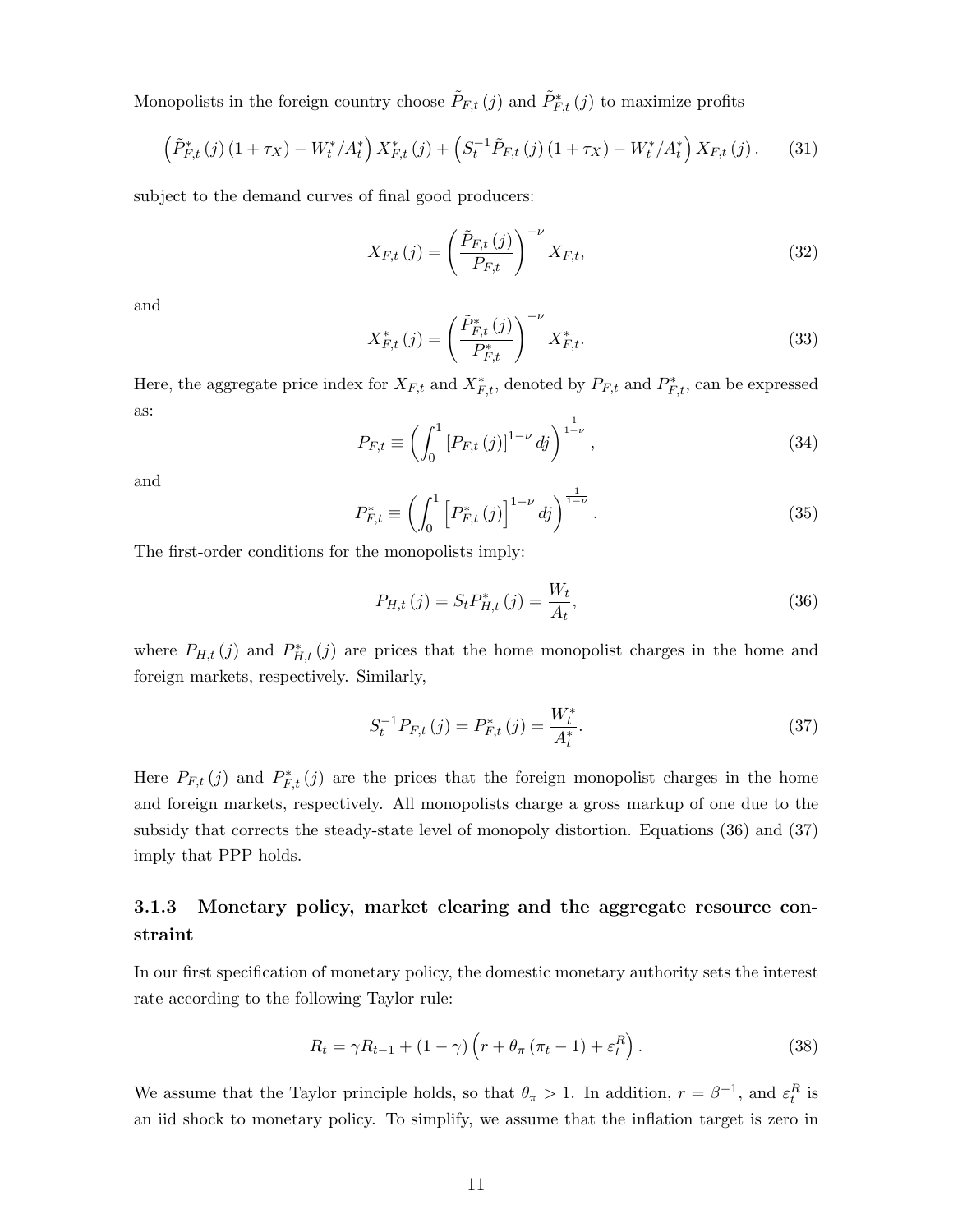both countries. The foreign monetary authority follows a similar rule so that:

$$
R_t^* = \gamma R_{t-1}^* + (1 - \gamma) \left( r + \theta_\pi \left( \pi_t^* - 1 \right) + \varepsilon_t^{R*} \right). \tag{39}
$$

We abstract from the output gap in the Taylor rule to make it easier to compare the flexible price version of the model (which has a zero output gap) with the sticky price version. In practice, the output-gap coefficient in estimated versions of the Taylor rule are quite small (see, e.g. Clarida, Gali and Gertler (1998) and would have a negligible effect on our results.

In Appendix A we display our results for a Taylor rule in which the constant  $r$  is replaced by the natural rate of interest, i.e. the real interest rate in the economy replaces the intercept of the Taylor rule. We show that none of our key results are qualitatively affected by this change. The quantitative impact of switching to the natural rate version of the Taylor rule is similar to the impact of switching to the monetary growth rate rule we discuss below.

In our second specification of monetary policy, the domestic monetary authority sets the growth rate of nominal money balances to be:

$$
\log\left(\frac{M_t}{M_{t-1}}\right) = x_t^M,\tag{40}
$$

where

$$
x_t^M = \rho_{X_M} x_{t-1}^M + \varepsilon_t^M. \tag{41}
$$

Here,  $\rho < 1$  and  $\varepsilon_t^M$  is an iid shock to monetary policy. For convenience, we have assumed that the unconditional mean growth rate of nominal money balances is zero. The foreign monetary authority follows a similar rule so that:

$$
\log\left(\frac{M_t^*}{M_{t-1}^*}\right) = x_t^{M*},\tag{42}
$$

where

$$
x_t^{M*} = \rho_{X_M} x_{t-1}^{M*} + \varepsilon_t^{M*}.
$$
\n(43)

We assume that government purchases,  $G_t$ , evolve according to:

$$
\log\left(\frac{G_t}{G}\right) = \rho_G \log\left(\frac{G_{t-1}}{G}\right) + \epsilon_t^G,\tag{44}
$$

and, without loss of generality, that the government budget is balanced each period using lump-sum taxes. Here,  $\epsilon_t^G$  is an iid shock to government purchases. The composition of government expenditures in terms of domestic and foreign intermediate goods  $(X_{H,t}$  and  $X_{F,t}$ ) is the same as the domestic household's final consumption good.

Similarly, government purchases in the foreign purchases,  $G_t^*$ , evolve according to:

$$
\log\left(\frac{G_t^*}{G}\right) = \rho_G \log\left(\frac{G_{t-1}^*}{G}\right) + \epsilon_t^{G*},\tag{45}
$$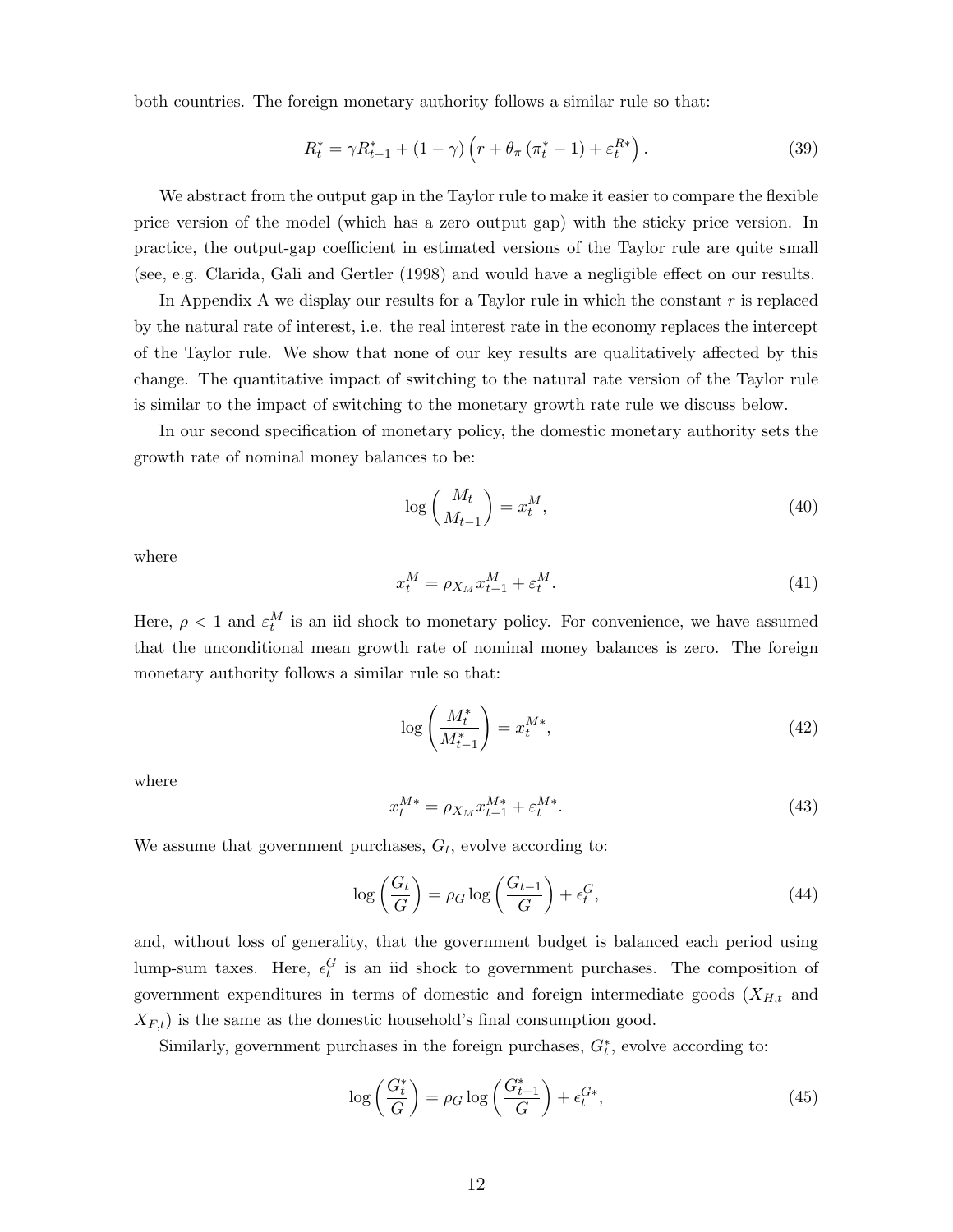where  $\epsilon_t^{G*}$  is an iid shock to government purchases and the government budget is balanced each period using lump-sum taxes. The composition of government expenditures in terms of domestic and foreign intermediate goods  $(X_{F,t}^*$  and  $X_{H,t}^*)$  is the same as the foreign household's final consumption good. Since bonds are in zero net supply, bond-market clearing implies:

$$
B_{H,t} + B_{H,t}^* = 0,\t\t(46)
$$

and

$$
B_{F,t} + B_{F,t}^* = 0.\t\t(47)
$$

Labor-market clearing requires that:

$$
L_t = \int_0^1 L_t(j) \, dj,\tag{48}
$$

and

$$
L_t^* = \int_0^1 L_t^*(j) \, dj. \tag{49}
$$

Market clearing in the intermediate inputs market requires that

$$
X_{H,t} + X_{H,t}^* = A_t L_t,\t\t(50)
$$

and

$$
X_{F,t} + X_{F,t}^* = A_t^* L_t^*.
$$
\n(51)

Finally, the aggregate resource constraints are given by

$$
Y_t = C_t + G_t,\tag{52}
$$

and

$$
Y_t^* = C_t^* + G_t^*.
$$
\n(53)

#### 3.1.4 Impulse response functions

In the examples below we use the following parameter values. We assume a Frisch elasticity of labor supply equal to one  $(\phi = 1)$  and, as in Christiano, Eichenbaum and Evans (2005), set  $\sigma_M = 10.62$ . We set the value of  $\beta$  so that the steady state real interest rate is 3 percent. We follow Backus, Kehoe and Kydland (1992) and assume that the elasticity of substitution between domestic and foreign goods in the consumption aggregator is 1.5 ( $\rho = 1/3$ ) and that the import share is 15 percent ( $\omega = 0.85$ ), so that there is home bias in consumption. We assume that  $\nu = 6$ , which implies an average markup of 20 percent. This value falls well within the range considered by Altig, et al. (2011). We normalize the value of  $\chi$ , which affects the marginal disutility of labor, and real balances, so that hours worked in the steady state equal one. We assume that monetary policy is given by the Taylor rules (38) and (39). We set  $\theta_{\pi}$  to 1.5 so as to satisfy the Taylor principle. For ease of exposition, in this section we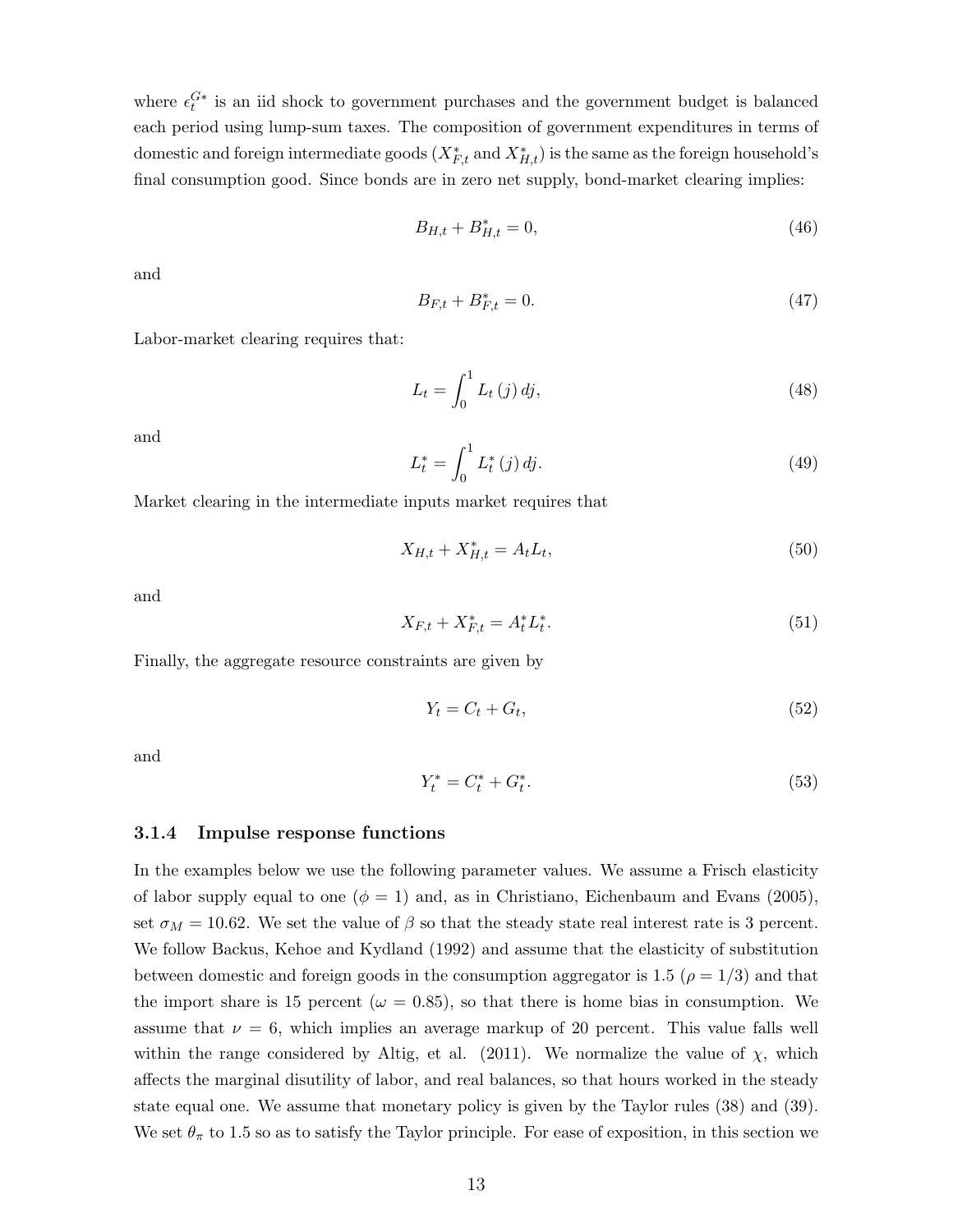set  $\gamma = 0$  so that the monetary authority does not do any interest rate smoothing. We choose 0.95 for the first-order serial correlation of the technology shock, a standard value used in the literature (e.g. Hansen (1985)). In Appendix A we solve for the steady state of the model and display the dynamic system of log-linearized equations that characterize the equilibrium for this economy.

Figure 13 displays the impulse response to a negative technology shock. Home bias in consumption has three implications. First, the RER falls since home goods are more costly to produce and the home consumption basket places a higher weight on these goods. Second, domestic consumption falls by more than foreign consumption because domestic agents consume more of the good whose relative cost of production has risen. Third, the households' Euler equations imply that the domestic real interest rate must rise by more than the foreign real interest rate. The Taylor rule and the Taylor principle imply that high real interest rates are associated with high nominal interest rates and high inflation rates. It follows that the domestic nominal interest rate and the domestic inflation rate rise by more than their foreign counterparts. This result is inconsistent with the naive intuition that differential inflation rates are the key mechanism by which the RER returns to its pre-shock level. The only way for the RER to revert to its steady state value is via a change in nominal exchange rates.

Since the Taylor rule keeps prices relatively stable, the fall in the RER on impact occurs via an appreciation of the home currency. To understand this result, note that the loglinearized equilibrium conditions imply that, in response to a technology shock, the behavior of the RER is given by:

$$
\widehat{RER}_t = \kappa \hat{A}_t. \tag{54}
$$

Here,  $\kappa$  is a positive constant that depends on the parameters of the model. This equation implies that the RER inherits the  $AR(1)$  nature of the technology shock, so that:

$$
E_t \widehat{R} \widehat{E} R_{t+1} = \rho_A \widehat{R} \widehat{E} R_t. \tag{55}
$$

Combining the linearized home- and foreign-country intertemporal Euler equations (7) and (12), the relation between the two country's marginal utilities implied by complete markets (15), and the Taylor rules for the two countries (38) and (39) we obtain:

$$
\hat{\pi}_t - \hat{\pi}_t^* = \frac{\rho_A - 1}{\theta_\pi - \rho_A} \widehat{RER}_t.
$$
\n(56)

When the Taylor principle holds  $(\theta_{\pi} > 1)$ , we have  $\rho_A-1$  $\overline{\theta_\pi-\rho_A}$  $\vert$  < 1. Recall that the *RER* is defined as  $S_t P_t^* / P_t$ . Equation (56) implies that, on impact, the  $RER_t$  falls by more than  $P_t^*/P_t$ . It follows that  $S_t$  must initially fall, i.e. the home currency appreciates on impact.

Recall that in response to the technology shock, both the real and the nominal interest rates rise more at home than abroad. The technology shock is persistent, so there is a persistent gap between the domestic and foreign nominal interest rates. Since UIP holds in the log-linear equilibrium, the domestic currency must depreciate over time to compensate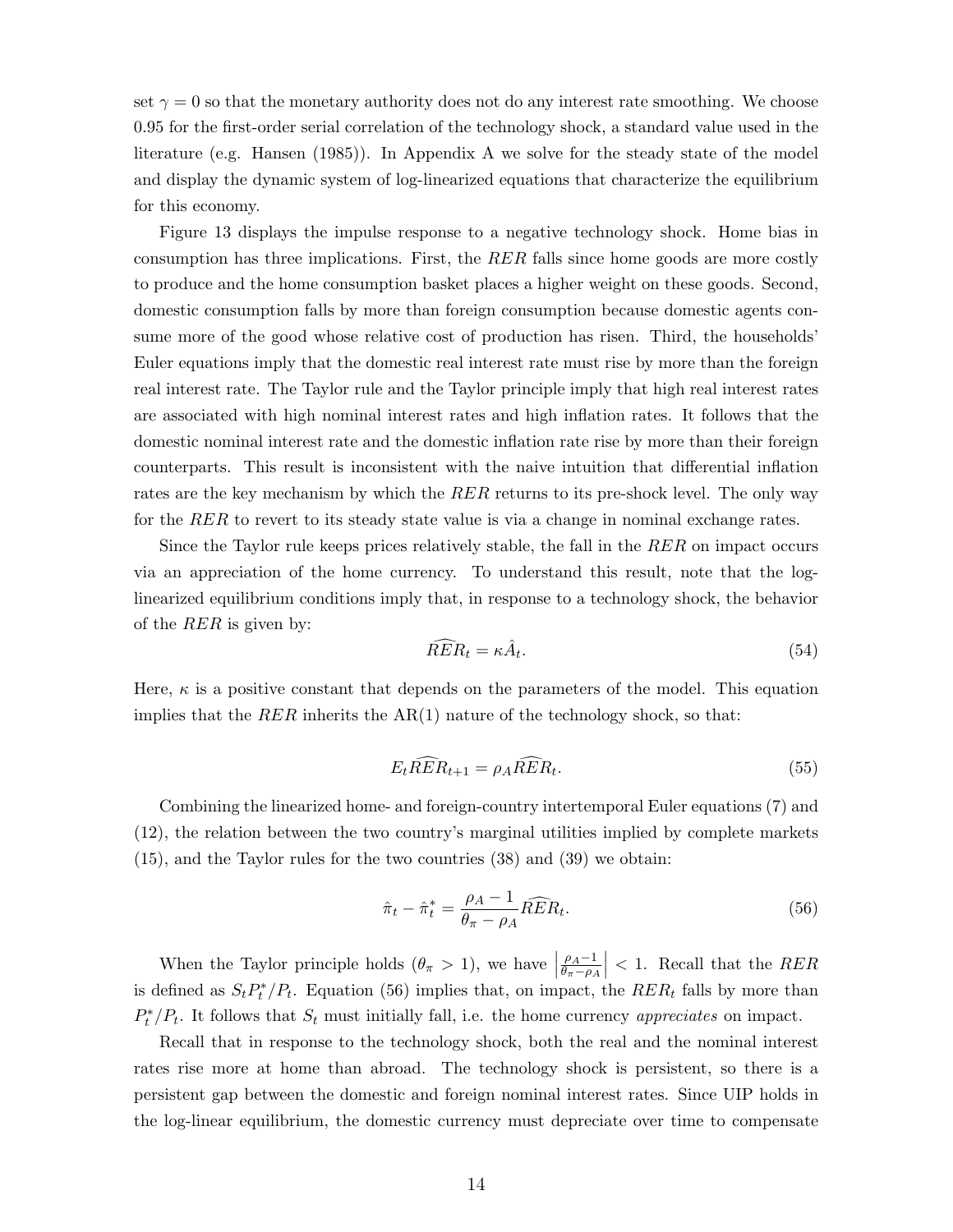for the nominal interest rate gap. So, the home currency appreciates on impact and then depreciates. This pattern is reminiscent of the overshooting phenomenon emphasized by Dornbusch (1976).

Domestic inflation is persistently higher than foreign inflation, so the domestic price level rises by more than the foreign price level. This result, along with PPP, implies that the home currency depreciates over time to an asymptotically lower value (the figure displays the value of the foreign currency which is rising to a higher value).

As the previous discussion makes clear, home bias plays a critical role in our analysis. Absent that bias, the consumption basket would be the same in both countries and the RER would be equal to one. Equation (56) implies that if the  $RER$  is constant so too are relative inflation and the NER.

#### 3.1.5 Implied regression coefficients

We now assess the model's ability to account for the relation between the current RER and future changes in the NER. Recall the basic regression that motivates our analysis:

$$
\log\left(\frac{S_{t+j}}{S_t}\right) = \beta_0 + \beta_1 \log(RER_t) + \epsilon_{t,t+j}.
$$

We calculate, for different values of j, the probability limit for  $\beta_1$  implied by the simple model assuming that only technology shocks drive economic fluctuations. These values are reported in Table (10). The model is consistent with the fact that  $\beta_1$  is negative and grows larger in absolute value with horizon. The reason for this result is as follows. In the model, a low current value of the RER predicts a future depreciation of the domestic currency, so the slope of the regression is negative. The slope increases with the horizon because the cumulative depreciation of the home currency increases over time.

The ability of the model to rationalize the regression coefficients does not depend on technology shocks per se. For example, suppose that government purchases enter the utility function in a time-separable manner and that they follow an  $AR(1)$  with first-order serial correlation 0.95. Note that like a negative technology shocks, a positive shock to government purchases is associated with a negative wealth effect. Also a rise in government purchases leads to a rise in marginal cost. The basic reason is owing to their monopoly power, firms raise prices as total output rises.<sup>6</sup> So the marginal revenue product rises leading to a rise in real wages. Figure 15 reports the response functions to a government spending shock. Table 10 reports the model's implied values of  $\beta_1$  corresponding to regression (2). The results are very similar to the technology shock case.

The intuition underlying our results is as follows. Consider any shock which changes the RER, other than a shock for which UIP does not hold. Suppose that monetary policy is conducted so that inflation is relatively stable (e.g. a Taylor rule with a large value of  $\theta_{\pi}$ ). Then  $P_t^*$  and  $P_t$  are relatively stable. So, the only way for the RER to move is via changes

 $6$ The rise in government purchases is larger than the fall in consumption so total output rises.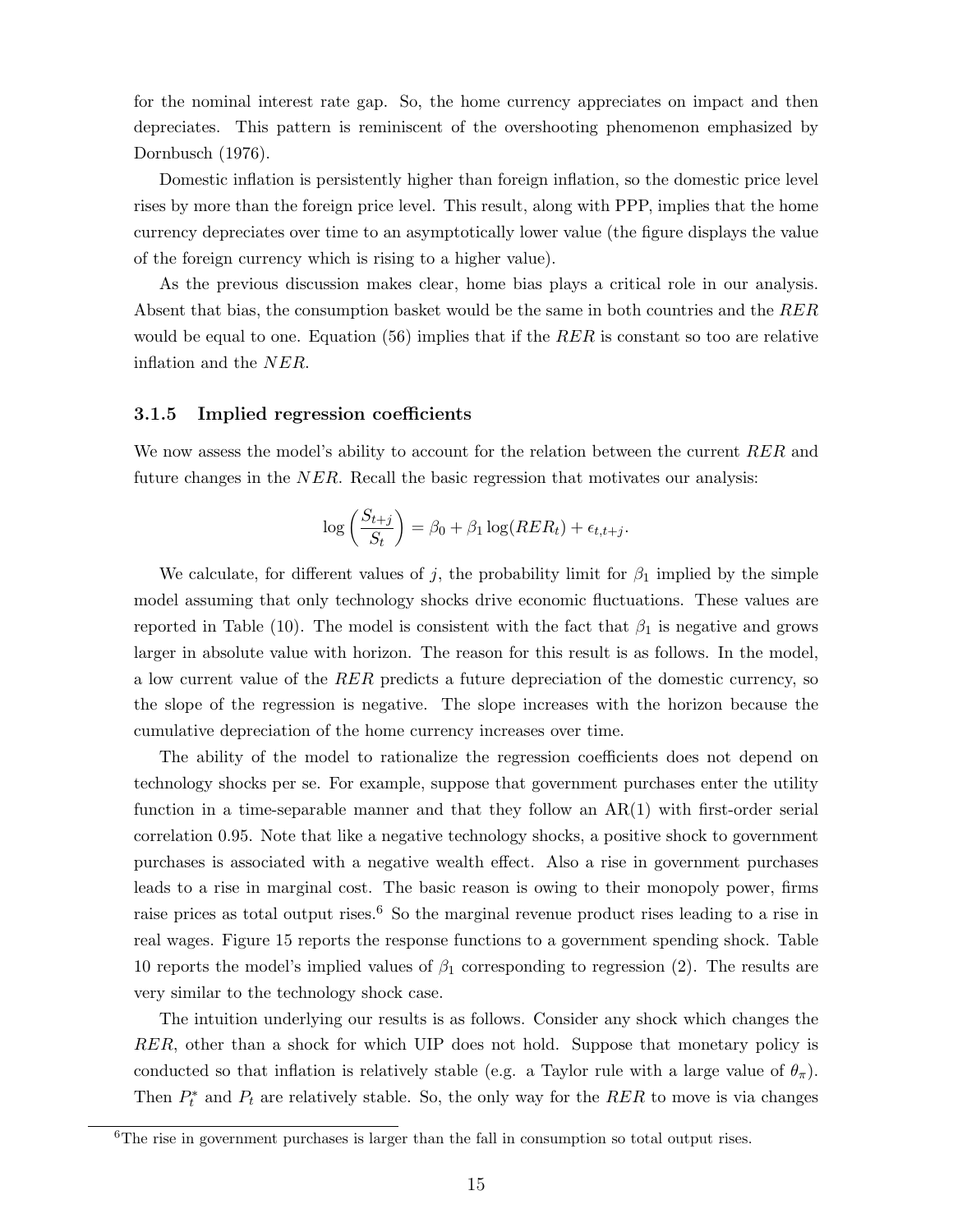changes in the nominal exchange rate. Since movements in the  $RER$  are predictable, so too are movements in the nominal exchange rate. For these predictable movements to be an equilibrium in which UIP holds, nominal interest rates must offset the expected movements in the NER.

As it turns out the implications of the model for the regressions involving relative inflation depends on various model details like the presence of nominal rigidities and which shocks are operative. Accordingly, we defer our discussion of those implications to the section on the medium size DSGE model.

#### 3.1.6 Economy with money growth rule

Consistent with the intuition in Engel (2012), we now show that, when monetary policy follows a money growth rate rule (40), the flexible price model is much less successful at accounting for our regression result.

The impulse response functions to a technology shock are displayed in Figure 14. The following features are worth noting. First, prices in both countries move by much more than they did under the Taylor rule. So, the movements in the  $NER$  required to validate the given equilibrium path of the  $RER$  are much smaller than under a Taylor rule. Second, since the growth rate of money does not increase after the shock, the price level eventually reverts to its pre-shock steady state level. As a result, the nominal exchange rate also reverts to its steady state. Third, not all of the adjustment in the RER occurs via the price level, so there are still predictable movements in the NER. But these movements are much smaller than under a Taylor rule. This property is reflected model-implied regression slopes for our NER regression that are much smaller than under a Taylor rule (see Table 10). The reason that movements in the NER are smaller than under a Taylor rule is that relative inflation rates help to move the RER back to steady state. Under a Taylor rule, prices move in the opposite direction.

### 3.2 Flexible-price, incomplete-markets model

In this subsection we assume that the only assets that can be traded internationally are oneperiod nominal bonds. We continue to assume that there are complete domestic asset markets. As in McCallum (1994), we allow for shocks that break UIP in log-linearized versions of the model. But rather than a shock directly to the UIP condition, we assume that households derive utility from domestic bond holdings and that this utility flow varies over time.

We modify the household's utility function to be:

$$
E_t \sum_{j=0}^{\infty} \beta^j \left[ \log \left( C_{t+j} \right) - \frac{\chi}{1+\phi} L_{t+j}^{1+\phi} + \mu \frac{\left( M_{t+j}/P_{t+j} \right)^{1-\sigma_M}}{1-\sigma_M} + \eta_t V \left( \frac{B_{H,t+j}}{P_{t+j}} \right) \right]. \tag{57}
$$

The function  $V$  that governs the utility flow from the stock of domestic bonds is increasing,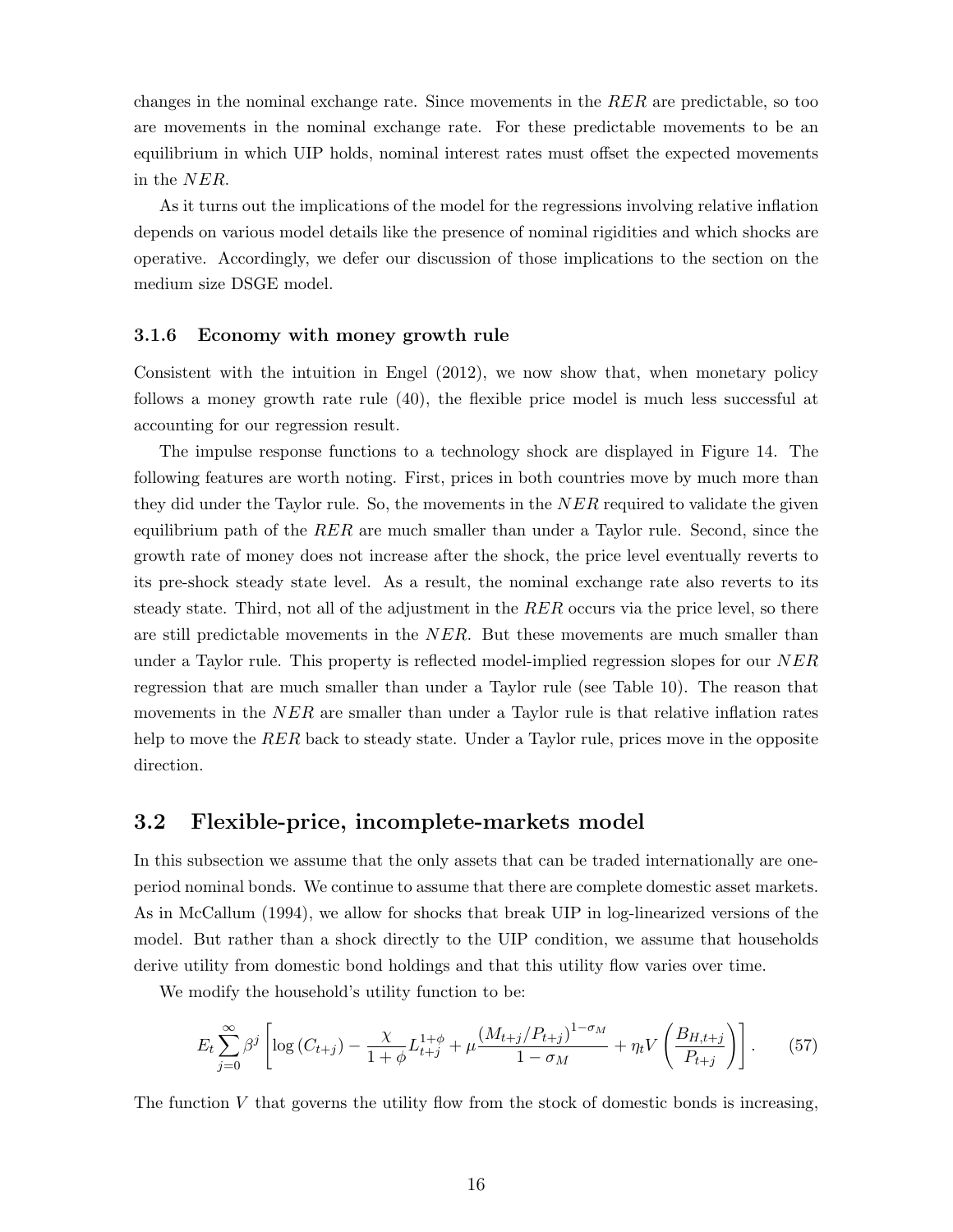strictly concave, and has both positive and negative support.<sup>7</sup> For convenience we assume that  $\eta_t$  is zero in steady state, meaning that the flow utility from bonds is also zero in steady state. In what follows, we refer to  $\eta_t$  as a spread shock.<sup>8</sup> Outside of steady state, there may be shocks that put a premium on one bond or the other, arising from flights to safety or liquidity, for example. This type of spread shock is used in a closed-economy context by Smets and Wouters (2007), Christiano, Eichenbaum, and Trabandt (2014), Fisher (2015) and Gust, et al., (2016). Importantly, we assume that the home and foreign household are impacted by the same shocks to the utility flow from bond holdings. The foreign household's objective function is given by:

$$
E_t \sum_{j=0}^{\infty} \beta^j \left[ \log \left( C_{t+j}^* \right) - \frac{\chi}{1+\phi} \left( L_{t+j}^* \right)^{1+\phi} + \mu \frac{\left( M_{t,j}^* / P_{t+j}^* \right)^{1-\sigma_M}}{1-\sigma_M} + \eta_t V \left( \frac{B_{H,t+j}^*}{S_t P_{t+j}^*} \right) \right]. \tag{58}
$$

It is well known that with incomplete asset markets, the equilibrium process for the RER in models like ours has a unit root. To avoid this implication, authors like Schmitt-Grohe and Uribe (2003) assume that there is a small quadratic cost to holding bonds. We make a similar assumption in our model. The domestic household's budget constraint is given by

$$
B_{H,t} + S_t B_{F,t} + P_t C_t + M_t + \frac{\phi_B}{2} \left(\frac{S_t B_{F,t}}{P_t}\right)^2 P_t = R_{t-1} B_{H,t-1} + S_t R_{t-1}^* B_{F,t-1} + W_t L_t + T_t + M_{t-1}.
$$
\n
$$
(59)
$$

As in Erceg, et al., (2005), we assume that the quadratic cost of holding bonds applies to bonds from the other country. In steady state,  $B_{F,t}$  is zero, and this term drops from the budget constraint. Symmetrically, the budget constraint of the foreign household is given by

$$
B_{F,t}^* + S_t^{-1} B_{H,t}^* + P_t^* C_t^* + M_t^* + \frac{\phi_B}{2} \left( \frac{S_t^{-1} B_{H,t}^*}{P_t^*} \right)^2 P_t^* = R_{t-1}^* B_{F,t-1}^* + S_t^{-1} R_{t-1} B_{H,t-1}^* + W_t^* L_t^* + T_t^* + M_{t-1}^* \tag{60}
$$

The first-order conditions of the households are unchanged, except that equation (7) is replaced by:

$$
\frac{1}{C_t} = \eta_t V' \left( \frac{B_{H,t}}{P_t} \right) + \beta R_t E_t \frac{1}{C_{t+1} \pi_{t+1}},\tag{61}
$$

.

equation (17) is replaced by

$$
\frac{1}{C_t^*} \left( 1 + \phi_B \frac{B_{H,t}^*}{P_t R E R_t} \right) = \eta_t V' \left( \frac{B_{H,t}}{S_t P_t^*} \right) + \beta R_t E_t \frac{1}{C_{t+1}^* \pi_{t+1}^*} \frac{S_t}{S_{t+1}},\tag{62}
$$

<sup>&</sup>lt;sup>7</sup>It is straightforward to allow for a utility flow from holding foreign bonds of the form  $\eta_t^* V\left(\frac{S_t B_{F,t}}{P_t}\right)$  $\frac{B_{F,t}}{P_t}$ ). Abstracting from this term does not affect any of the results reported in this paper.

<sup>&</sup>lt;sup>8</sup>In reality, the utility flow from bond holdings could well be positive because some agents in the economy must hold certain types of bonds for regulatory reasons.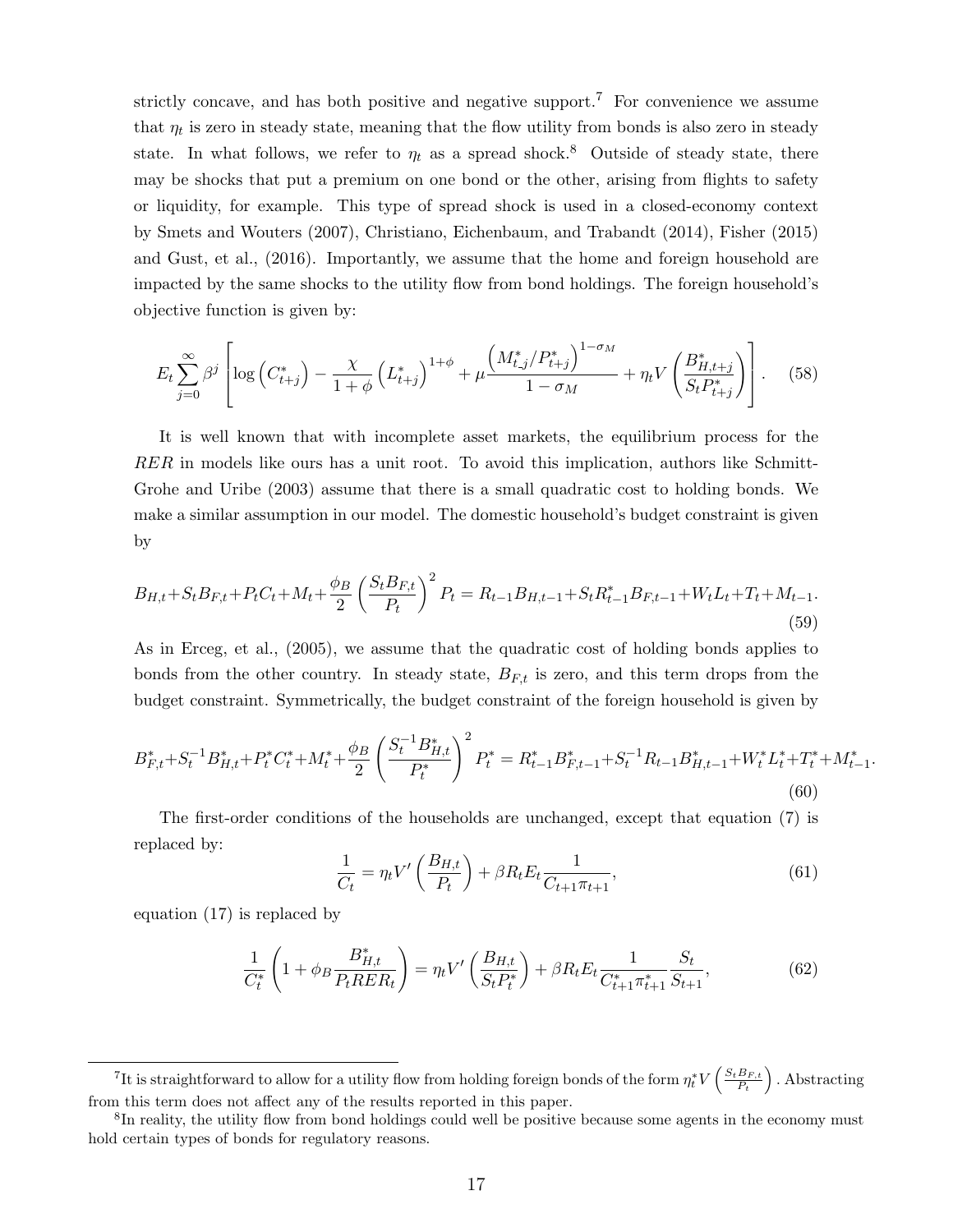equation (16) is replaced by

$$
\frac{1}{C_t} \left( 1 + \phi_B \frac{B_{F,t}}{P_t^*} R E R_t \right) = \beta R_t^* E_t \frac{1}{C_{t+1} \pi_{t+1}} \frac{S_{t+1}}{S_t},\tag{63}
$$

and the money demand, equation (8), is replaced by

$$
\mu \left(\frac{M_t}{P_t}\right)^{-\sigma_M} = \frac{\eta_t}{R_t} V' \left(\frac{B_{H,t}}{P_t}\right) + \left(\frac{R_t - 1}{R_t}\right) \Lambda_t.
$$
\n(64)

In the absence of complete markets, equation (15) does not hold. So, the ratio of marginal utilities of consumption in the home and foreign country is not proportional to the real exchange rate.

All remaining elements of the model are the same as those of the flexible-price, completemarkets model. We confine our attention to the specification of monetary policy given by the Taylor rule (38). In Appendix A, we solve for the steady state of the model and display the dynamic system of log-linearized equations whose solution corresponds to the equilibrium for this economy.

Figure 16 displays the dynamic response of the economy to a positive iid spread shock in the home country (a positive shock to  $\eta_t$ ). With flexible prices, only nominal variables are affected. The demand for domestic bonds rises at home and abroad so the domestic interest rate falls. The nominal interest rate declines by the same amount as the spread shock. The Taylor rule then implies that inflation also falls, although by less than the spread shock. Since  $P_t$  falls and  $P_t^*$  is unaffected, in order for PPP to hold  $S_t$  has to decline. That is, the home currency appreciates.

#### 3.2.1 Uncovered interest rate parity

In a log-linearized version of the model without shocks to the utility flow from real bond holdings, UIP holds. To show this result, log-linearize equations (61) and (63) to obtain

$$
\hat{C}_t = CV'(0)\,\eta_t + \left[\hat{R}_t + E_t\left(-\hat{C}_{t+1} - \hat{\pi}_{t+1}\right)\right],\tag{65}
$$

$$
\hat{C}_t + \phi_B b_{F,t} = \hat{R}_t^* + E_t \left( -\hat{C}_{t+1} - \hat{\pi}_{t+1} + \hat{\Delta S}_{t+1} \right). \tag{66}
$$

Here, the symbol 'hat' denotes log-deviation from the steady state,  $\Delta S_{t+1} = \log (S_{t+1}/S_t)$ , and C is the steady-state level of consumption. It is convenient to normalize  $V'(0)$  to be equal to  $1/C$ . Combining equation (65) and (66), and ignoring the small term in  $\phi_B$ , we obtain

$$
\hat{R}_t - \hat{R}_t^* = E_t \left[ \Delta S_{t+1} \right] - \eta_t. \tag{67}
$$

This equation is identical to the reduced-form equation assumed by McCallum (1994).<sup>9</sup>

<sup>9</sup>If we don't ignore  $\phi_B$ , equation (67) is replaced by  $\hat{R}_t - \hat{R}_t^* = E_t \left[ \Delta S_{t+1} \right] - \eta_t - \phi_B b_{F,t}$ .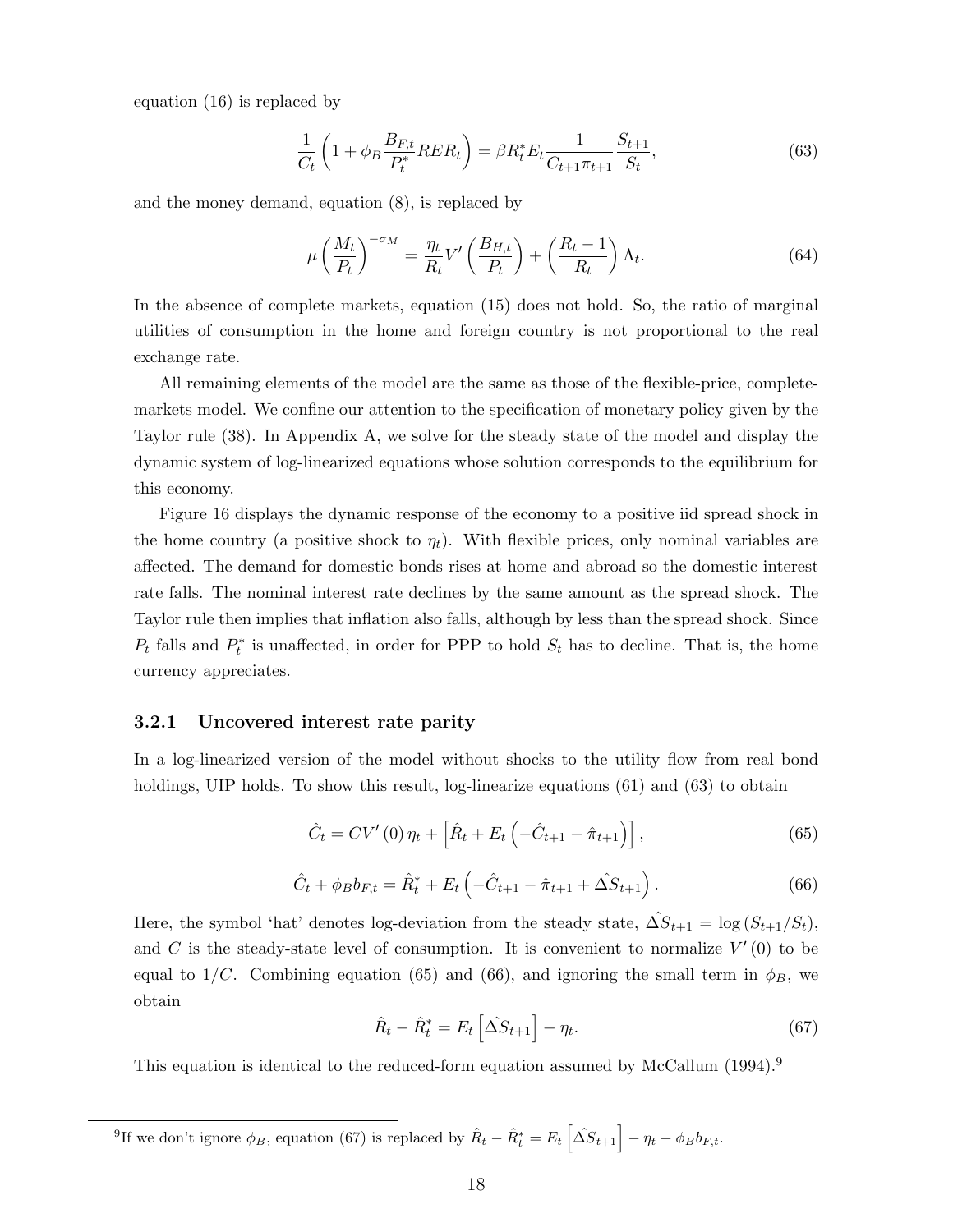Absent the spread shocks  $\eta_t$ , equation (67) corresponds to the classic UIP condition

$$
\hat{R}_t - \hat{R}_t^* = E_t \left[ \Delta S_{t+1} \right]. \tag{68}
$$

All the other shocks in our model induce movements in nominal interest rates and exchange rates that are consistent with equation (68). Conditional on these shocks occurring, UIP holds. However, UIP does not hold unconditionally in the presence of spread shocks and traditional tests would reject the hypothesis of UIP. For example, the classic Fama (1984) test involves running the regression

$$
\hat{\Delta S}_{t+1} = \alpha_0 + \alpha_1 \left( \hat{R}_t - \hat{R}_t^* \right) + \varepsilon_t, \tag{69}
$$

and testing the null hypothesis that  $\alpha_0 = 0$  and  $\alpha_1 = 1$ . Our model implies that this null hypothesis should be rejected because of a negative covariance between the error term and the interest rate differential. To see this result, consider a positive iid shock to  $\eta_t$ . A rise in  $\eta_t$  is equivalent to a rise in  $\varepsilon_t$ . Since domestic bonds are in zero net supply, the yield on domestic bonds must fall leading to a decline in  $\hat{R}_t - \hat{R}_t^*$ . So,  $\varepsilon_t$  covaries negatively with  $\hat{R}_t - \hat{R}_t^*$  which causes the probability limit of an ordinary least squares estimate of  $\alpha_1$  to be negative in an economy driven only by spread shocks.

## 3.3 Sticky-price, incomplete-markets model

In this section, we consider a version of the model with sticky prices. In what follows, we assume that monopolist producers set nominal prices in local currency units. The household's problem is exactly the same as in the previous incomplete markets model. With the exception of spread shocks, the basic structure of this model is similar to Kollmann (2001).

The technology for producing final goods is still given by equation (18). Intermediategood producing firms set prices according to a variant of the mechanism spelled out in Calvo (1983). In each period, a firm faces a constant probability,  $1 - \xi$ , of being able to re-optimize its nominal price. The ability to re-optimize prices is independent across firms and time. Domestic intermediate goods firms choose  $\tilde{P}_{H,t}(i)$  and  $\tilde{P}_{H,t}^*(i)$  to maximize the objective function:

$$
E_{t} \sum_{j=0}^{\infty} \Lambda_{t+j} \left\{ \begin{array}{c} \left( \frac{\tilde{P}_{H,t}(i)}{P_{t+j}} (1 + \tau_X) - MC_{t+j} \right) X_{H,t+j}(i) \\ + \left( \frac{S_{t+j} \tilde{P}_{H,t}^{*}(i)}{P_{t+j}} (1 + \tau_X) - MC_{t+j} \right) X_{H,t+j}^{*}(i) \end{array} \right\}
$$
(70)

subject to the demand equations (27) and (28). Here,  $MC_{t+j}$  denotes the real marginal cost in period  $t + j$ .

Foreign intermediate goods firms choose  $\tilde{P}_{H,t}(i)$  and  $\tilde{P}_{H,t}^*(i)$  to maximize the objective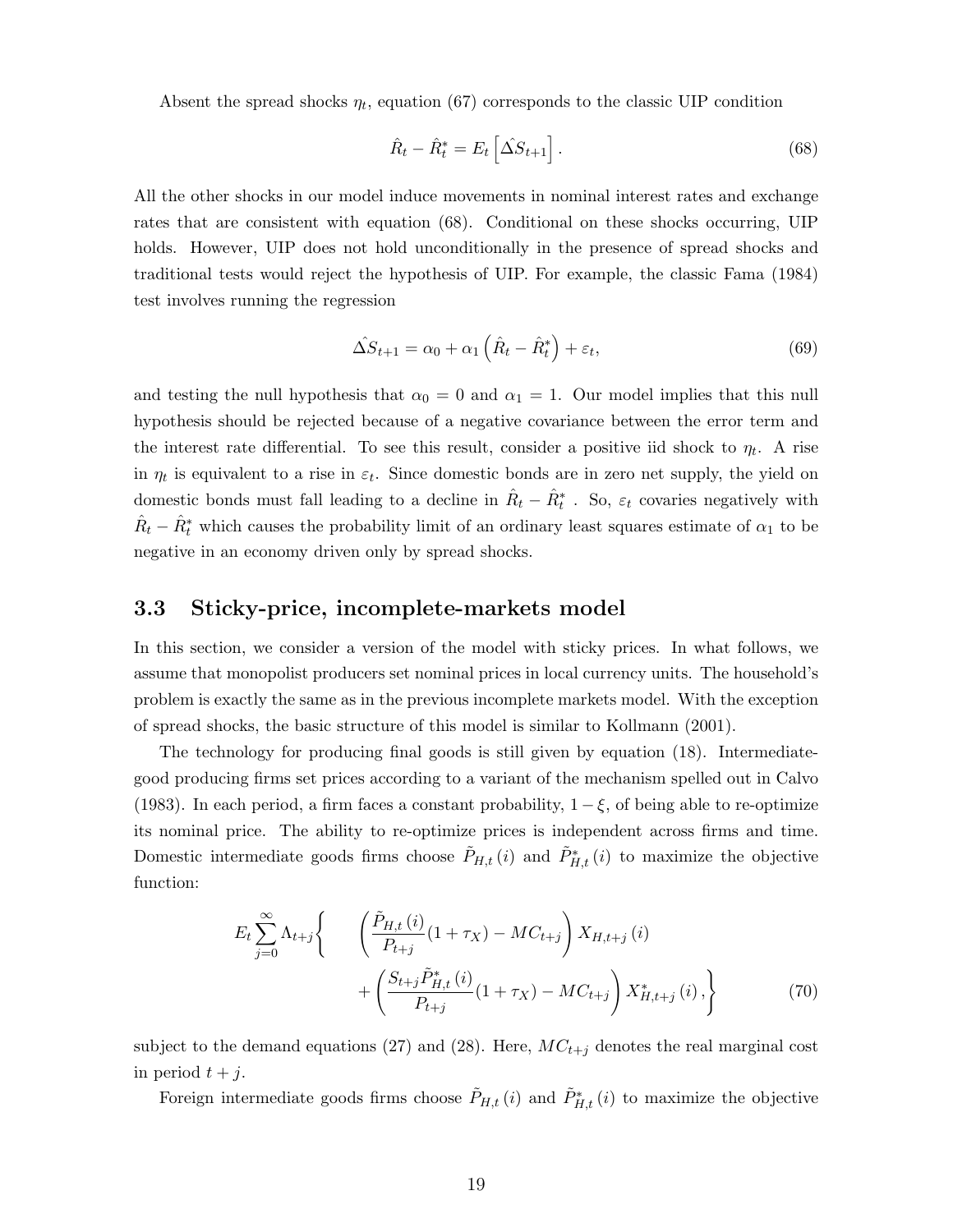function:

$$
E_{t} \sum_{j=0}^{\infty} \Lambda_{t+j}^{*} \left\{ \begin{array}{c} \left( \frac{\tilde{P}_{F,t}^{*}(i)}{P_{t+j}^{*}} (1 + \tau_{X}) - MC_{t+j}^{*} \right) X_{F,t+j}^{*}(i) \\ + \left( \frac{S_{t+j}^{-1} \tilde{P}_{F,t} (i)}{P_{t+j}^{*}} (1 + \tau_{X}) - MC_{t+j}^{*} \right) X_{F,t+j} (i), \end{array} \right\}
$$
(71)

subject to equations (33) and (32).

In all other respects, the model is the same as the flexible-price, incomplete-markets model. Appendix A contains the equations that characterize the equilibrium of the model economy.

A technology shock Figure 17 displays the response of the economy to a negative technology shock in the home country. These effects are similar to those in the flexible-price model. The key difference is that in the sticky-price model the response of  $\pi_{H,t}$ ,  $\pi_{F,t}$ ,  $\pi_{H,t}^*$ ,  $\pi_{F,t}^*$  is attenuated relative to the flexible-price model. Interestingly, the effect of sticky prices on overall inflation is ambiguous. When prices are flexible, producers of the foreign good initially reduce the price they charge in the home market. This effect helps reduce the domestic rate of inflation in the flexible-price model. With sticky prices, this effect is attenuated relative to the flexible-price model. So depending on parameter values, domestic inflation can be higher or lower in the sticky price model than in the flexible price model.<sup>10</sup>

Table 10 reports the implied values for  $\beta_1$  in our baseline regression, equation (2). Notice that these values are negative and grow in absolute value with the horizon. As in the flexible price model, the basic intuition is that a negative technology shock drives down the real exchange rate. Over time the nominal exchange rate rises to its new steady state value. So, a low value of the contemporaneous real exchange rate is associated with increases in the exchange rate over time.

A monetary policy shock Figure 18 shows the effects of an iid contractionary monetary policy shock. We set the interest rate smoothing parameter,  $\gamma$ , to 0.75 so that the impact of this shock is easier to see in the figure. The monetary policy shock causes an increase in  $R_t$ . The resulting contraction leads to decrease in domestic consumption, wages, marginal cost, and inflation. The persistence of these effects arises from the interest rate smoothing parameter of the Taylor rule.

The fall in domestic marginal costs leads domestic producers to lower the price of exported goods, so that  $\pi_{H,t}^*$  falls leading to a lower value of  $\pi_t^*$ . The foreign Taylor rule implies that  $R_t^*$  falls. Since the Taylor principle holds, the foreign real interest rate falls, which generates a rise in foreign consumption. The RER returns to its initial steady state level after a few periods. The usual UIP logic implies that the interest rate differential must be offset by an expected depreciation of the home currency. This happens via an instantaneous appreciation

 $10$ In Appendix A we show that we obtain quantitatively similar results if we assume that asset markets are complete (see the introduction for a brief discussion of the intuition in this case).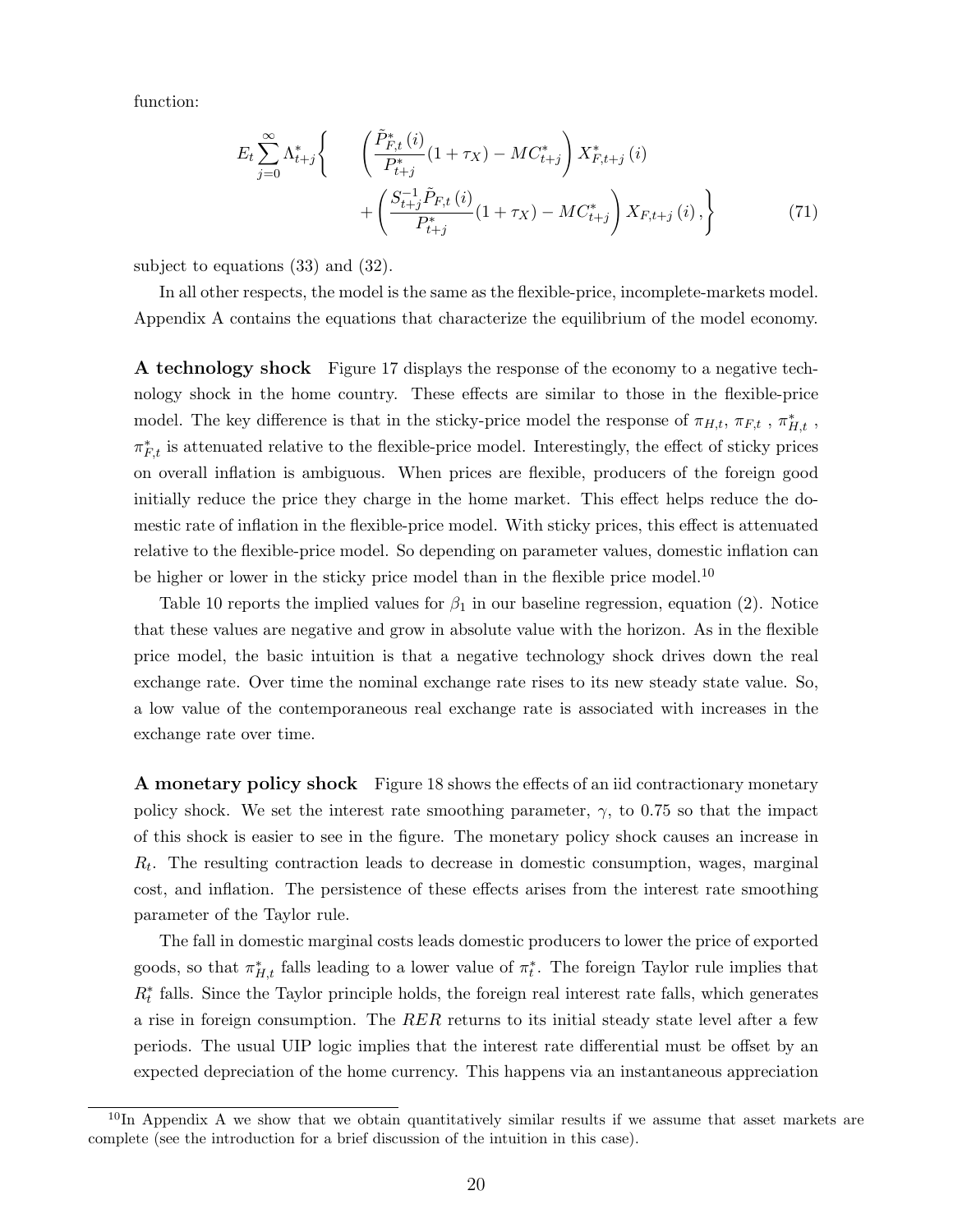of the home currency followed by a persistent depreciation.

Both the RER and the NER initially fall and then rise, which again produces negative values for  $\beta_1$  in our baseline regression, equation (2). As shown in Table 10, these modelimplied values grow somewhat with horizon, though quickly reach their maximal value after about 1 year. As compared to the case when the economy is driven by technology shocks, the regression coefficients implied by monetary policy shocks are smaller. A shortcoming of the model when it's driven only by monetary policy shocks is that the adjustment in the RER occurs roughly equally through changes in the NER and relative inflation rates.

**A** spread shock Figure 19 displays the effect of an iid positive spread shock,  $\eta_t$ . In contrast with the flexible price case, a spread shock now has real effects. The shock increases the demand for the domestic bond, so the domestic interest rate falls to clear that market. In the home country, the Taylor rule implies that domestic inflation must fall. Since prices are sticky, inflation cannot fall as much as with flexible prices and the domestic nominal interest rate cannot fall enough to clear the domestic bond market. So the domestic currency appreciates to make domestic bonds more expensive, thereby reducing foreigners demand for domestic bonds.

According to Figure 19, the spread shock is larger than the difference between  $R_t$  and  $R_t^*$ . So, the modified UIP equation, equation (46), implies that  $E_t\Delta S_{t+1} < 0$ , which corresponds to an expected appreciation of the home currency. This particular result depends on the degree of price stickiness. When prices are very sticky the nominal and the real exchange rate commove, so the domestic currency appreciates on impact and then slowly depreciates.

# 4 Medium-scale DSGE, incomplete-markets model

In this section we investigate an empirically plausible version of our model can account for the facts that we document. It is well known that open-economy models face important outstanding empirical challenges (see for example Obstfeld and Rogoff (2000) and Engel (2014)). We will not resolve all those puzzles. But our initial results indicate that the model discussed below does reasonably well at accounting for some key characteristics of the data. In this draft we confine ourselves to allowing for only for two types of shocks. In a future draft, we will accommodate a richer menu of shocks and allow for capital accumulation.

### 4.1 Model structure

The basic structure of the model is the same as the sticky price model described above except that we allow for sticky nominal wages as in Erceg, Henderson and Levin (2000). Intermediate producers purchase a homogeneous labor input from a representative labor aggregator. The latter produces the homogeneous labor input by combining differentiated labor inputs,  $l_{i,t}$ ,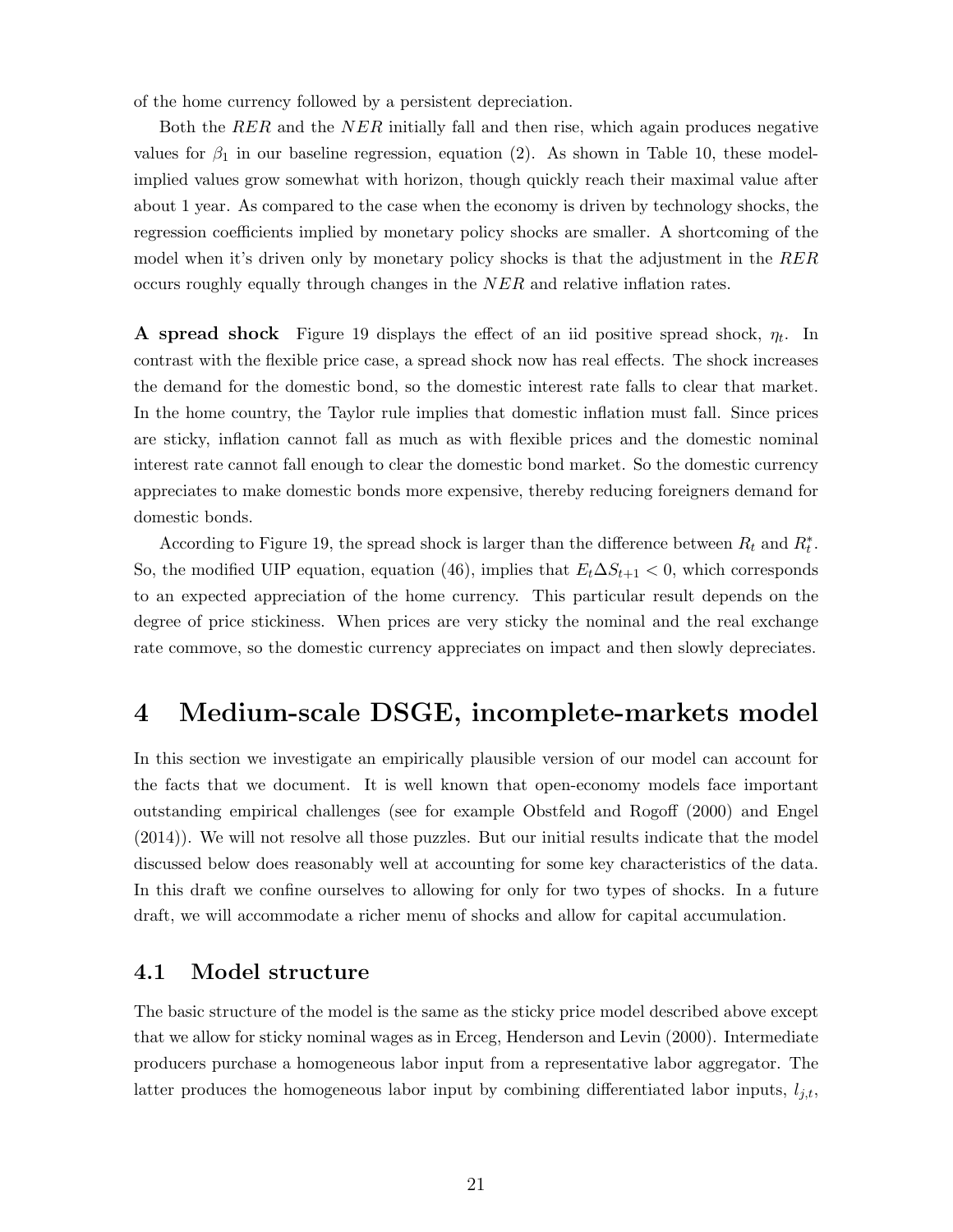$j \in (0, 1)$ , using the technology

$$
L_{t} = \left[ \int_{0}^{1} l_{j,t} \left( h \right)^{\frac{\nu_{L}-1}{\nu_{L}}} dj \right]^{\frac{\nu_{L}}{\nu_{L}-1}}.
$$
 (72)

Labor contractors are perfectly competitive and take the nominal wage rate,  $W_t$ , which is the cost of hiring units of  $L_t$ , as given. They also take the wage rate,  $W_{j,t}$ , of the  $j<sup>th</sup>$  labor type as given. Profit maximization on the part of contractors implies:

$$
l_{j,t}(h) = \left[\frac{W_{j,t}}{W_t}\right]^{-\nu_L} L_t.
$$
\n(73)

Perfect competition and equation (72) imply:

$$
W_t = \left[ \int_0^1 W_{j,t}^{1-\nu_L} d j \right]^{\frac{1}{1-\nu_L}}.
$$
\n(74)

There is a continuum of households, indexed by  $j \in (0,1)$ . Each household is a monopoly supplier of a differentiated labor service, and sets its wage  $W_{j,t}$  subject to (73) and Calvo-style wage frictions. That is, the household optimizes the wage,  $W_{j,t}$  with probability  $1-\xi_w$ . With probability  $\xi_w$  the wage rate is given by:

$$
W_{j,t} = W_{j,t-1}.
$$

The preferences of the  $j<sup>th</sup>$  household are given by

$$
E_t \sum_{i=0}^{\infty} \beta^i \left[ \log \left( C_{t+i} - h \bar{C}_{t+i-1} \right) - \frac{\chi}{1+\phi} L_{j,t+i}^{1+\phi} + \mu \frac{\left( M_{t+i} / P_{t+i} \right)^{1-\sigma_M}}{1-\sigma_M} + \eta_{t+i} V \left( \frac{B_{H,t+i}}{P_t} \right) \right].
$$
\n(75)

Here  $\bar{C}_t$  is aggregate consumption in time t. The household budget constraint becomes

$$
B_{H,t} + S_t B_{F,t} + P_t C_t + M_t + \frac{\phi_B}{2} \left(\frac{S_t B_{F,t}}{P_t}\right)^2 P_t = R_{t-1} B_{H,t-1} + S_t R_{t-1}^* B_{F,t-1} + W_{j,t} L_{j,t} (1 + \tau_W) + T_t + M_{t-1} + Q_{j,t}.
$$
 (76)

where  $\tau_W$  is a wage subsidy that corrects the steady state level of monopoly distortions. Here,  $Q_{j,t}$  represents the net proceeds of an asset that provides insurance against the idiosyncratic uncertainty associated with the Calvo wage-setting friction. We have suppressed indexing variables by j that are the same across households.<sup>11</sup>

The sequence of events in a period for a household is as follows. First, the technology shocks and spread shocks are realized. Second, the household makes its consumption and asset decisions, including securities whose payoffs are contingent upon whether it can re-optimize

<sup>&</sup>lt;sup>11</sup>Instead of contingent securities we could assume that there's only one household which has a continuum of members each of which supplies a specialized type of labor and each of which is subject to Calvo-type wage rigidities. With separable preferences, it is optimal to equalize consumption for each of its members.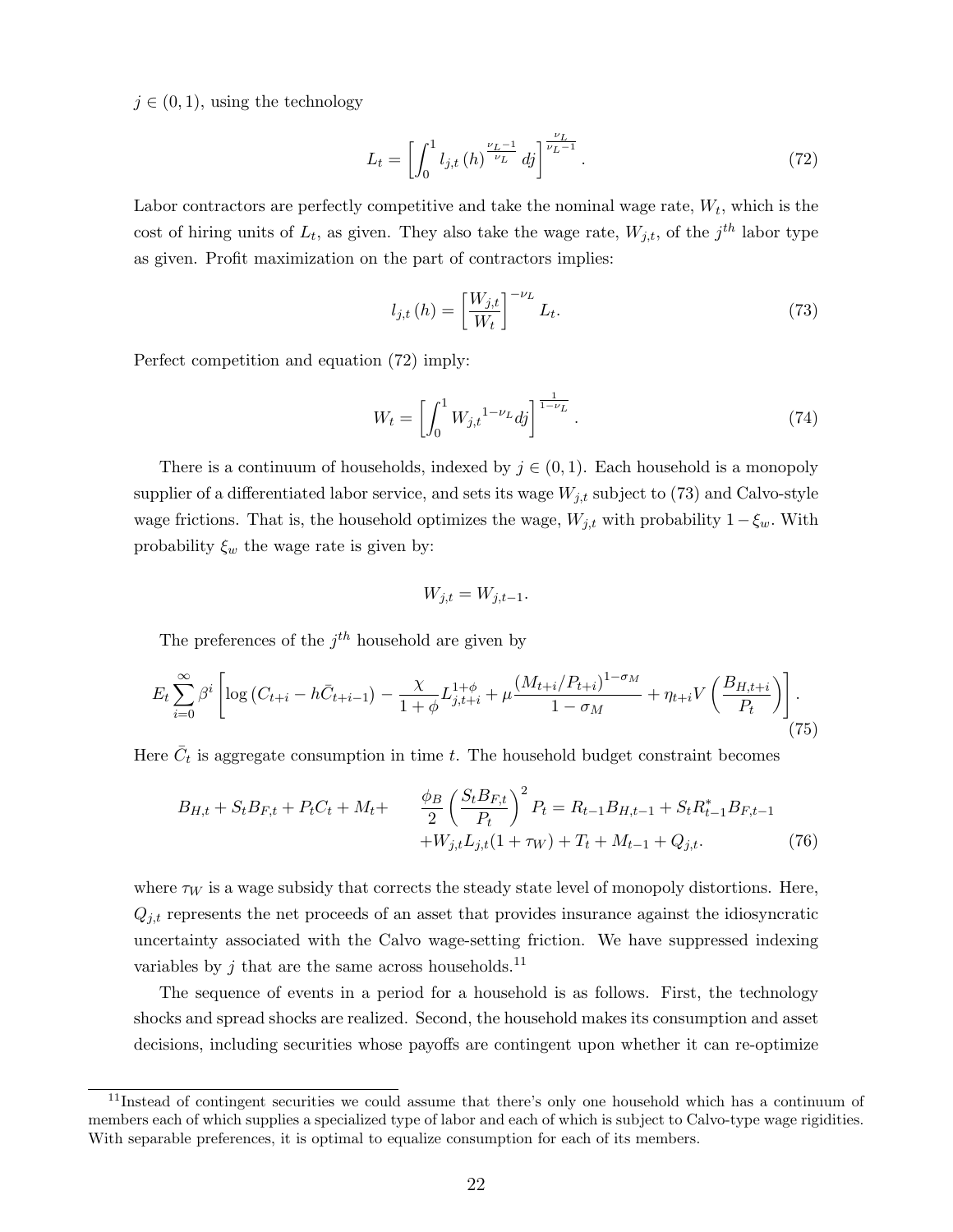its wage decision. Third, the household sets its wage rate.

The changes introduced to the foreign economy are symmetric so that the preferences of the  $j^{th}$  household are given by:

$$
E_t \sum_{i=0}^{\infty} \beta^i \left[ \log \left( C_{t+i}^* - h \bar{C}_{t+i-1}^* \right) - \frac{\chi}{1+\phi} (L_{j,t+i}^*)^{1+\phi} + \mu \frac{\left( M_{t+i}^* / P_{t+i}^* \right)^{1-\sigma_M}}{1-\sigma_M} + \eta_{t+i} V \left( \frac{B_{H,t+i}}{P_t^*} \right) \right],
$$
\n(77)

Here  $\bar{C}^*_t$  is aggregate consumption in the foreign country at time t. The budget constraint of the  $j^{th}$  foreign household is given by:

$$
B_{F,t}^{*} + S_{t}^{-1}B_{H,t}^{*} + P_{t}^{*}C_{t}^{*} + M_{t}^{*} + \frac{\phi_{B}}{2} \left(\frac{S_{t}^{-1}B_{H,t}^{*}}{P_{t}^{*}}\right)^{2} P_{t}^{*} = R_{t-1}^{*}B_{F,t-1}^{*} + S_{t}^{-1}R_{t-1}B_{H,t-1}^{*} + W_{jt}^{*}L_{jt}^{*}(1 + \tau_{W}) + T_{t}^{*} + M_{t-1}^{*} + Q_{j,t}^{*}.
$$
\n
$$
(78)
$$

In Appendix A we derive the set of equations whose solutions constitute a log-linear equilibrium for the model economy.

### 4.2 Parameter values

We divide the parameters into two categories: those that we calibrate and those that we estimate. We calibrate the parameters whose values are listed in Table 6.

We maintain the parameter values used in the previous sections and set the habit persistence parameter, h, the probability that firms can't adjust their price,  $\xi$ , and the probability that labor suppliers can't readjust their nominal wage,  $\xi_W$  to the point estimates reported in Christiano, Eichenbaum, and Evans (2005). We set the value of  $\nu_L$  so as to imply a 10 percent steady state markup.<sup>12</sup>

We now turn to  $\rho_{\eta}$  and  $\sigma_{\eta}$  which the govern the AR(1) process for the spread shock. Equation (67) implies that if the one-quarter ahead nominal exchange rate behaves like a random walk, then

$$
\hat{R}_t^* - \hat{R}_t = \eta_t. \tag{79}
$$

So for any given country we can identify its spread relative to the U.S. with the corresponding interest rate differential. For each of the flexible exchange rate countries in Table 1 we estimate an AR(1) for the interest rate differential,

$$
\eta_t = \rho_\eta \eta_{t-1} + \varepsilon_{\eta,t},
$$

where  $\varepsilon_{\eta,t}$  is an iid process and  $E\varepsilon_{\eta,t}^2 = \sigma_{\varepsilon_{\eta}}^2$ . For each country, we report our results in Table

<sup>&</sup>lt;sup>12</sup>We initially set  $\nu_L$  to 21, the value used by Christiano, Eichenbaum, and Evans (2005), which corresponds to a steady-state labor markup of 5 percent. We encountered a determinacy problem, so we used a value half way between the value in Christiano, Eichenbaum, and Evans (2005) and the value assumed in Erceg, Guerrieri and Gust (2005). In practice we found that our results were not very sensitive to perturbations in the value of  $v_L$ relative to our assumed value. See Altig, et al. (2011) for the discussion of the role that markups play in the dynamics of models like ours.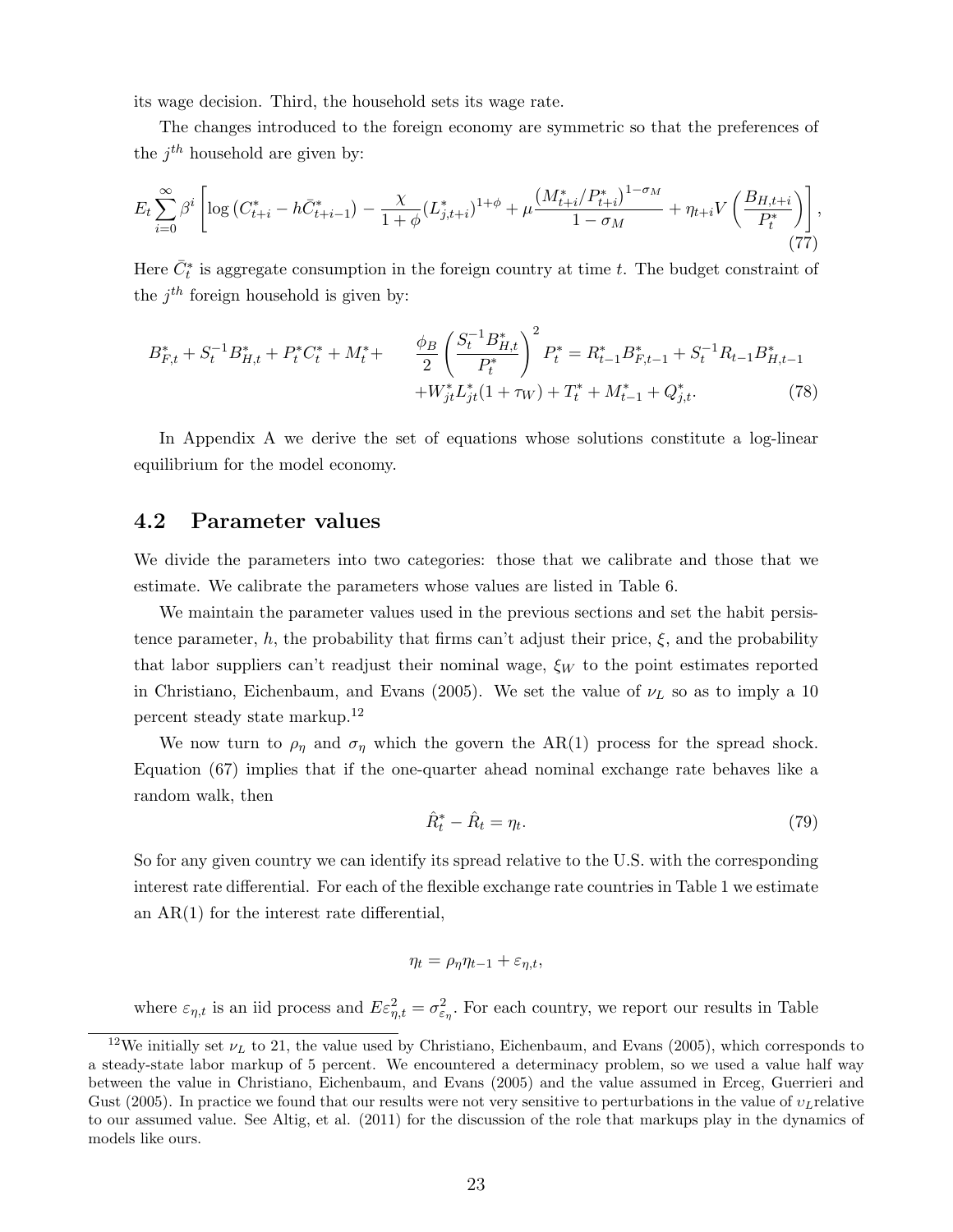7 using the same sample period as in Table 1. In terms of our model, there is no reason to focus on any one of these estimates since U.S. financial markets are integrated with all of these markets. In practice we set  $\rho_{\eta}$  to 0.9, which is well within one standard deviation of the point estimate for all of the countries in our sample except for Canada, where it is within two standard deviations.

We estimate the remaining parameters  $\rho_A$ ,  $\sigma_A$ , and  $\sigma_{\varepsilon_{\eta}}$  so that the model is consistent with the following moments of the data. First, we require that the standard deviation and first-order autcorrelation of HP-filtered model output be the same as the analog objects in quarterly U.S. data over the sample  $1973-2007$ .<sup>13</sup> In this exercise we assume that the technology process is uncorrelated across countries. Second, we require that the model be consistent with the results of implementing the Fama regression defined by equation (69). In particular, we estimated that regression for each of the flexible exchange rate countries and corresponding sample period used to construct Table 1. Our results are reported in Table 8. In every case the coefficient  $\beta_1$  is estimated very imprecisely so many target values would be very reasonable. In results reported below, we require that the probability limit for  $\beta_1$ implied by our model be equal to 0.5. Table 9 reports our results, reported in the column labeled nominal rigidities. We also re-estimated these parameters for a flexible price and wage version of the model  $(\xi = \xi_W = 0)$ .

### 4.3 Empirical results

We now report and discuss the model's implication for the key statistics that we emphasized in our empirical analysis. Panel C of Table 1 reports the models' implications for the coefficients in regression (2).

A number of results are worth noting. First, the model with nominal rigidities does a good job of accounting for the estimated values of  $\beta_1$ , including the fact that they rise in absolute value with the regression horizon. Second, the model without nominal rigidities also does reasonably well on this dimension of the data. But it substantially overstates how quickly the absolute value of  $\beta_1$  rises with the horizon.

Panel C of Table 3 reports the model's implications for the coefficients in the regression equation (3). Taking sampling uncertainty into account, the model with nominal rigidities does a very good job of accounting for the estimated values of  $\beta_1$ . The model without nominal rigidities does not do quite as well on this dimension of the data. Still, it does capture the fact that the estimated values of  $\beta_1$  in regression (3) are much smaller than those in (2).

To understand this last result it is useful to consider the models' impulse response functions. Figures 20 and 21 display the response functions of the model with nominal rigidities to a technology and spread shock, respectively. Figures 22 and 23 display the analog response functions for the model without rigidities. Consider the response of inflation in the model without rigidities to a technology shock. Notice that  $\pi_{H,t}$  rises by roughly 1.75 percent after

<sup>13</sup>We measure output using per-capita real GDP.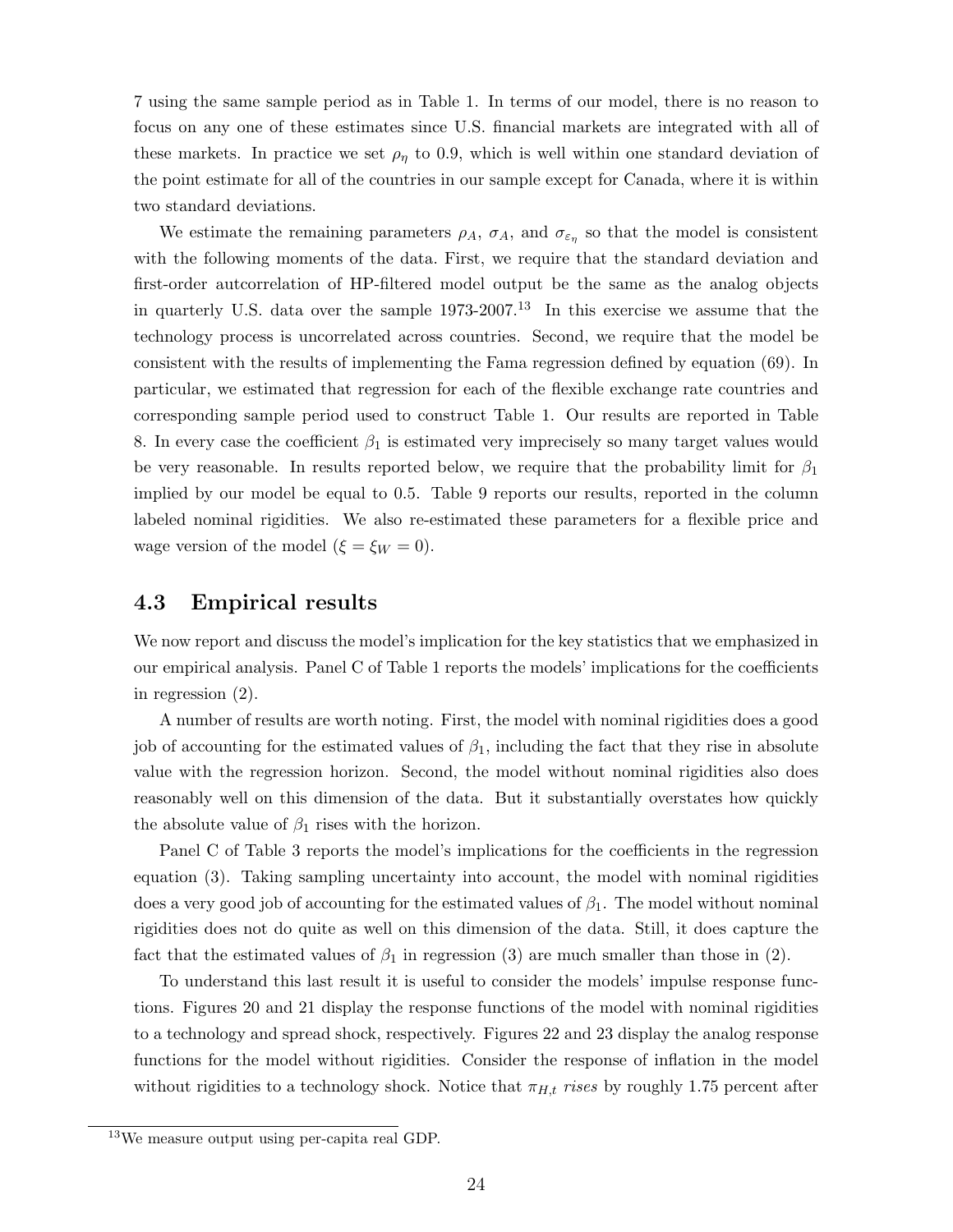a negative technology shock. But  $\pi_{F,t}$ , the price of foreign goods in the domestic currency *falls* by 1.0 percent after the shock. Domestic inflation is a weighted average of  $\pi_{H,t}$  and  $\pi_{F,t}$ . So overall inflation doesn't rise by as much as it would absent the offsetting behavior of  $\pi_{F,t}$ . This observation helps explain the ability of the model without nominal rigidities to generate relatively low estimated values of  $\beta_1$  in regressions like (3) for low values of j. The model without nominal rigidities still has a quantitative problem because the offsetting effects on inflation are not present when there is a spread shock. Both  $\pi_{H,t}$  and  $\pi_{F,t}$  fall in response to a positive spread shock. All of the movements in inflation and its constituents are muted in the model with nominal rigidities.

In the introduction we noted two key facts which any plausible open-economy model ought to be consistent: real and nominal exchange rates commove closely in the short run (Mussa (1986)) and RERs are highly inertial (Rogoff (1996)). We conclude with a discussion of how our model fares with respect to these facts. Table 11 reports the standard deviations of  $\Delta RER$  and  $\Delta NER$  for the countries in our sample and our model. In addition, we report estimates for an  $AR(1)$  representation for the RERs. We report the analog statistics for our model in the same table.

Three features of table Table (11) are worth noting. First, our data is consistent with the well know fact that real and nominal exchange are equally volatile (Mussa (1986), Rogoff (1996), and Burstein and Gopinath (2015)). More interestingly, both versions of our model (with and without nominal rigidities) are consistent with this fact. Second, nominal rigidities magnify the volatility of  $\Delta RER$  and  $\Delta NER$  by about 1/3 relative to the flexible price model. But even the model with nominal rigidities understates, for most countries, the volatility of  $\Delta RER$  and  $\Delta NER$ . The median estimates of these statistics across countries are 0.049 and 0.041, respectively. The analog values in the model with nominal rigidities are 0.029 for both statistics. In the next draft of the paper we will include capital and other shocks to the model, e.g. shocks to monetary policy, government spending and capital embodied technology shocks. These additional shocks will increase the volatility of  $\Delta RER$  and  $\Delta NER$ . Third, with the exception of Germany, the estimated  $AR(1)$  coefficients for the RERs exceed 0.96 which is consistent with the results in Burstein and Gopinath (2015). Interestingly, taking sampling uncertainty into account, both versions of our model account for the estimated value of the AR(1) coefficient.

A different way to think about persistence of the RER, is to ask whether our model implies that, in small samples, an analyst would reject the hypothesis that the RER has a unit root. To this end we simulated 10,000 samples, each of length 120, from our model. For each sample we computed an augmented Dickey-Fuller test. We find that in only 40 percent of the samples could we reject, at the 5 percent significance level, the null hypothesis of a unit root. In the remaining 60 percent of the samples, the  $RER$  is sufficiently persistent (and the augmented Dickey-Fuller test is not sufficiently powerful) that we can't reject the null hypothesis that the RER has a unit root. Taken as a whole these results indicate that our model is broadly consistent with the properties of the data stressed by Mussa (1986) and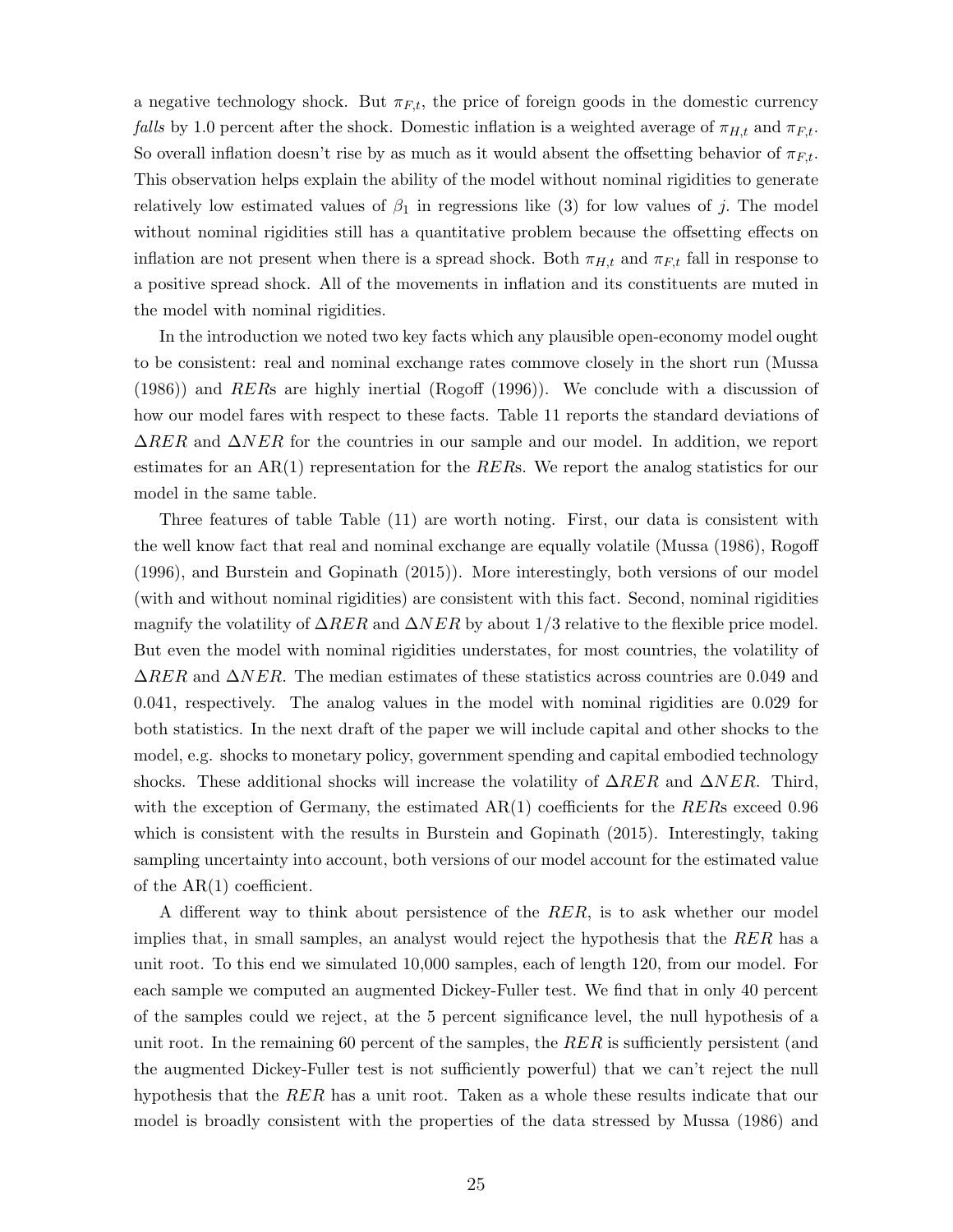Rogoff (1996).

# 5 Conclusion

This paper documents that when exchange rates are floating and monetary policy is characterized by a Taylor rule, real exchange rates adjust overwhelmingly in the medium and long run through changes in *nominal* exchange rates. They do not adjust via cross-country differences in inflation rates. Two facts are the basis of this conclusion: for countries under a Taylor rule, changes in the NER at horizons of two years more more are highly correlated with the current value of the RER. But changes in the NER are uncorrelated with differential inflation rates across countries at all horizons that we consider.

In our theoretical analysis, we show that a wide variety of open-economy models are consistent with these facts: models with and without nominal rigidities as well complete and incomplete market models. But to account for our empirical findings, models must allow for home bias in consumption, monetary policy guided by a Taylor rule, and a conditional form of UIP.

We assess the quantitative importance of ourexplanation of our empirical findings using a medium-scale DSGE model. As it turns out, the version of the model that allows for sticky prices and wages does a very good job of accounting for our results. Significantly, the same model is consistent with other key observations about the volatility and persistence of real exchange rates, as well as the fact that standard tests of UIP reject that hypothesis.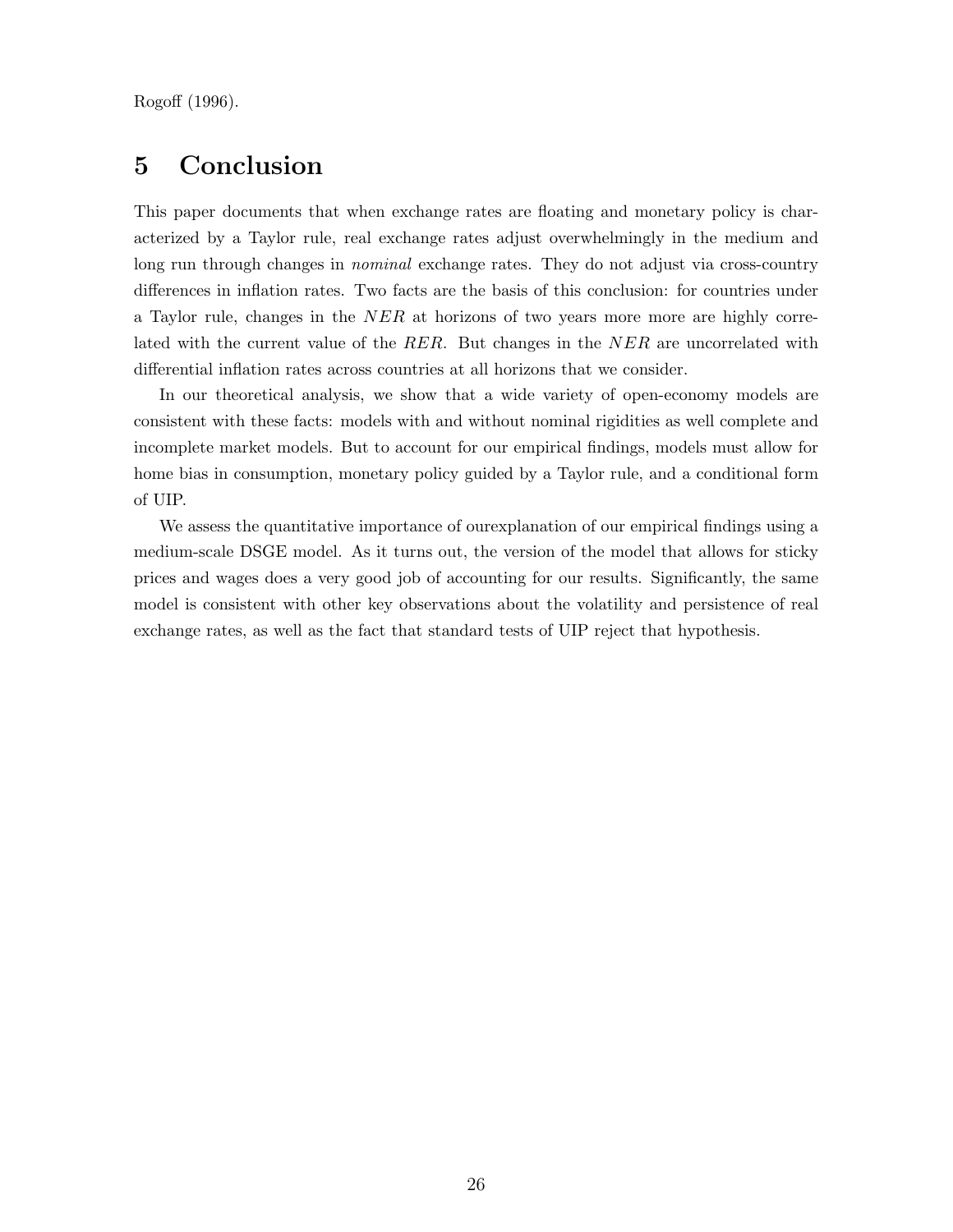# References

- [1] Altig, David, Lawrence Christiano, Martin Eichenbaum, and Jesper Linde, "Firmspecific capital, nominal rigidities and the business cycle." Review of Economic Dynamics 14.2 (2011): 225-247.
- [2] Backus, David K., Patrick J. Kehoe, and Finn E. Kydland. "International real business cycles." Journal of Political Economy (1992): 745-775.
- [3] Baxter, Marianne, and Alan C. Stockman. "Business cycles and the exchange-rate regime: some international evidence." Journal of Monetary Economics 23.3 (1989): 377- 400.
- [4] Benigno, Gianluca. "Real exchange rate persistence and monetary policy rules." Journal of Monetary Economics 51.3 (2004): 473-502.
- [5] Burstein, Ariel, and Gita Gopinath. "International Prices and Exchange Rates." Handbook of International Economics 4 (2014): 391-451.
- [6] Calvo, Guillermo A. "Staggered prices in a utility-maximizing framework." Journal of Monetary Economics 12.3 (1983): 383-398.
- [7] Chari, Varadarajan V., Patrick J. Kehoe, and Ellen R. McGrattan "Can sticky price models generate volatile and persistent real exchange rates?." Review of Economic Studies 69.3 (2002): 533-563.
- [8] Christiano, Lawrence J., Martin Eichenbaum, and Charles L. Evans. "Nominal rigidities and the dynamic effects of a shock to monetary policy." Journal of Political Economy 113.1 (2005): 1-45.
- [9] Christiano, Lawrence J., Martin S. Eichenbaum, and Mathias Trabandt. "Understanding the great recession." American Economic Journal: Macroeconomics 7.1 (2015): 110-167.
- [10] Clarida, Richard, Jordi Gali, and Mark Gertler. "Monetary policy rules in practice: some international evidence." European Economic Review 42.6 (1998): 1033-1067.
- [11] Dornbusch, Rudiger. "Expectations and exchange rate dynamics." Journal of Political Economy (1976): 1161-1176.
- [12] Engel, Charles, and Kenneth D. West. "Accounting for Exchange-Rate Variability in Present-Value Models When the Discount Factor Is Near 1." American Economic Review 94.2 (2004): 119-125.
- [13] Engel, Charles and West, Kenneth, (2005), "Exchange Rates and Fundamentals," Journal of Political Economy, 113, issue 3, p. 485-517.
- [14] Engel, Charles, Nelson C. Mark, and Kenneth D. West. "Exchange Rate Models Are Not As Bad As You Think." NBER Macroeconomics Annual 2007, Volume 22. University of Chicago Press, 2008. 381-441.
- [15] Engel, Charles. "Real Exchange Rate Convergence: The Roles of Price Stickiness and Monetary Policy." Manuscript (2012).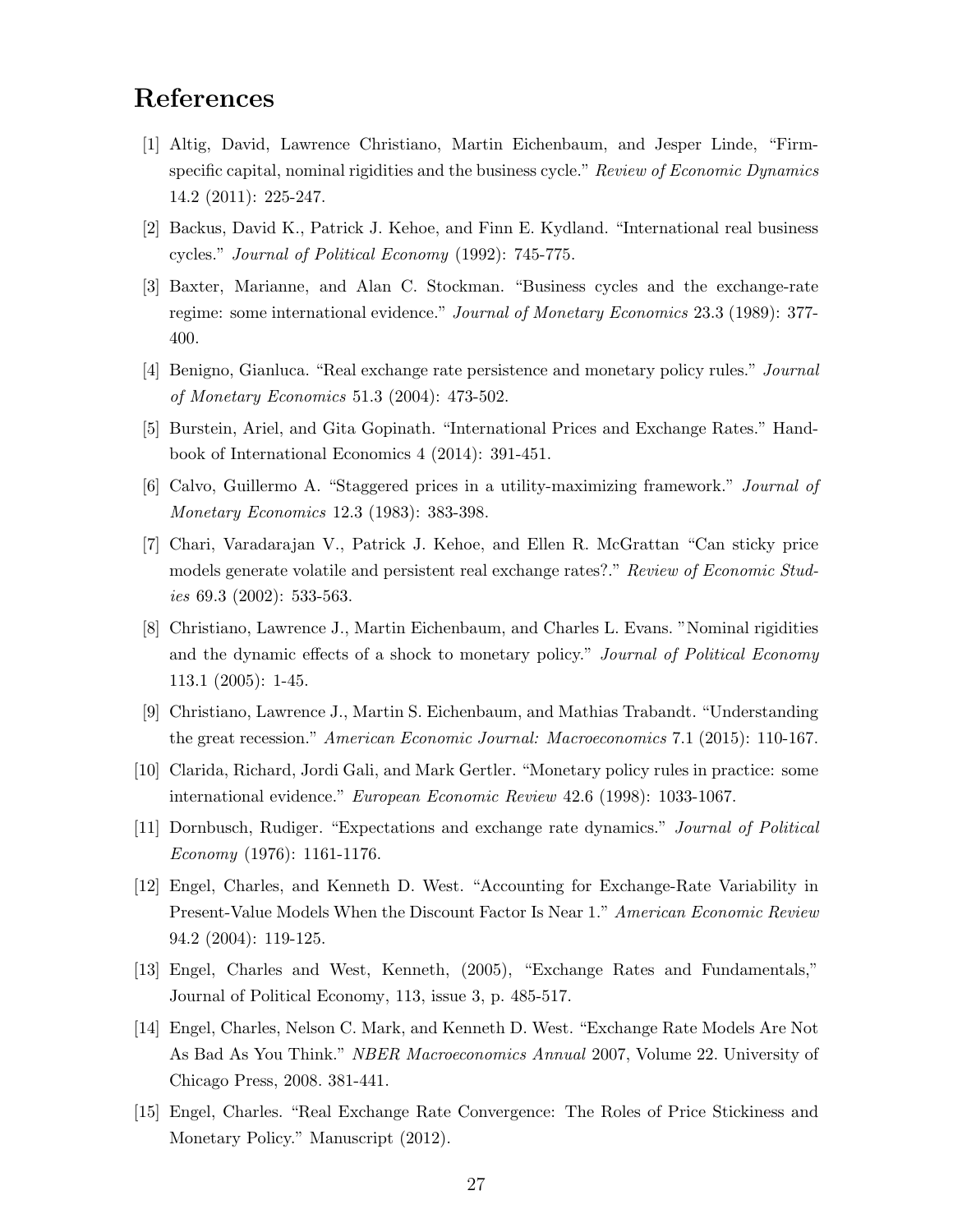- [16] Engel, Charles, "Exchange Rates and Interest Parity," Volume 4, 2014, Pages 453–522, Handbook of International Economics.
- [17] Erceg, Christopher J., Luca Guerrieri, and Christopher J. Gust. "SIGMA: a new open economy model for policy analysis." Board of Governors of the Federal Reserve System Research Paper Series (2005).
- [18] Erceg, Christopher J., Dale W. Henderson, and Andrew T. Levin. "Optimal monetary policy with staggered wage and price contracts." Journal of Monetary Economics 46.2 (2000): 281-313.
- [19] Fama, Eugene F. "Forward and spot exchange rates." Journal of Monetary Economics 14.3 (1984): 319-338.
- [20] Fisher, Jonas DM. "On the Structural Interpretation of the Smets-Wouters 'Risk Premium' Shock." Journal of Money, Credit and Banking 47.2-3 (2015): 511-516.
- [21] Gust, Christopher J., Edward Herbst, David L´opez-Salido, and Matthew E. Smith. "The empirical implications of the interest-rate lower bound." Board of Governors of the Federal Reserve System Research Paper Series (2016).
- [22] Hansen, Gary D. "Indivisible labor and the business cycle." Journal of monetary Economics 16.3 (1985): 309-327.
- [23] Kollmann, Robert. "The exchange rate in a dynamic-optimizing business cycle model with nominal rigidities: a quantitative investigation." *Journal of International Eco*nomics 55.2 (2001): 243-262.
- [24] Mark, Nelson C. "Exchange rates and fundamentals: Evidence on long-horizon predictability." American Economic Review (1995): 201-218.
- [25] McCallum, Bennett T. "A reconsideration of the uncovered interest parity relationship." Journal of Monetary Economics 33.1 (1994): 105-132.
- [26] Molodtsova, Tanya, and David H. Papell. "Out-of-sample exchange rate predictability with Taylor rule fundamentals." *Journal of International Economics* 77.2 (2009): 167-180.
- [27] Mussa, Michael. "Nominal exchange rate regimes and the behavior of real exchange rates: Evidence and implications." Carnegie-Rochester Conference series on public policy. Vol. 25. North-Holland, 1986.
- [28] Obstfeld, Maurice, and Kenneth Rogoff. "Exchange Rate Dynamics Redux." Journal of Political Economy 103.3 (1995): 624-60.
- [29] Obstfeld and Rogoff, "The six major puzzles in international macroeconomics: is there a common cause?" NBER Macroeconomics Annual 2000, Volume 15, 2001
- [30] Rogoff, Kenneth. "The purchasing power parity puzzle." Journal of Economic Literature 34.2 (1996): 647-668.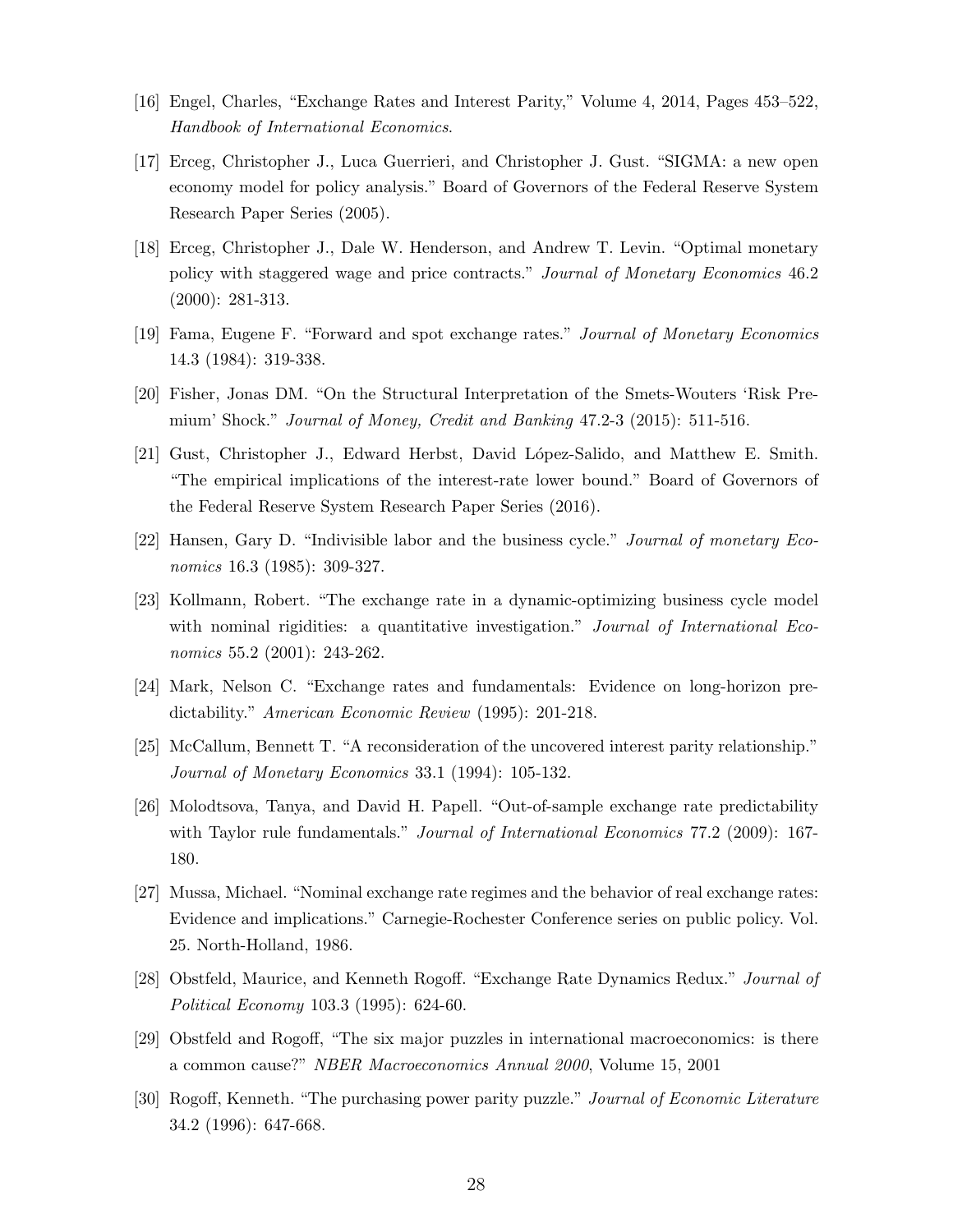- [31] Rossi, Barbara. "Exchange rate predictability." Journal of Economic Literature 51.4 (2013): 1063-1119.
- [32] Schmitt-Grohé, Stephanie, and Martin Uribe. "Closing small open economy models." Journal of international Economics 61.1 (2003): 163-185.
- [33] Smets, Frank, and Rafael Wouters. "Shocks and frictions in US business cycles: A Bayesian DSGE approach." American Economic Review 97.3 (2007): 586-606.
- [34] Steinsson, Jón. "The dynamic behavior of the real exchange rate in sticky price models." American Economic Review 98.1 (2008): 519-533.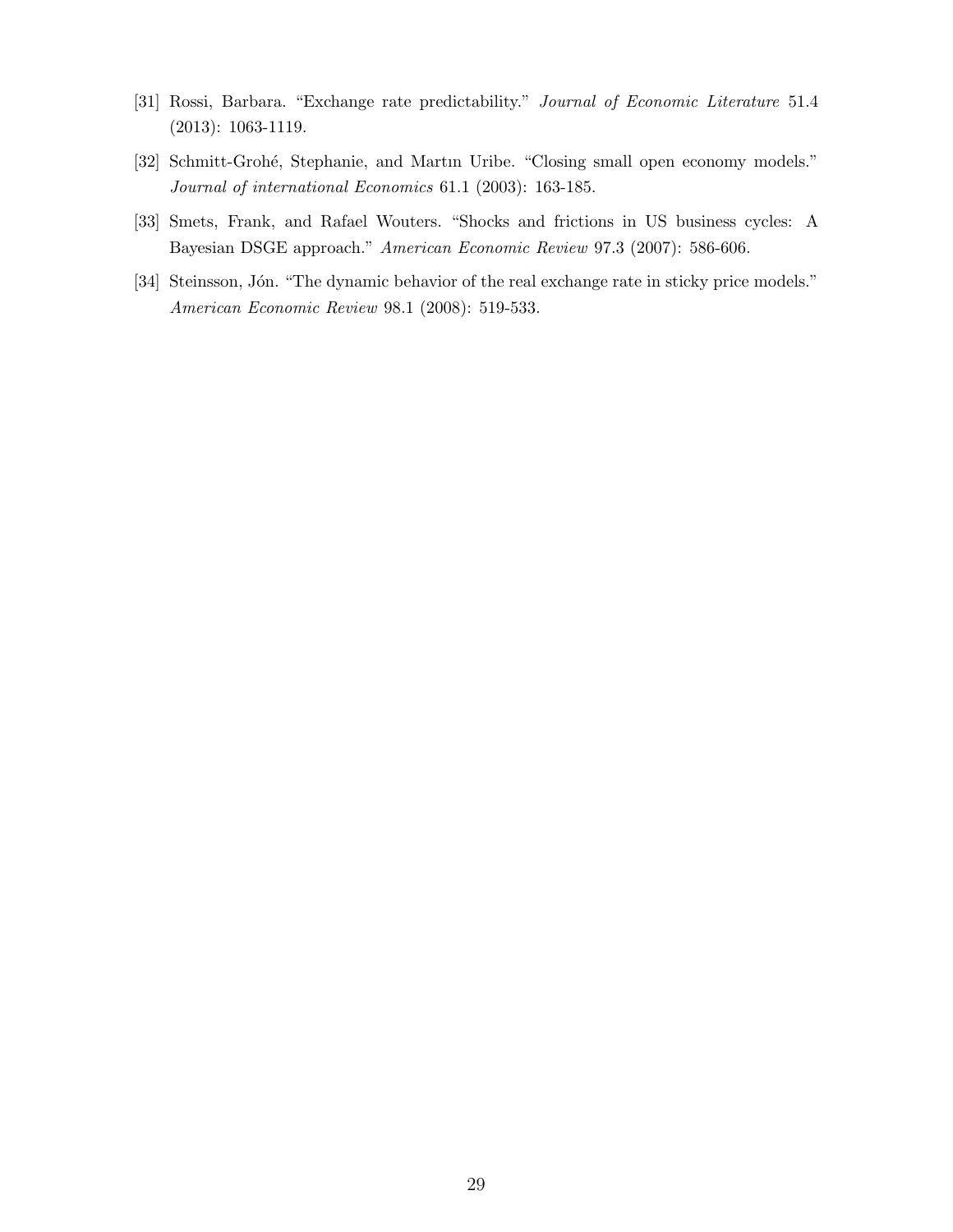

Figure 1: Australia: NER and RER data

Figure 2: Canada: NER and RER data

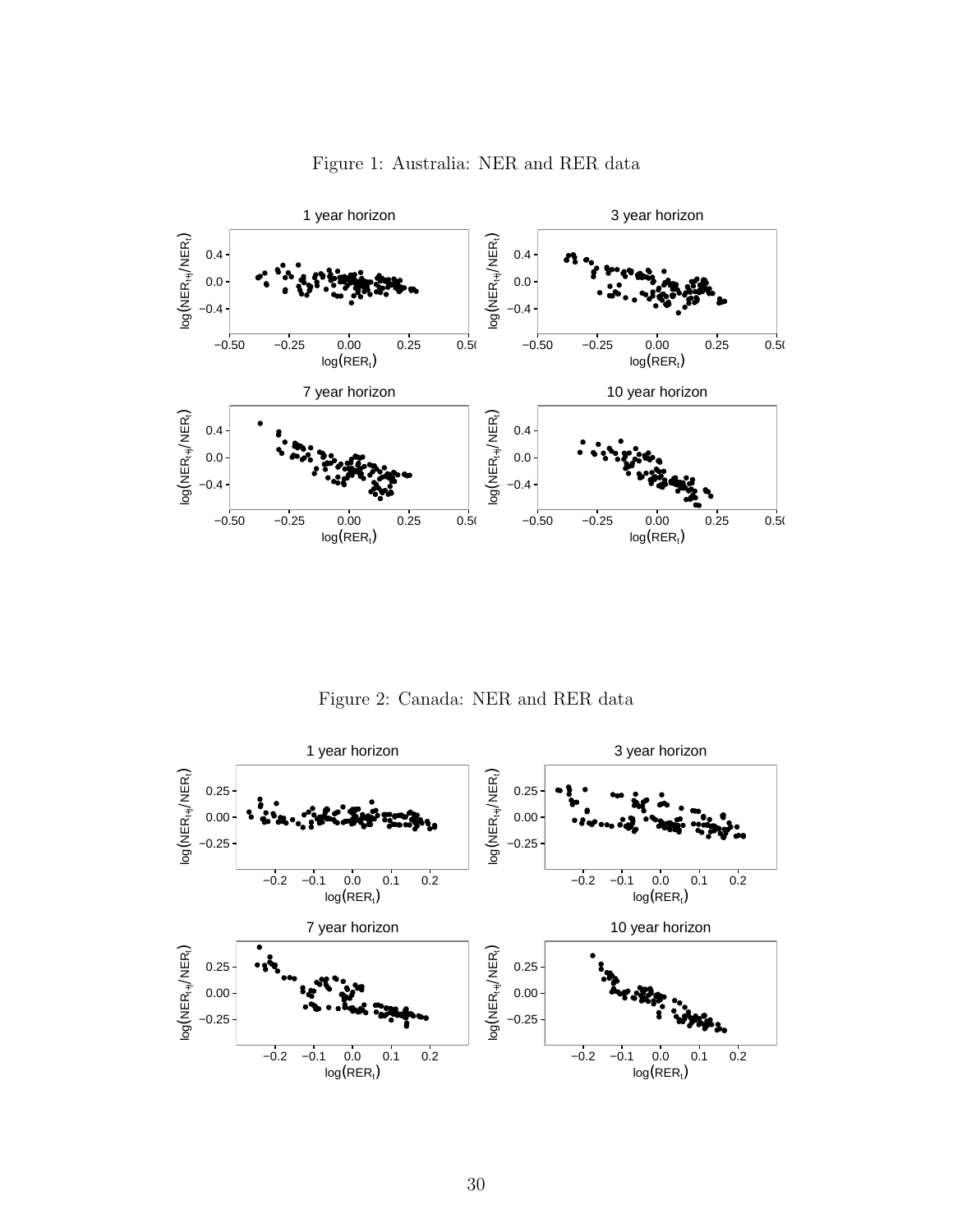

Figure 3: Euro area: NER and RER data

Figure 4: Germany: NER and RER data

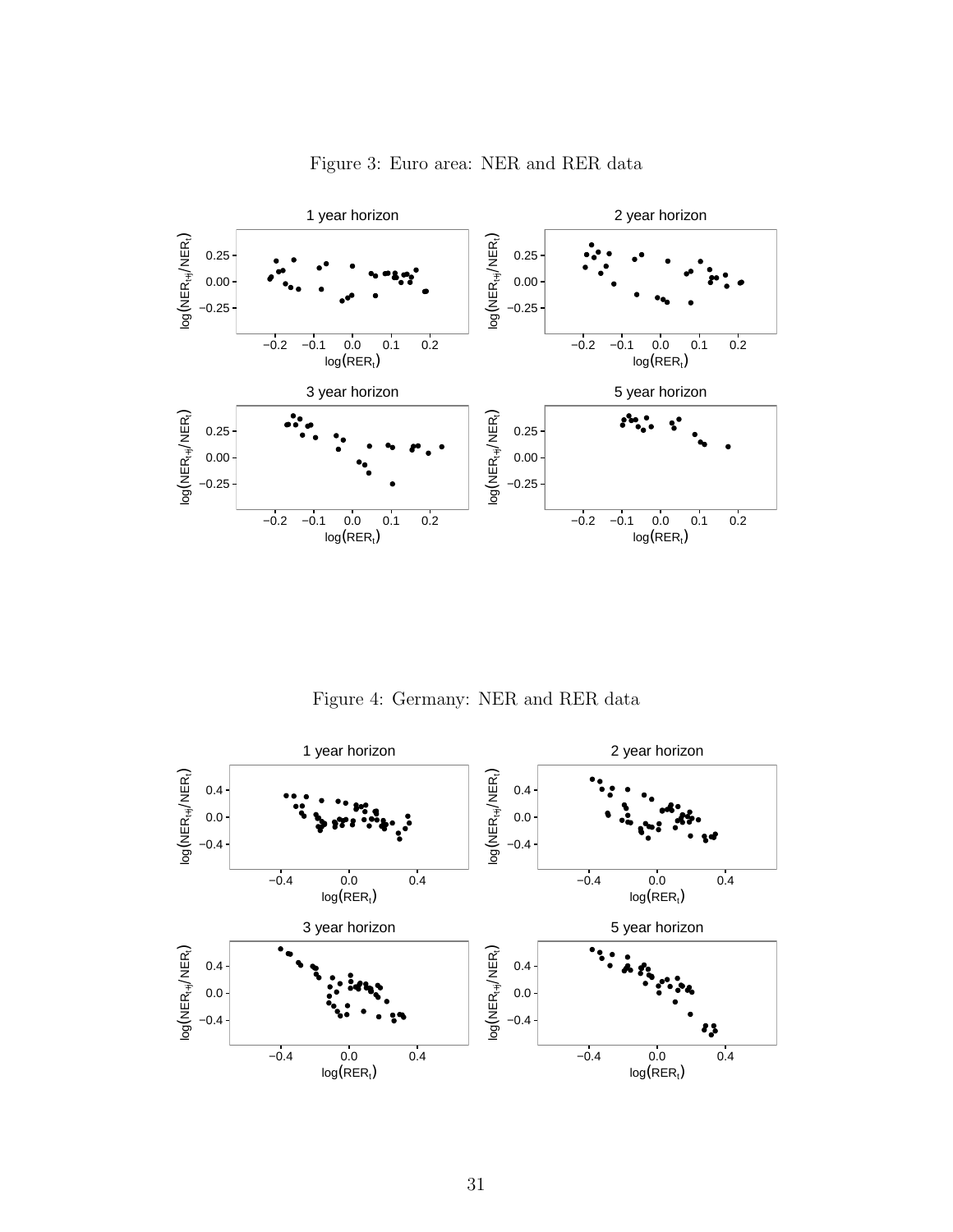

Figure 5: Japan: NER and RER data

Figure 6: New Zealand: NER and RER data

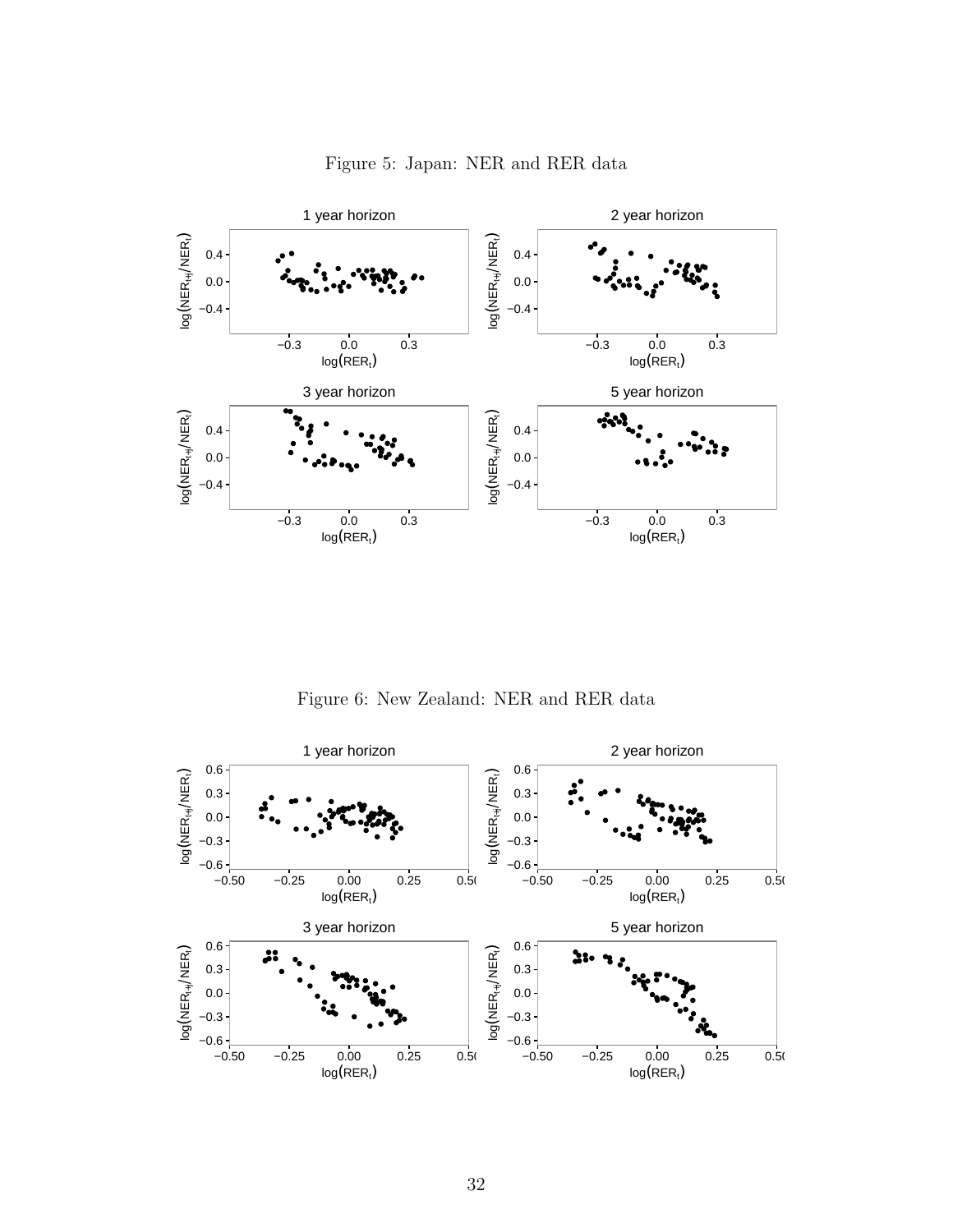

Figure 7: Norway: NER and RER data

Figure 8: Sweden: NER and RER data

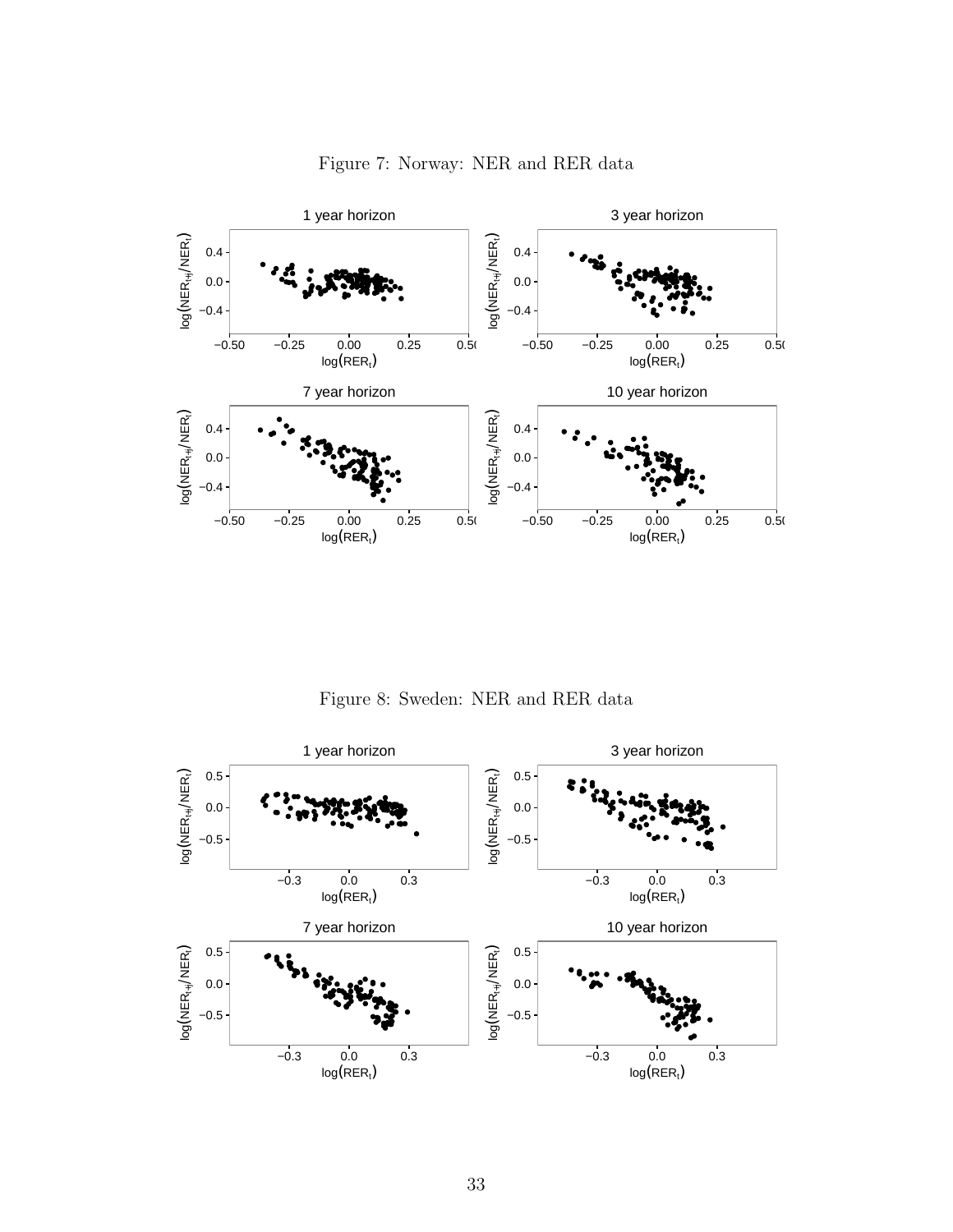

Figure 9: Switzerland: NER and RER data

Figure 10: United Kingdom: NER and RER data

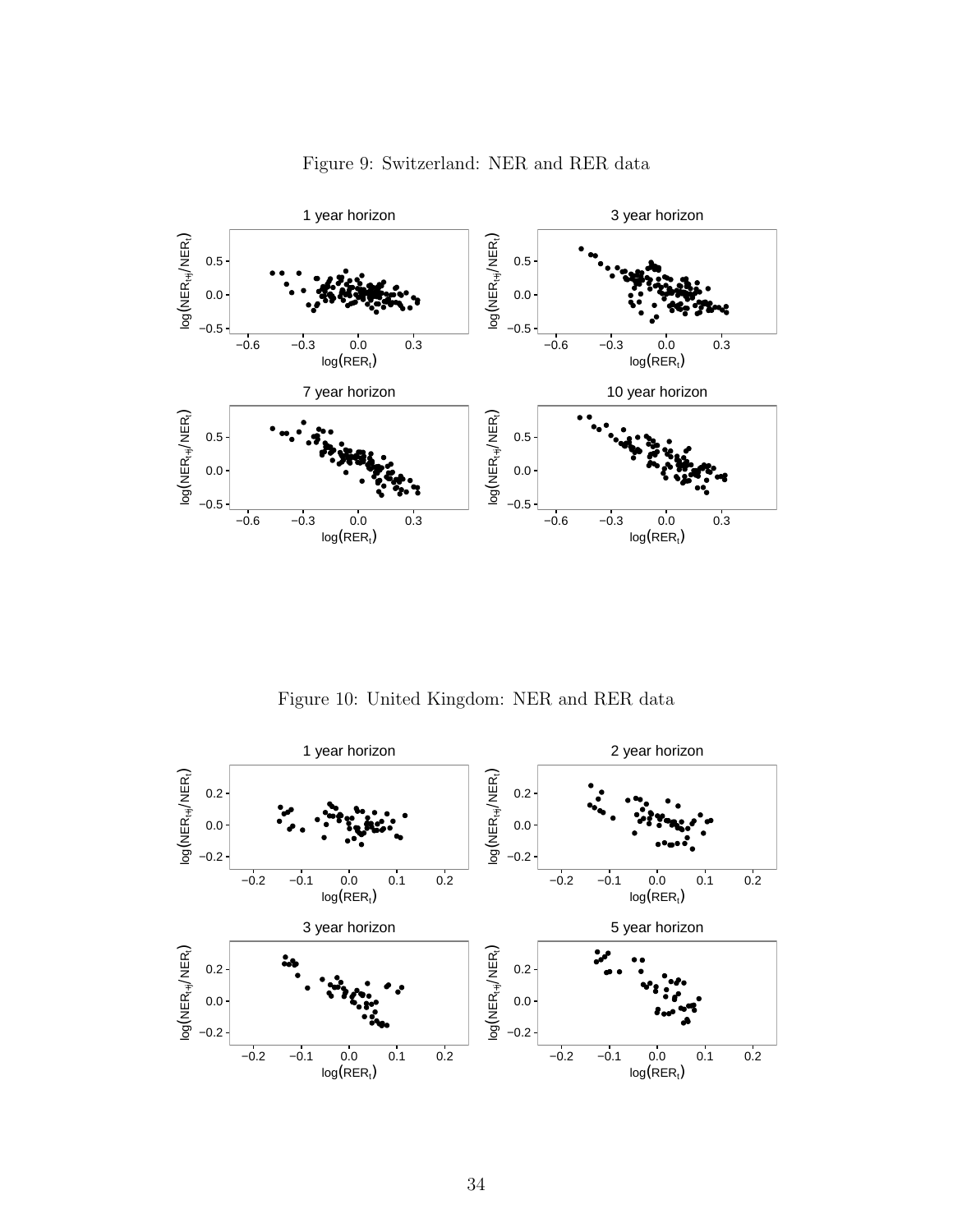

Figure 11: China: NER and RER data

Figure 12: Hong Kong: NER and RER data

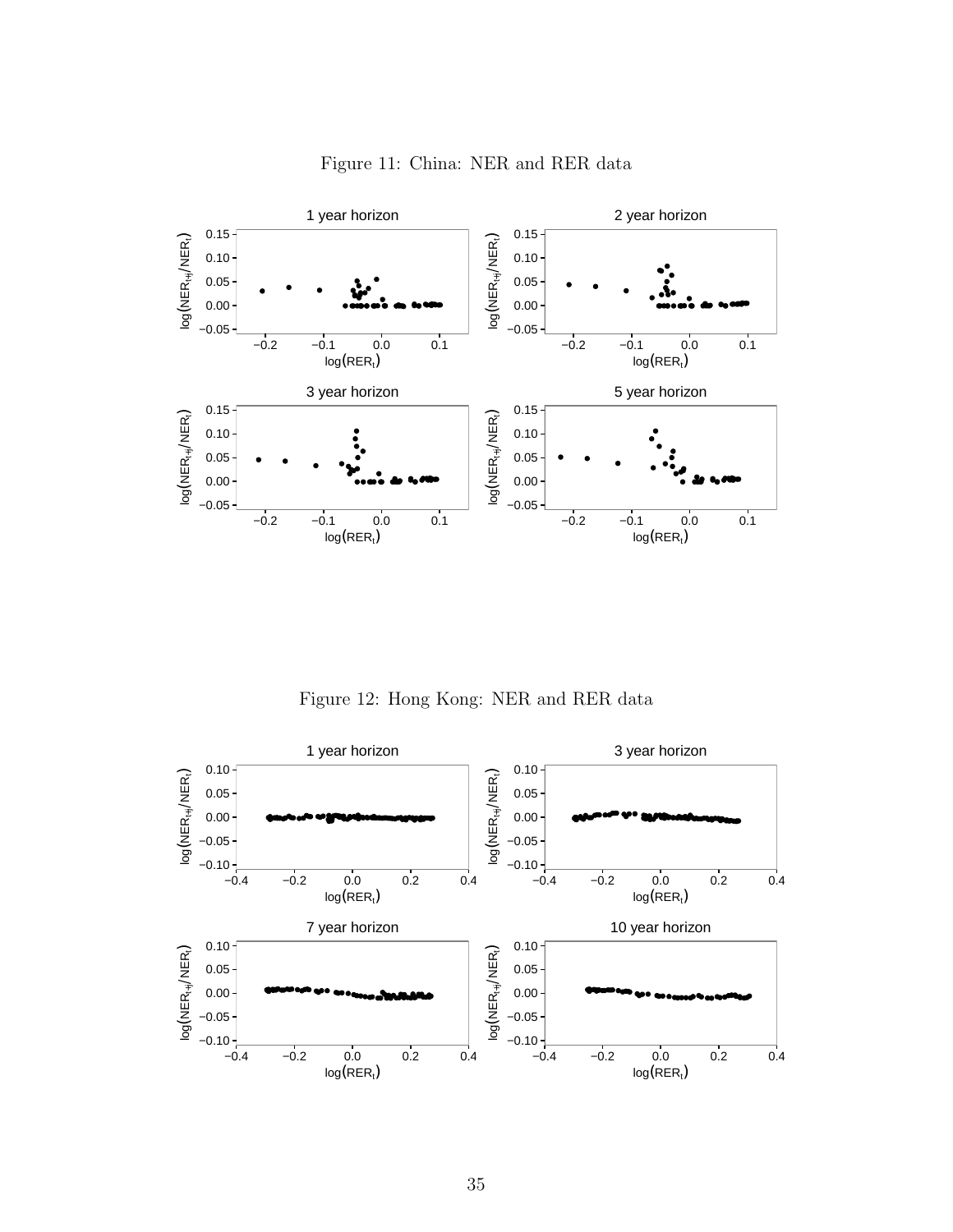

Figure 13: Response to technology shock under Taylor rule

Note: The vertical axis is expressed in percent. Inflation and interest rates are in annualized percent. The horizontal axis shows quarters after the shock. Red-dashed lines indicate the variables with a ∗.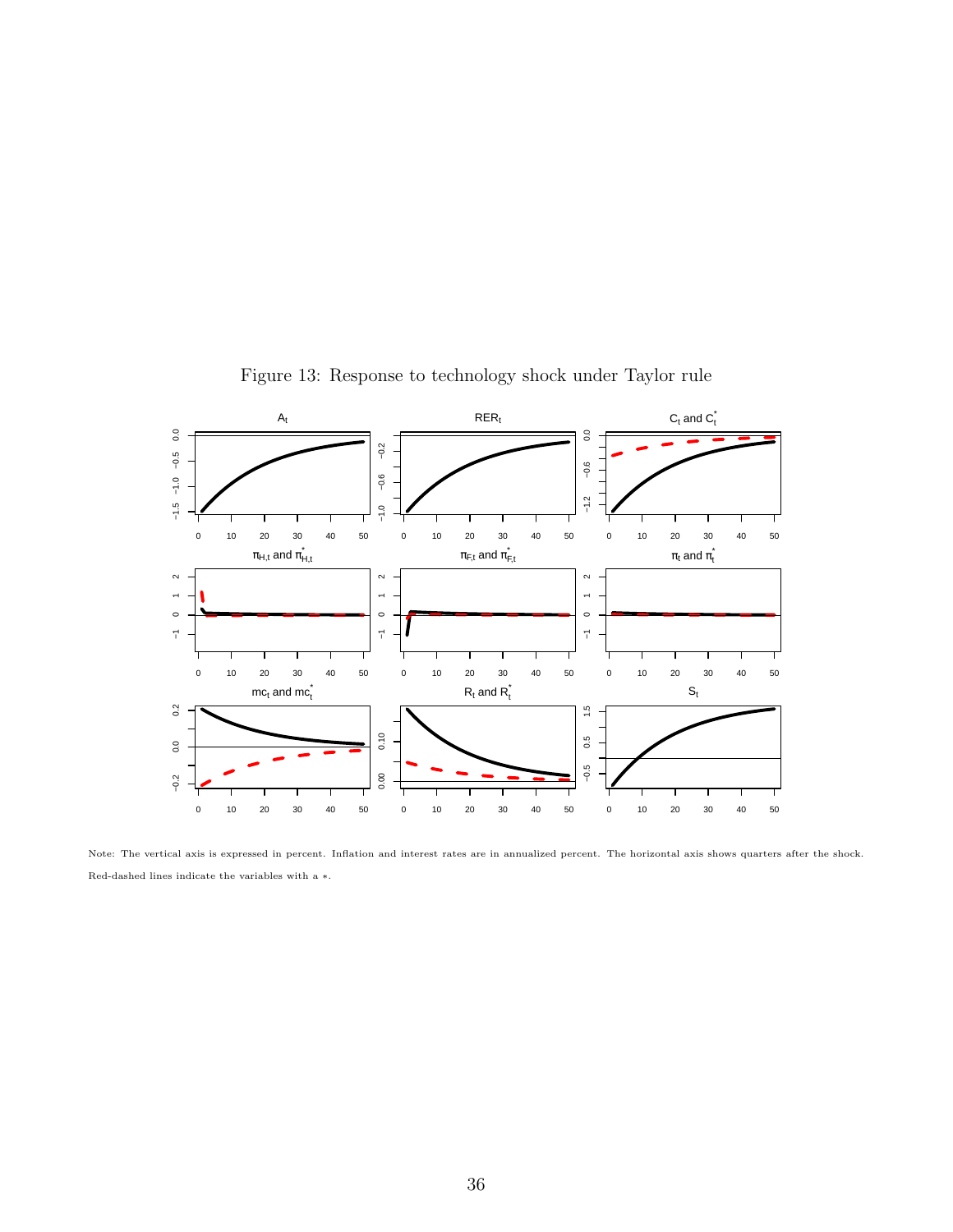

Figure 14: Response to technology shock under money-growth rule

Note: The vertical axis is expressed in percent. Inflation and interest rates are in annualized percent. The horizontal axis shows quarters after the shock. Red-dashed lines indicate the variables with a ∗.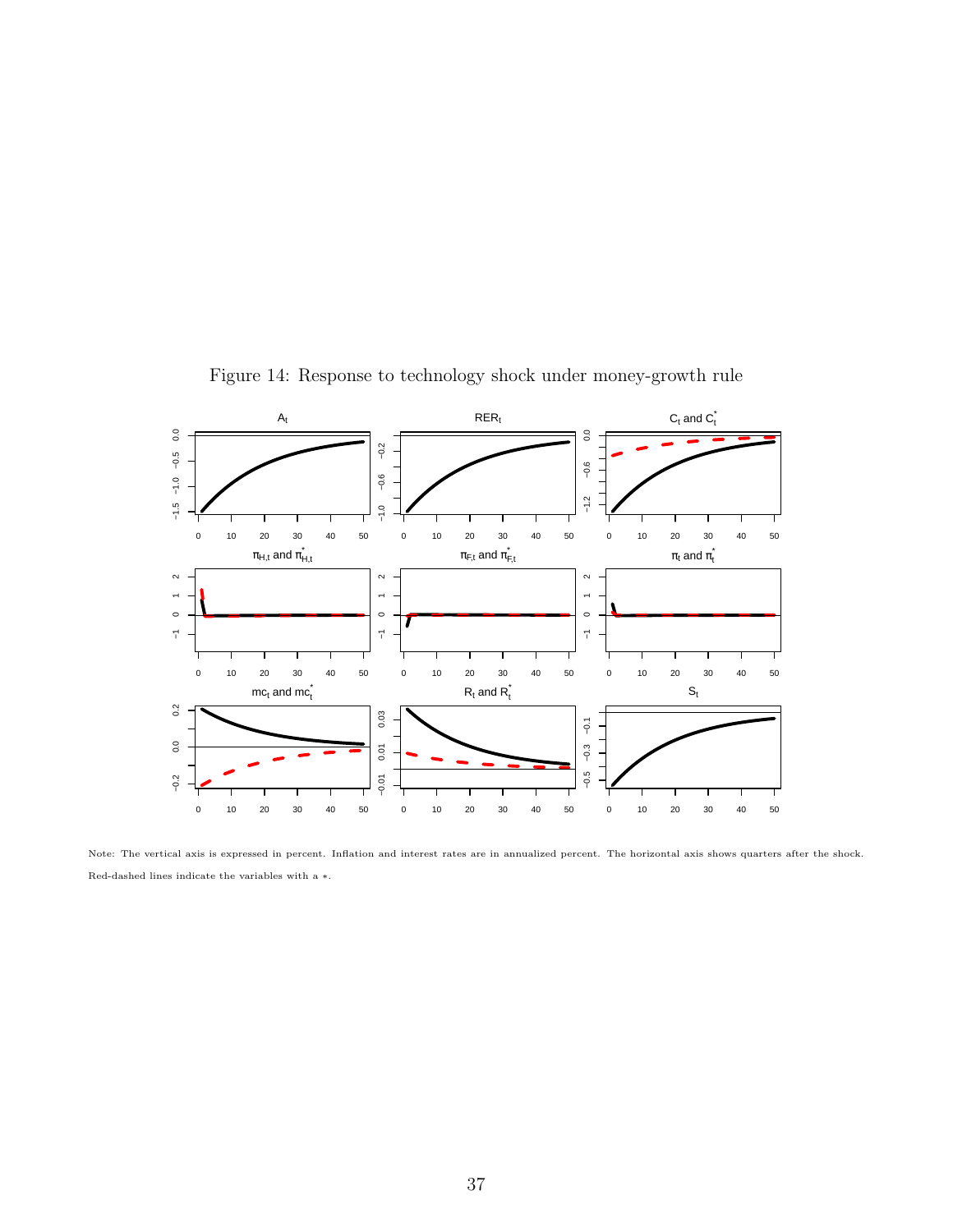

Figure 15: Response to government spending shock under Taylor rule

Note: The vertical axis is expressed in percent. Inflation and interest rates are in annualized percent. The horizontal axis shows quarters after the shock. Red-dashed lines indicate the variables with a ∗.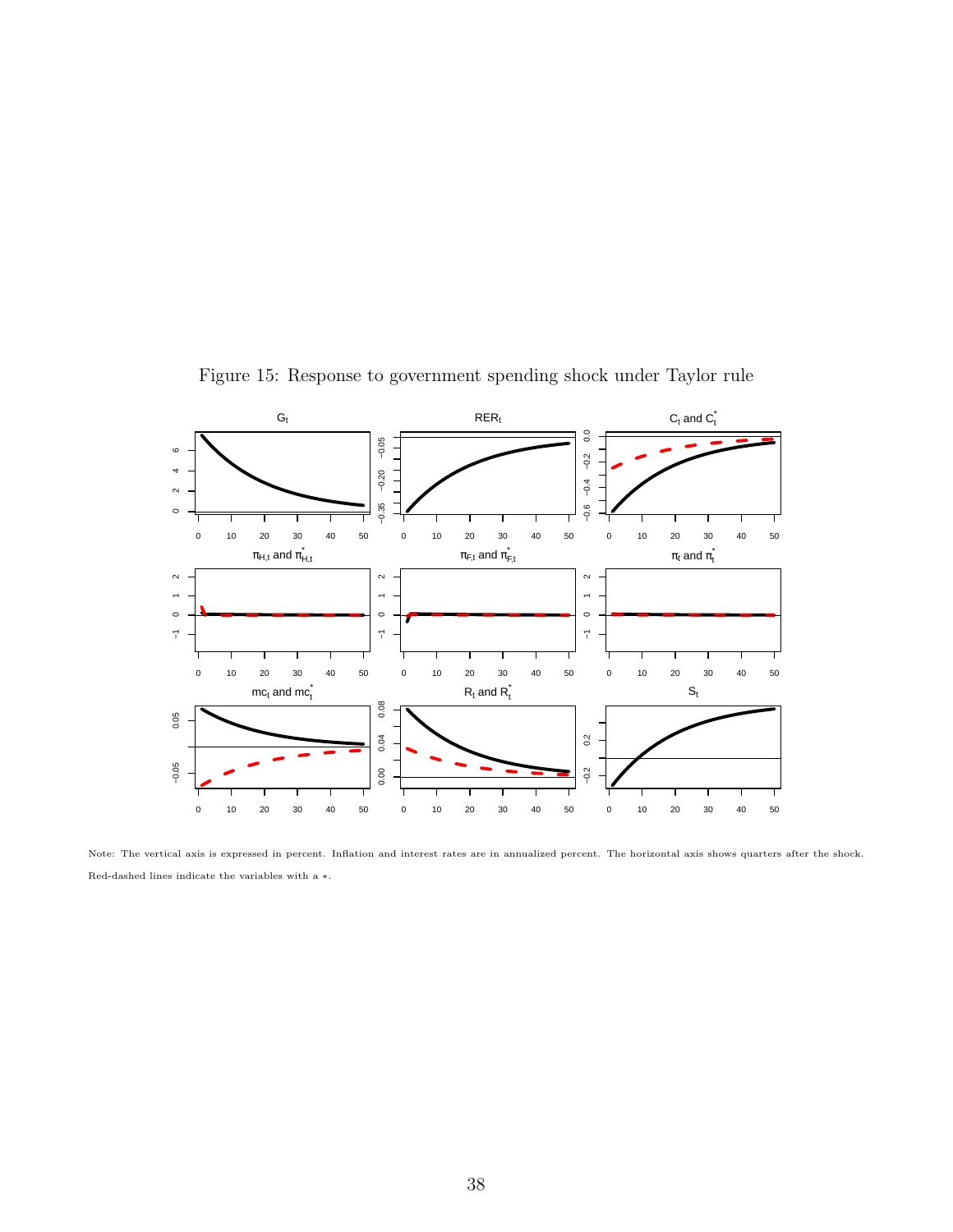

Figure 16: Response to spread shock under Taylor rule with incomplete markets

Note: The vertical axis is expressed in percent. Inflation and interest rates are in annualized percent. The horizontal axis shows quarters after the shock. Red-dashed lines indicate the variables with a ∗.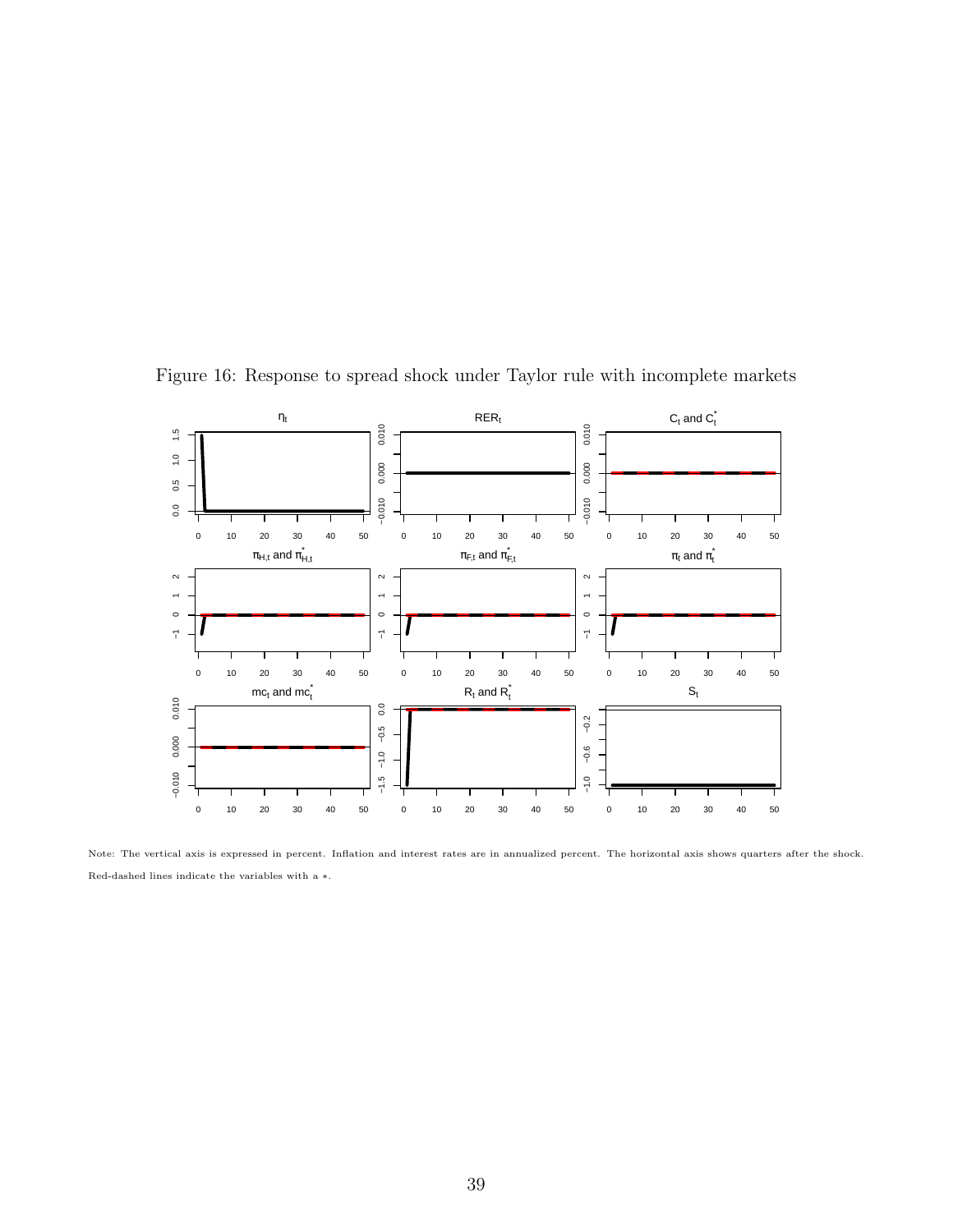

Figure 17: Response to technology shock under Taylor rule with incomplete markets and sticky prices

Note: The vertical axis is expressed in percent. Inflation and interest rates are in annualized percent. The horizontal axis shows quarters after the shock. Red-dashed lines indicate the variables with a ∗.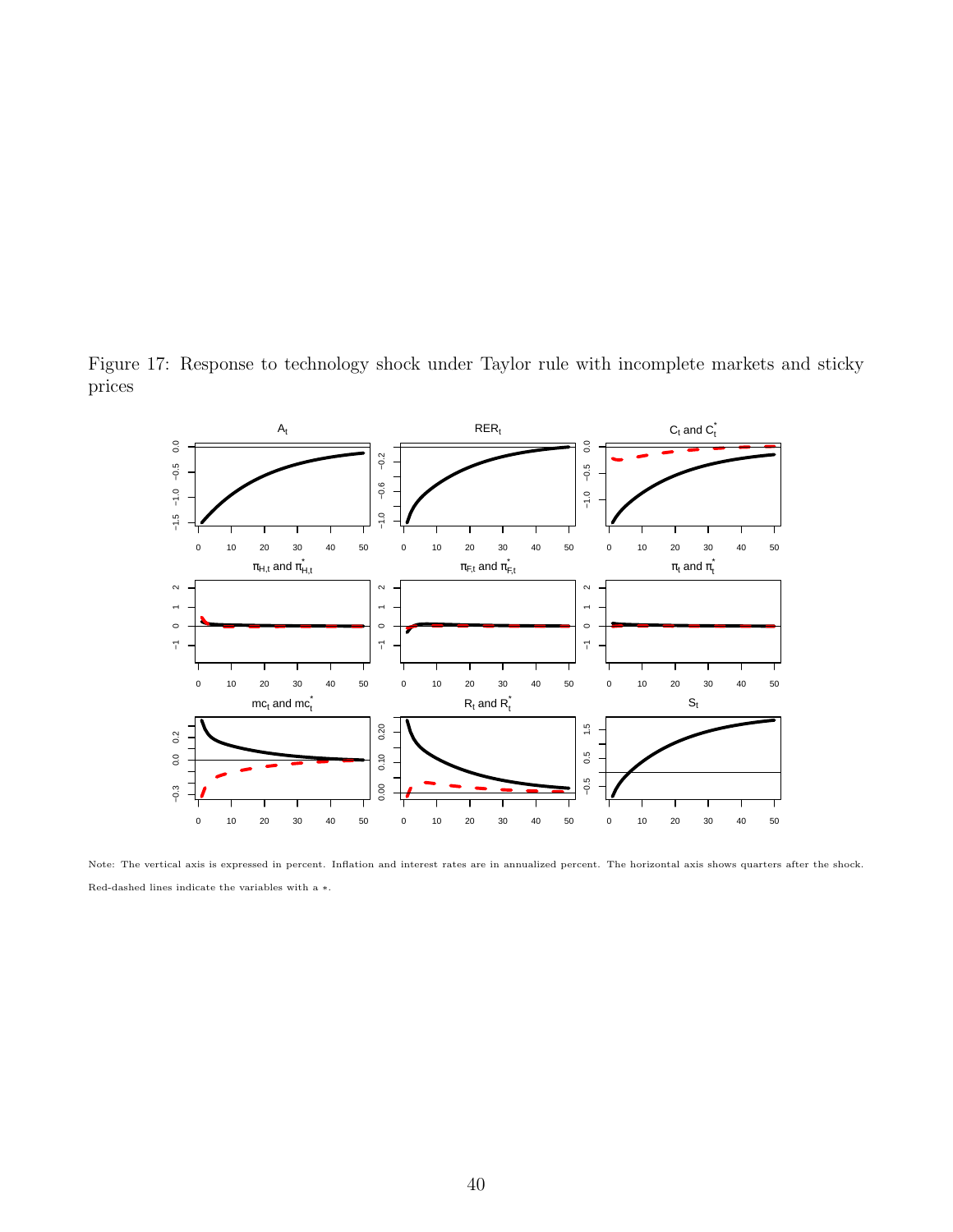Figure 18: Response to monetary-policy shock under Taylor rule with incomplete markets and sticky prices



Note: The vertical axis is expressed in percent. Inflation and interest rates are in annualized percent. The horizontal axis shows quarters after the shock. Red-dashed lines indicate the variables with a ∗.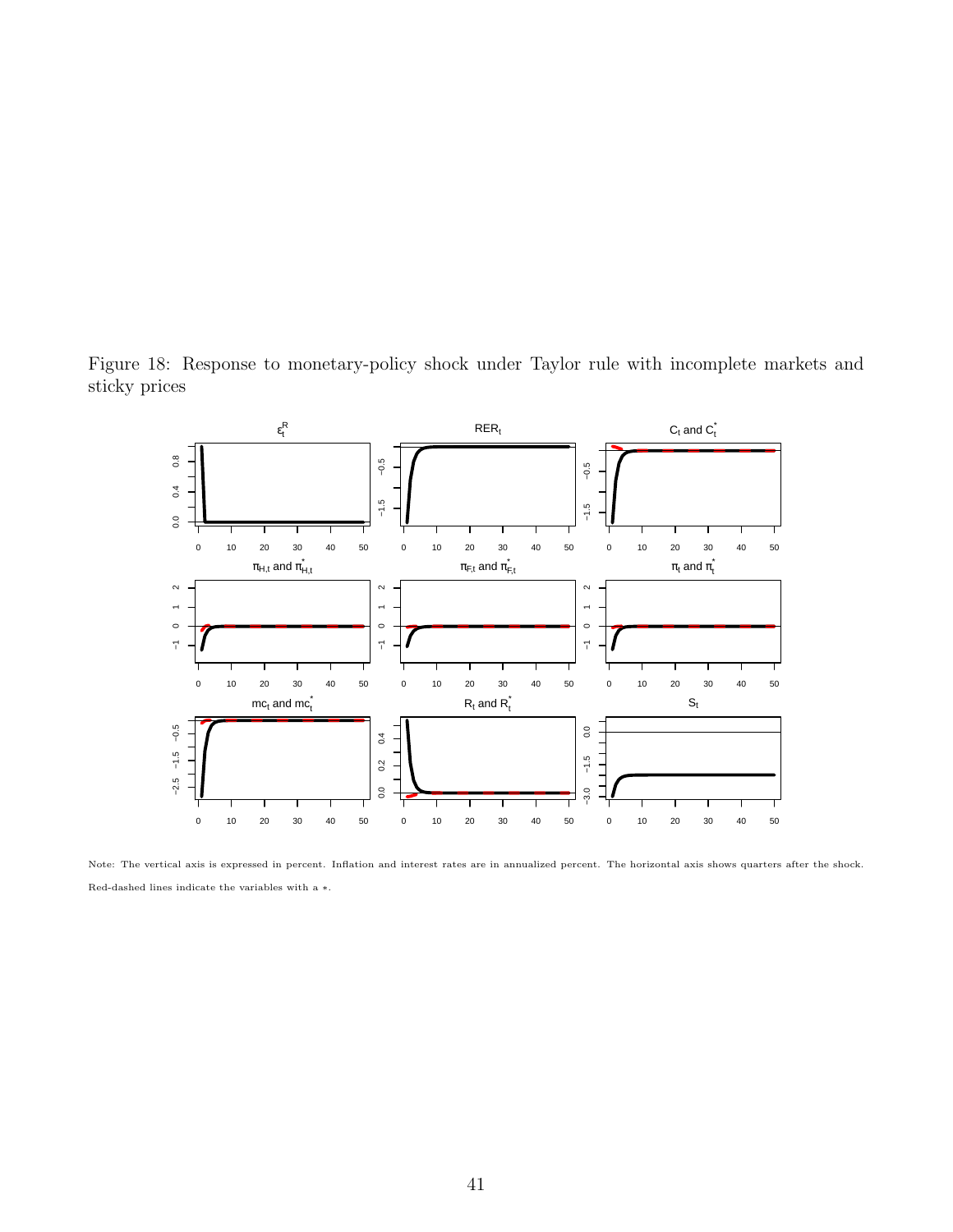

Figure 19: Response to spread shock under Taylor rule with incomplete markets and sticky prices

Note: The vertical axis is expressed in percent. Inflation and interest rates are in annualized percent. The horizontal axis shows quarters after the shock. Red-dashed lines indicate the variables with a ∗.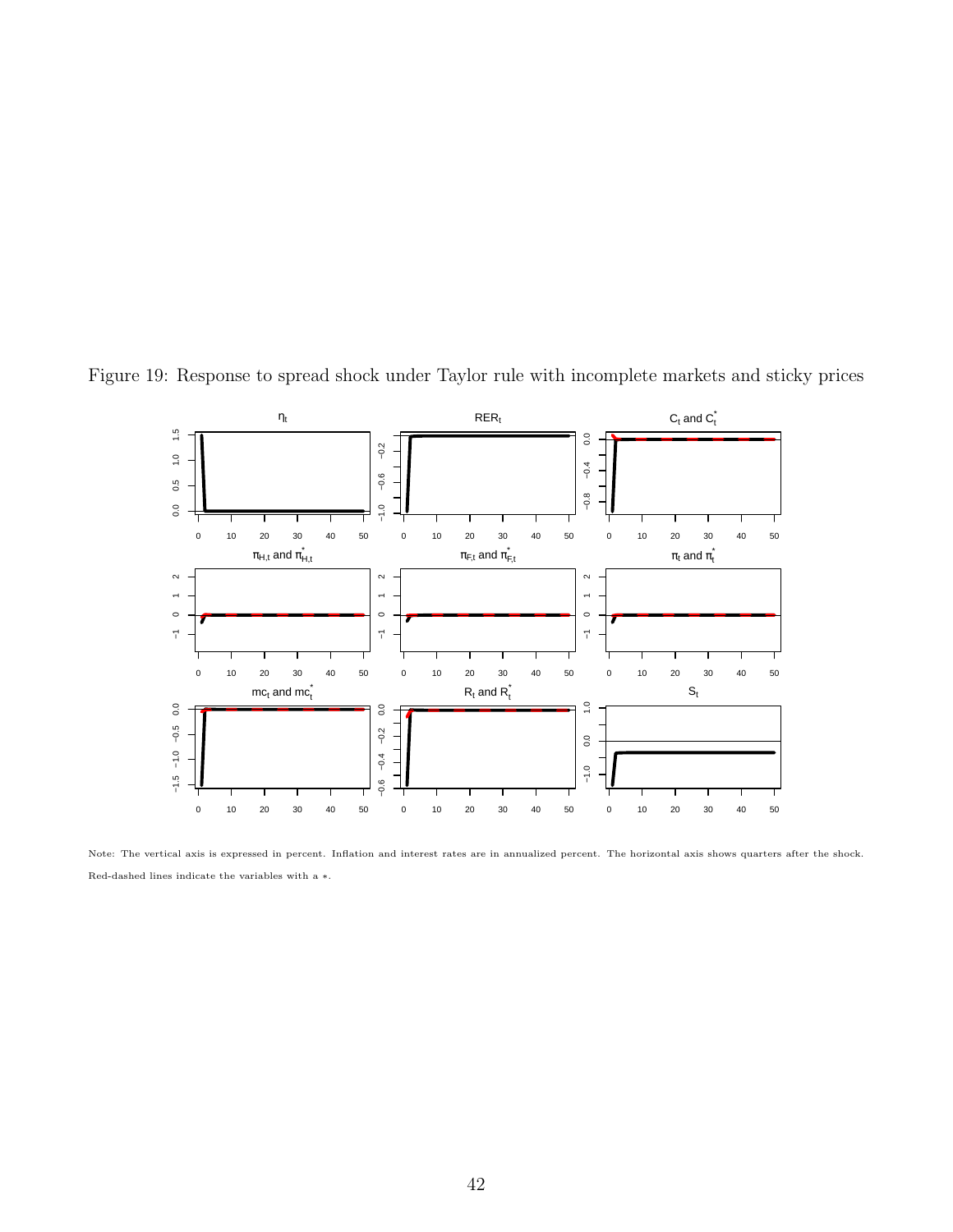

Figure 20: Response to technology shock under Taylor rule with incomplete markets and nominal rigidities

Note: The vertical axis is expressed in percent. Inflation and interest rates are in annualized percent. The horizontal axis shows quarters after the shock. Red-dashed lines indicate the variables with a ∗.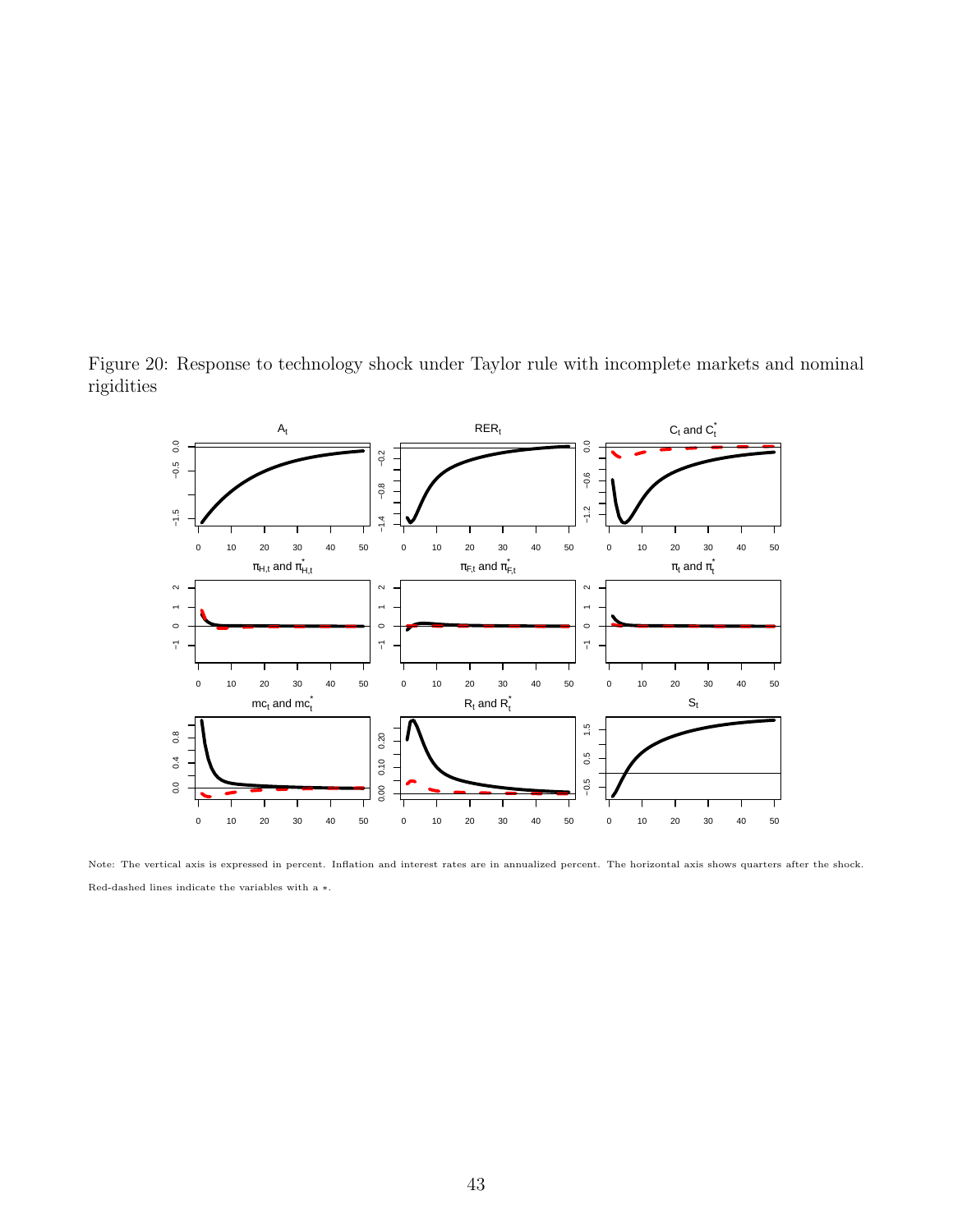Figure 21: Response to spread shock under Taylor rule with incomplete markets and nominal rigidities



Note: The vertical axis is expressed in percent. Inflation and interest rates are in annualized percent. The horizontal axis shows quarters after the shock. Red-dashed lines indicate the variables with a ∗.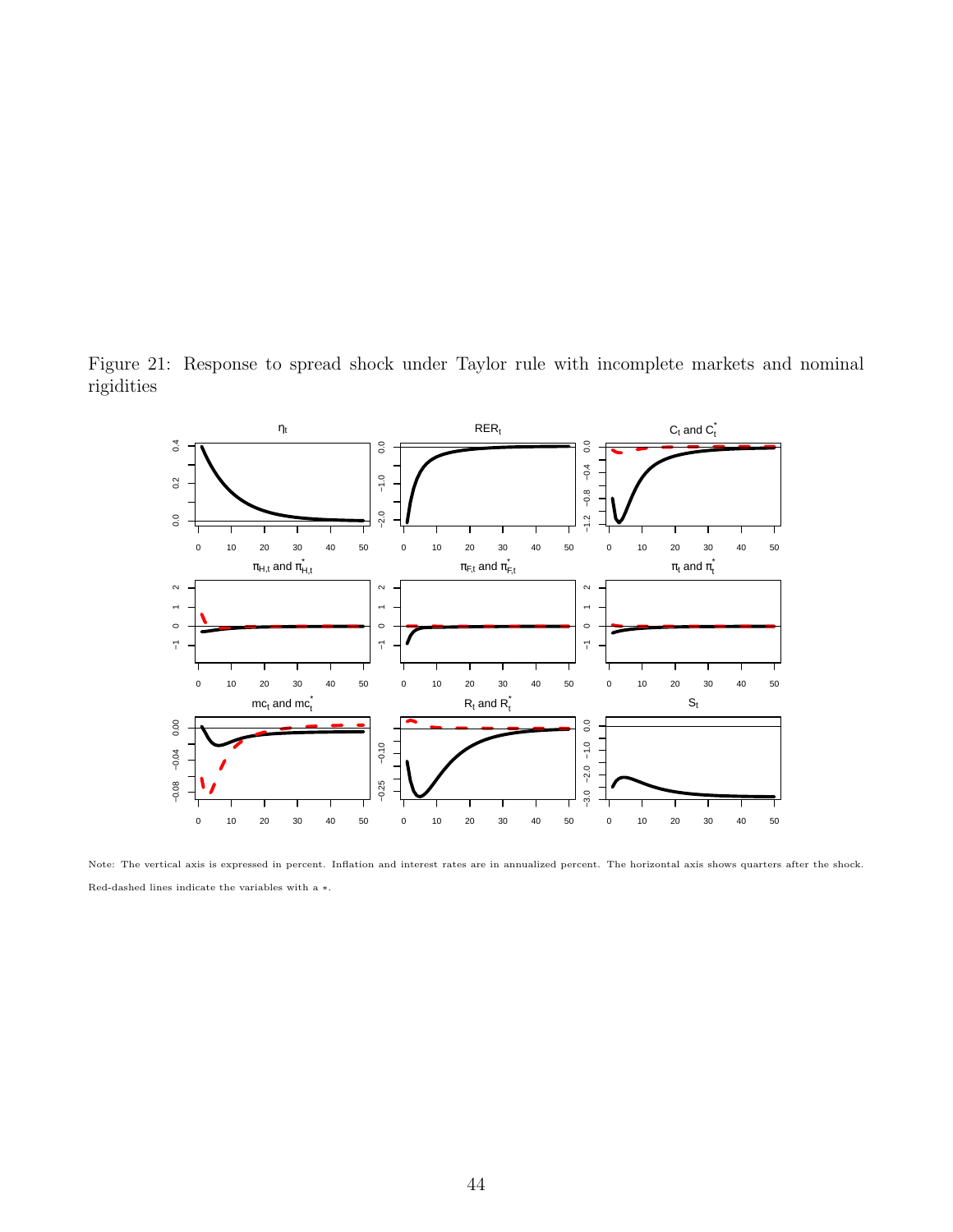Figure 22: Response to technology shock under Taylor rule with incomplete markets and flexible prices, medium-scale model



Note: The vertical axis is expressed in percent. Inflation and interest rates are in annualized percent. The horizontal axis shows quarters after the shock. Red-dashed lines indicate the variables with a ∗.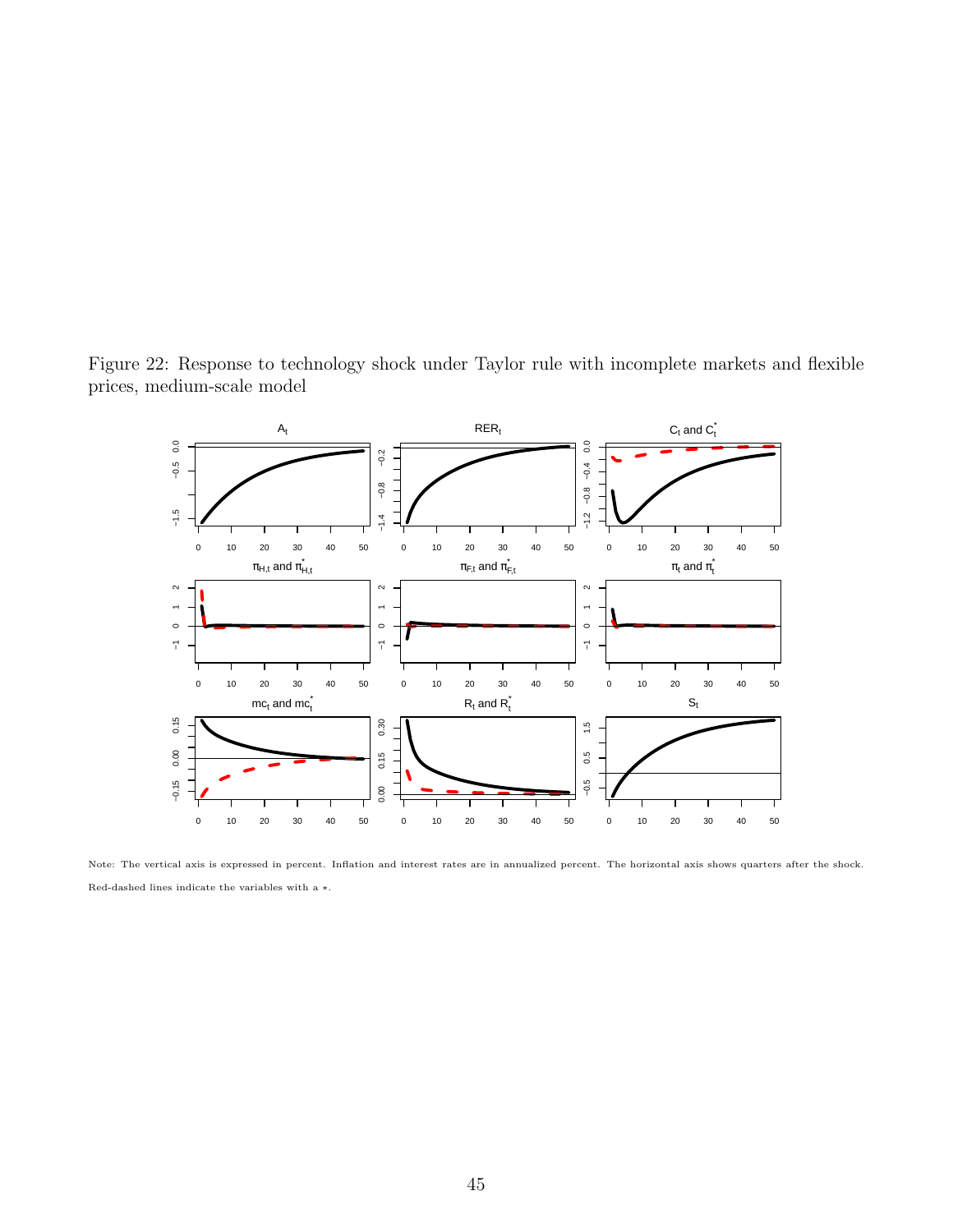

Figure 23: Response to spread shock under Taylor rule with incomplete markets and sticky prices, medium-scale model

Note: The vertical axis is expressed in percent. Inflation and interest rates are in annualized percent. The horizontal axis shows quarters after the shock. Red-dashed lines indicate the variables with a ∗.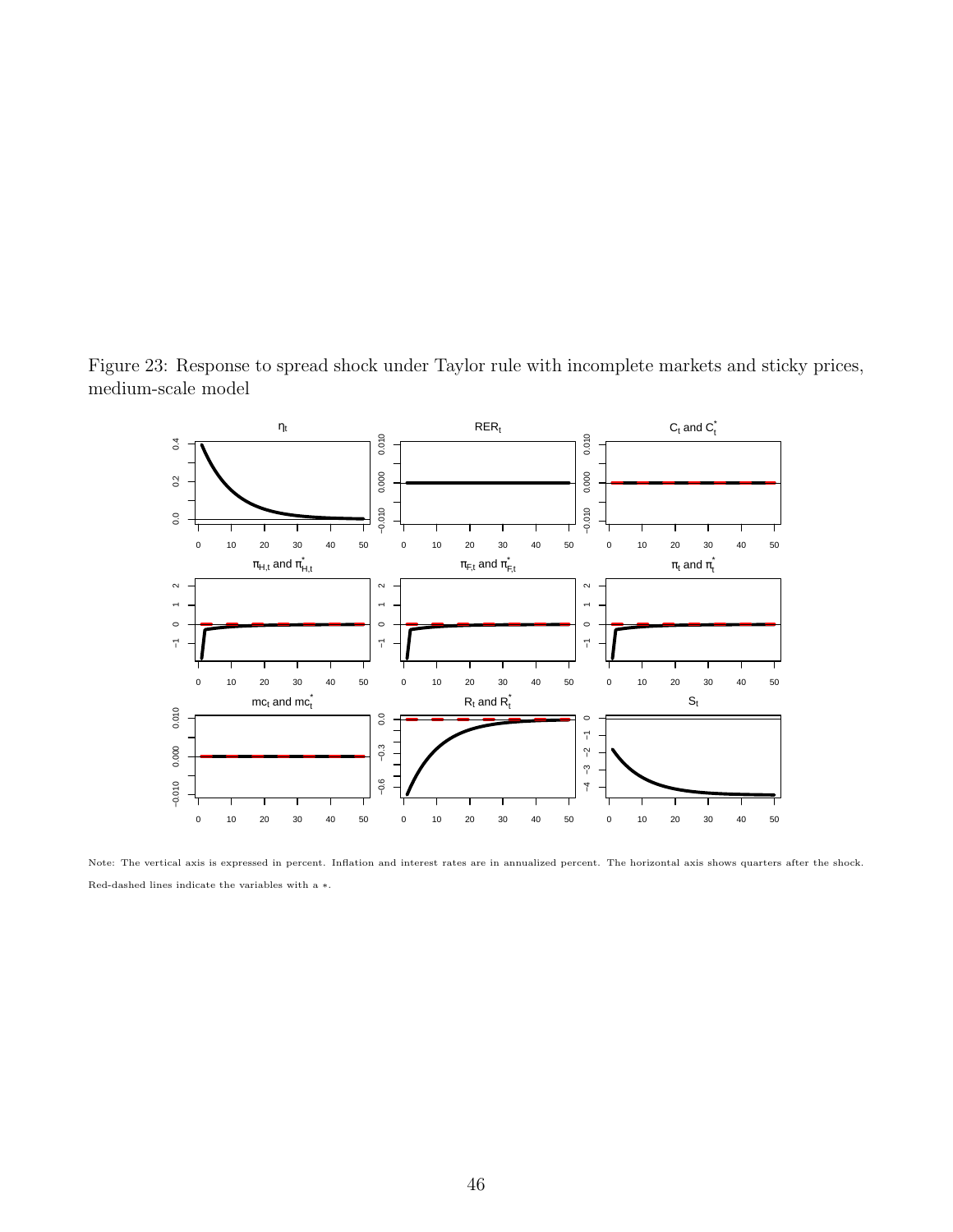Table 1: NER regression  $\beta_1$ 

|                           |                |                | Horizon (in years) |           |                 |
|---------------------------|----------------|----------------|--------------------|-----------|-----------------|
|                           | $\overline{1}$ | $\overline{3}$ | $\overline{5}$     |           | $\overline{10}$ |
|                           |                |                |                    |           |                 |
| A: Flexible               |                |                |                    |           |                 |
| Australia                 | $-0.198$       | $-0.704$       | $-1.059$           | $-1.128$  | $-1.590$        |
|                           | (0.095)        | (0.191)        | (0.211)            | (0.220)   | (0.135)         |
| Canada                    | $-0.122$       | $-0.549$       | $-0.944$           | $-1.159$  | $-1.662$        |
|                           | (0.075)        | (0.184)        | (0.185)            | (0.142)   | (0.124)         |
| Euro Area                 | $-0.129$       | $-0.858$       | $-0.888$           | <b>NA</b> | <b>NA</b>       |
|                           | (0.169)        | (0.285)        | (0.126)            |           |                 |
| Germany                   | $-0.332$       | $-1.108$       | $-1.550$           | NA        | NA              |
|                           | (0.143)        | (0.173)        | (0.297)            |           |                 |
| Japan                     | $-0.091$       | $-0.555$       | $-0.746$           | NA        | NA              |
|                           | (0.147)        | (0.314)        | (0.204)            |           |                 |
| New Zealand               | $-0.230$       | $-1.149$       | $-1.566$           | NA        | <b>NA</b>       |
|                           | (0.165)        | (0.125)        | (0.284)            |           |                 |
| Norway                    | $-0.212$       | $-0.764$       | $-1.289$           | $-1.467$  | $-1.247$        |
|                           | (0.120)        | (0.154)        | (0.250)            | (0.293)   | (0.052)         |
| Sweden                    | $-0.199$       | $-0.746$       | $-1.136$           | $-1.365$  | $-1.283$        |
|                           | (0.095)        | (0.156)        | (0.187)            | (0.132)   | (0.213)         |
| Switzerland               | $-0.305$       | $-0.913$       | $-1.373$           | $-1.300$  | $-1.134$        |
|                           | (0.121)        | (0.141)        | (0.188)            | (0.125)   | (0.128)         |
| United Kingdom            | $-0.294$       | $-1.314$       | $-1.644$           | NA        | NA              |
|                           | (0.156)        | (0.341)        | (0.156)            |           |                 |
|                           |                |                |                    |           |                 |
| <b>B</b> : Fixed          |                |                |                    |           |                 |
| $\overline{\text{China}}$ | $-0.123$       | $-0.208$       | $-0.261$           | <b>NA</b> | <b>NA</b>       |
|                           | (0.035)        | (0.060)        | (0.096)            |           |                 |
| Hong Kong                 | $-0.003$       | $-0.014$       | $-0.025$           | $-0.031$  | $-0.031$        |
|                           | (0.002)        | (0.006)        | (0.006)            | (0.004)   | (0.004)         |
|                           |                |                |                    |           |                 |
| C: Model-implied          |                |                |                    |           |                 |
| With NR                   | $-0.393$       | $-0.711$       | $-0.868$           | $-0.972$  | $-1.064$        |
| Without NR                | $-0.546$       | $-1.130$       | $-1.410$           | $-1.546$  | $-1.631$        |
|                           |                |                |                    |           |                 |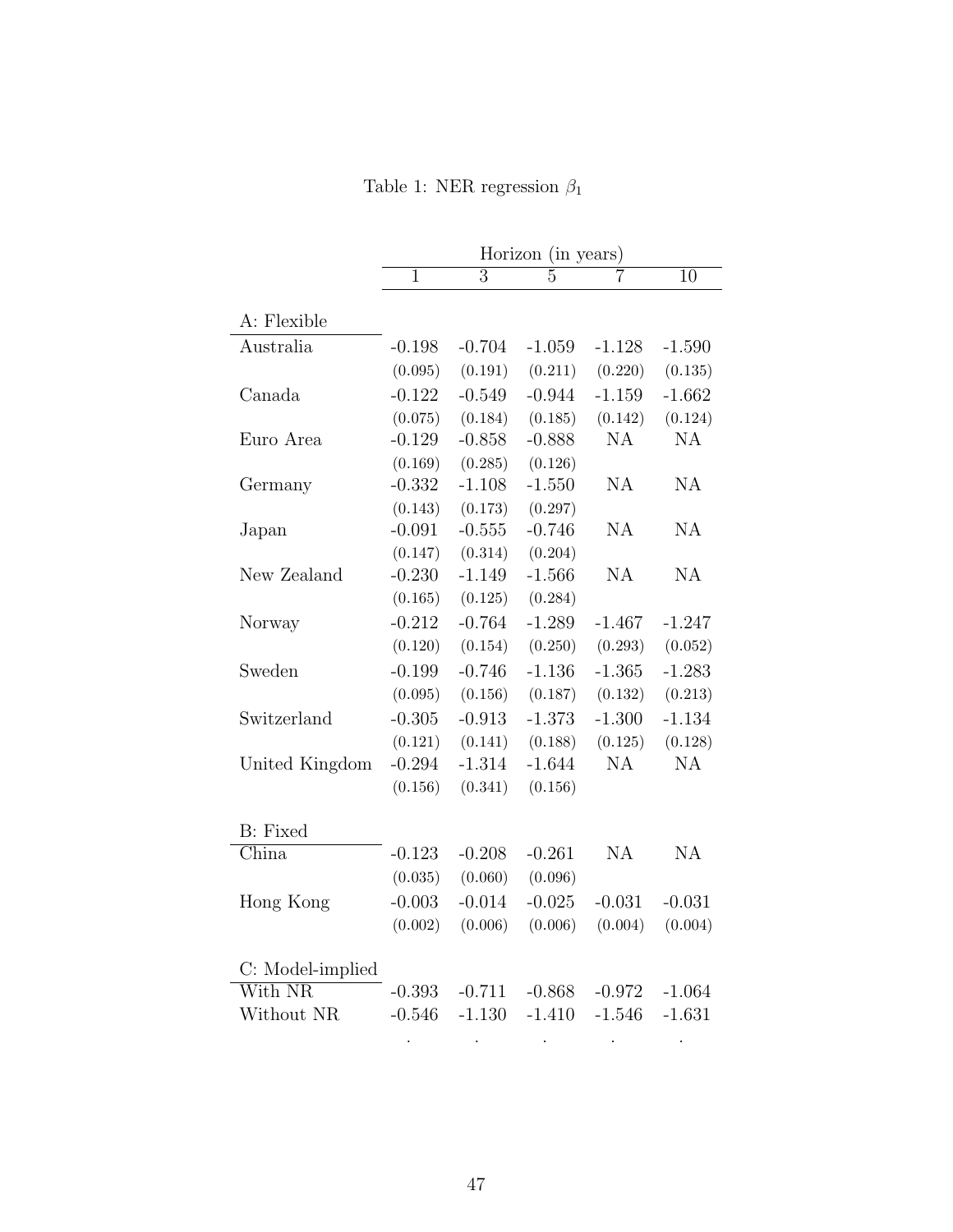Table 2: NER regression  $\mathbb{R}^2$ 

|                |              |       | Horizon (in years) |       |       |
|----------------|--------------|-------|--------------------|-------|-------|
|                | $\mathbf{1}$ | 3     | 5                  | 7     | 10    |
| A: Flexible    |              |       |                    |       |       |
| Australia      | 0.103        | 0.388 | 0.586              | 0.600 | 0.755 |
| Canada         | 0.078        | 0.349 | 0.590              | 0.687 | 0.878 |
| Euro Area      | 0.029        | 0.455 | 0.668              | NA    | ΝA    |
| Germany        | 0.188        | 0.561 | 0.824              | NA    | NА    |
| Japan          | 0.024        | 0.214 | 0.401              | NA    | ΝA    |
| New Zealand    | 0.099        | 0.559 | 0.752              | NA    | ΝA    |
| Norway         | 0.075        | 0.293 | 0.552              | 0.647 | 0.514 |
| Sweden         | 0.108        | 0.409 | 0.655              | 0.765 | 0.668 |
| Switzerland    | 0.150        | 0.447 | 0.710              | 0.794 | 0.712 |
| United Kingdom | 0.105        | 0.583 | 0.647              | NA    | ΝA    |
|                |              |       |                    |       |       |
| B: Fixed       |              |       |                    |       |       |
| China          | 0.260        | 0.291 | 0.445              | NA    | ΝA    |
| Hong Kong      | 0.043        | 0.320 | 0.618              | 0.762 | 0.765 |
|                |              |       |                    |       |       |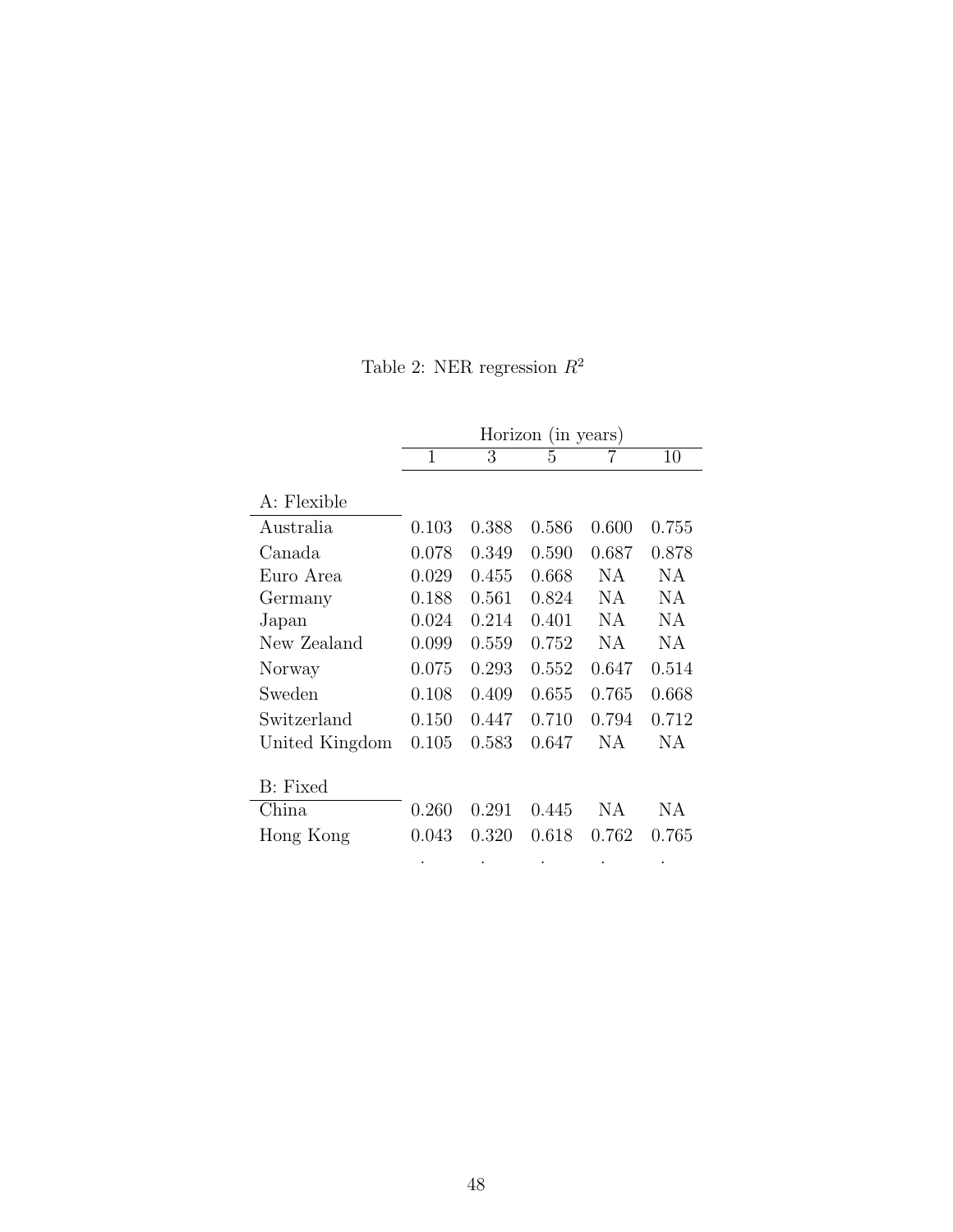|                  |              |                | Horizon (in years) |           |                 |
|------------------|--------------|----------------|--------------------|-----------|-----------------|
|                  | $\mathbf{1}$ | $\overline{3}$ | $\overline{5}$     | 7         | $\overline{10}$ |
|                  |              |                |                    |           |                 |
| A: Flexible      |              |                |                    |           |                 |
| Australia        | 0.011        | 0.046          | 0.098              | 0.198     | 0.484           |
|                  | (0.036)      | (0.094)        | (0.078)            | (0.083)   | (0.182)         |
| Canada           | 0.014        | 0.033          | 0.040              | 0.075     | 0.257           |
|                  | (0.015)      | (0.044)        | (0.064)            | (0.106)   | (0.183)         |
| Euro Area        | $-0.036$     | $-0.079$       | 0.028              | <b>NA</b> | <b>NA</b>       |
|                  | (0.006)      | (0.006)        | (0.010)            |           |                 |
| Germany          | $-0.217$     | $-0.274$       | $-0.217$           | NA        | <b>NA</b>       |
|                  | (0.131)      | (0.189)        | (0.252)            |           |                 |
| Japan            | $-0.003$     | 0.009          | 0.040              | NA        | NA              |
|                  | (0.012)      | (0.029)        | (0.026)            |           |                 |
| New Zealand      | $-0.010$     | $-0.066$       | $-0.089$           | NA        | <b>NA</b>       |
|                  | (0.012)      | (0.017)        | (0.012)            |           |                 |
| Norway           | $-0.066$     | $-0.153$       | $-0.112$           | $-0.058$  | $-0.061$        |
|                  | (0.030)      | (0.112)        | (0.170)            | (0.194)   | (0.205)         |
| Sweden           | 0.015        | 0.077          | 0.108              | 0.055     | $-0.022$        |
|                  | (0.022)      | (0.055)        | (0.096)            | (0.187)   | (0.211)         |
| Switzerland      | $-0.025$     | 0.005          | 0.078              | 0.097     | 0.008           |
|                  | (0.023)      | (0.056)        | (0.091)            | (0.163)   | (0.175)         |
| United Kingdom   | $-0.017$     | $-0.031$       | $-0.036$           | NA        | <b>NA</b>       |
|                  | (0.013)      | (0.046)        | (0.036)            |           |                 |
| <b>B</b> : Fixed |              |                |                    |           |                 |
| China            | $-0.427$     | $-0.926$       | $-1.052$           | NA        | <b>NA</b>       |
|                  | (0.194)      | (0.203)        | (0.072)            |           |                 |
| Hong Kong        | $-0.093$     | $-0.453$       | $-0.928$           | $-1.324$  | $-1.629$        |
|                  | (0.053)      | (0.141)        | (0.163)            | (0.143)   | (0.031)         |
| C: Model-implied |              |                |                    |           |                 |
| With NR          | 0.000        | 0.000          | 0.035              | 0.071     | 0.108           |
| Without NR       | 0.188        | 0.438          | 0.560              | 0.620     | 0.657           |
|                  |              |                |                    |           |                 |

Table 3: Relative price regression  $\beta_1$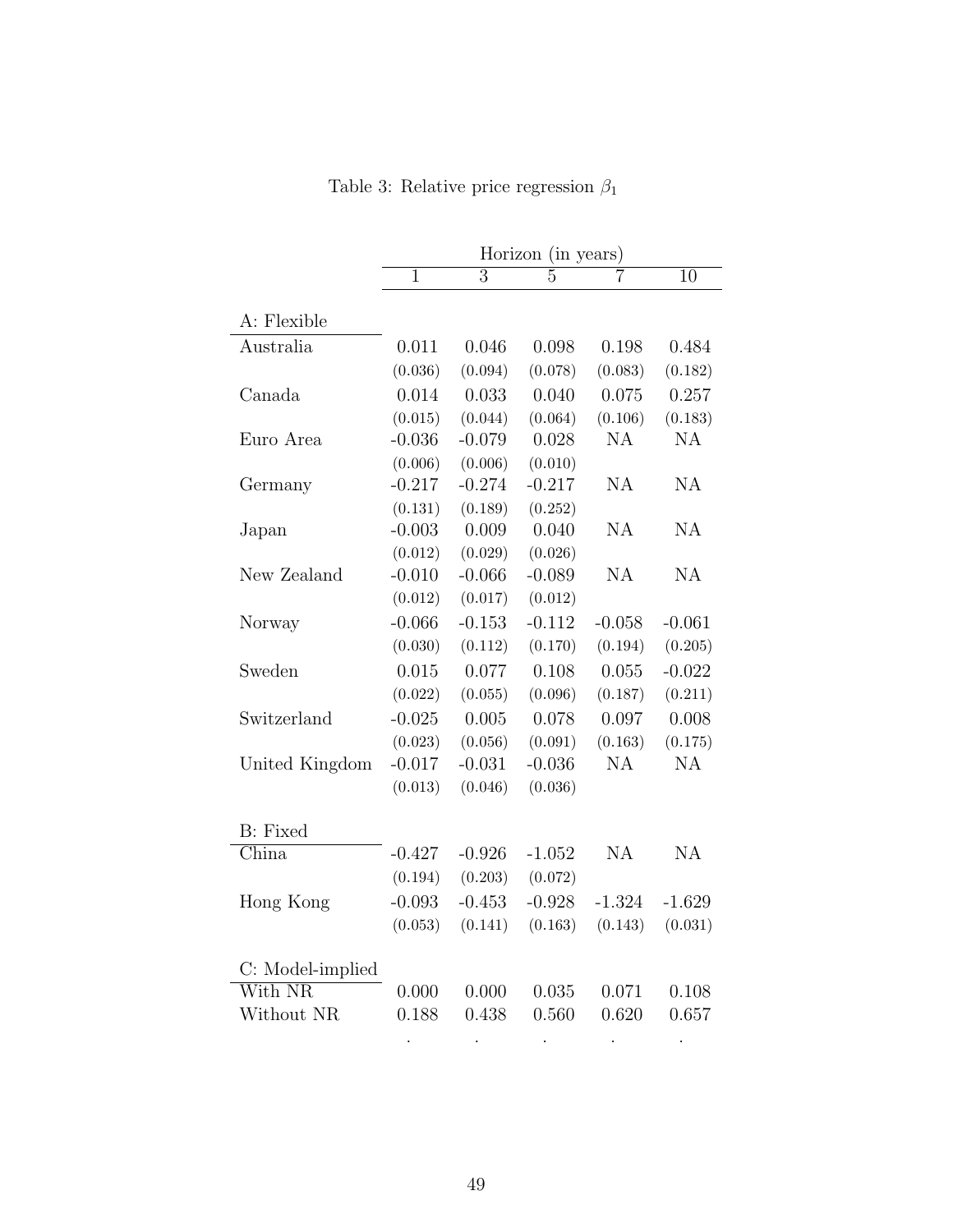|                |       |       | Horizon (in years) |       |       |
|----------------|-------|-------|--------------------|-------|-------|
|                | 1     | 3     | 5                  | 7     | 10    |
| A: Flexible    |       |       |                    |       |       |
| Australia      | 0.003 | 0.013 | 0.038              | 0.086 | 0.237 |
| Canada         | 0.011 | 0.016 | 0.014              | 0.024 | 0.102 |
| Euro Area      | 0.502 | 0.630 | 0.074              | NA    | ΝA    |
| Germany        | 0.162 | 0.109 | 0.062              | NА    | NА    |
| Japan          | 0.003 | 0.005 | 0.118              | NA    | ΝA    |
| New Zealand    | 0.020 | 0.345 | 0.664              | NA    | ΝA    |
| Norway         | 0.106 | 0.112 | 0.037              | 0.006 | 0.004 |
| Sweden         | 0.013 | 0.062 | 0.064              | 0.008 | 0.001 |
| Switzerland    | 0.033 | 0.000 | 0.023              | 0.025 | 0.000 |
| United Kingdom | 0.021 | 0.021 | 0.019              | NA    | NА    |
|                |       |       |                    |       |       |
| B: Fixed       |       |       |                    |       |       |
| China          | 0.369 | 0.667 | 0.910              | NА    | ΝA    |
| Hong Kong      | 0.126 | 0.374 | 0.660              | 0.878 | 0.990 |
|                |       |       |                    |       |       |

Table 4: Relative price regression  $\mathbb{R}^2$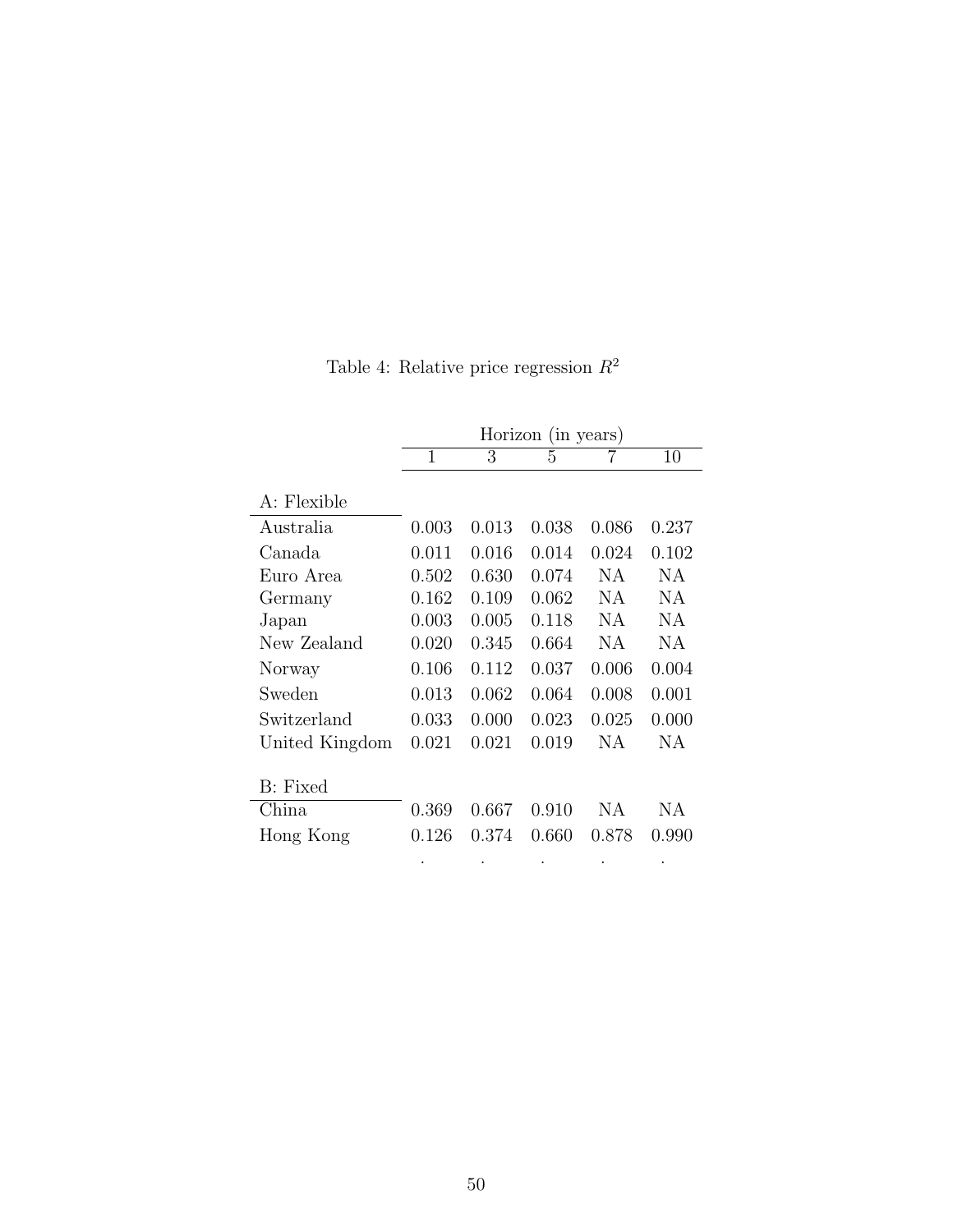|           |          | Horizon (in years)            |          |
|-----------|----------|-------------------------------|----------|
|           | 1        | 3                             | 5        |
|           |          |                               |          |
| $\beta_1$ |          |                               |          |
| France    | $-0.245$ | $-1.029$                      | $-1.248$ |
|           | (0.126)  | (0.174)                       | (0.158)  |
| Italy     | $-0.158$ | $-0.433$                      | $-0.555$ |
|           |          | $(0.046)$ $(0.072)$ $(0.038)$ |          |
| Ireland   | $-0.302$ | $-0.829$                      | $-1.089$ |
|           | (0.089)  | (0.086)                       | (0.096)  |
| Portugal  | $-0.223$ | $-0.650$                      | $-0.819$ |
|           | (0.057)  | (0.063)                       | (0.035)  |
| Spain     | $-0.149$ | $-0.411$                      | $-0.617$ |
|           | (0.031)  | (0.075)                       | (0.063)  |
|           |          |                               |          |
| $\,R^2$   |          |                               |          |
| France    | 0.151    | 0.642                         | 0.795    |
| Italy     | 0.386    | 0.695                         | 0.798    |
| Ireland   | 0.417    | 0.727                         | 0.838    |
| Portugal  | 0.475    | 0.849                         | 0.933    |
| Spain     | 0.483    | 0.747                         | 0.880    |
|           |          |                               |          |

Table 5: Euro area relative price regression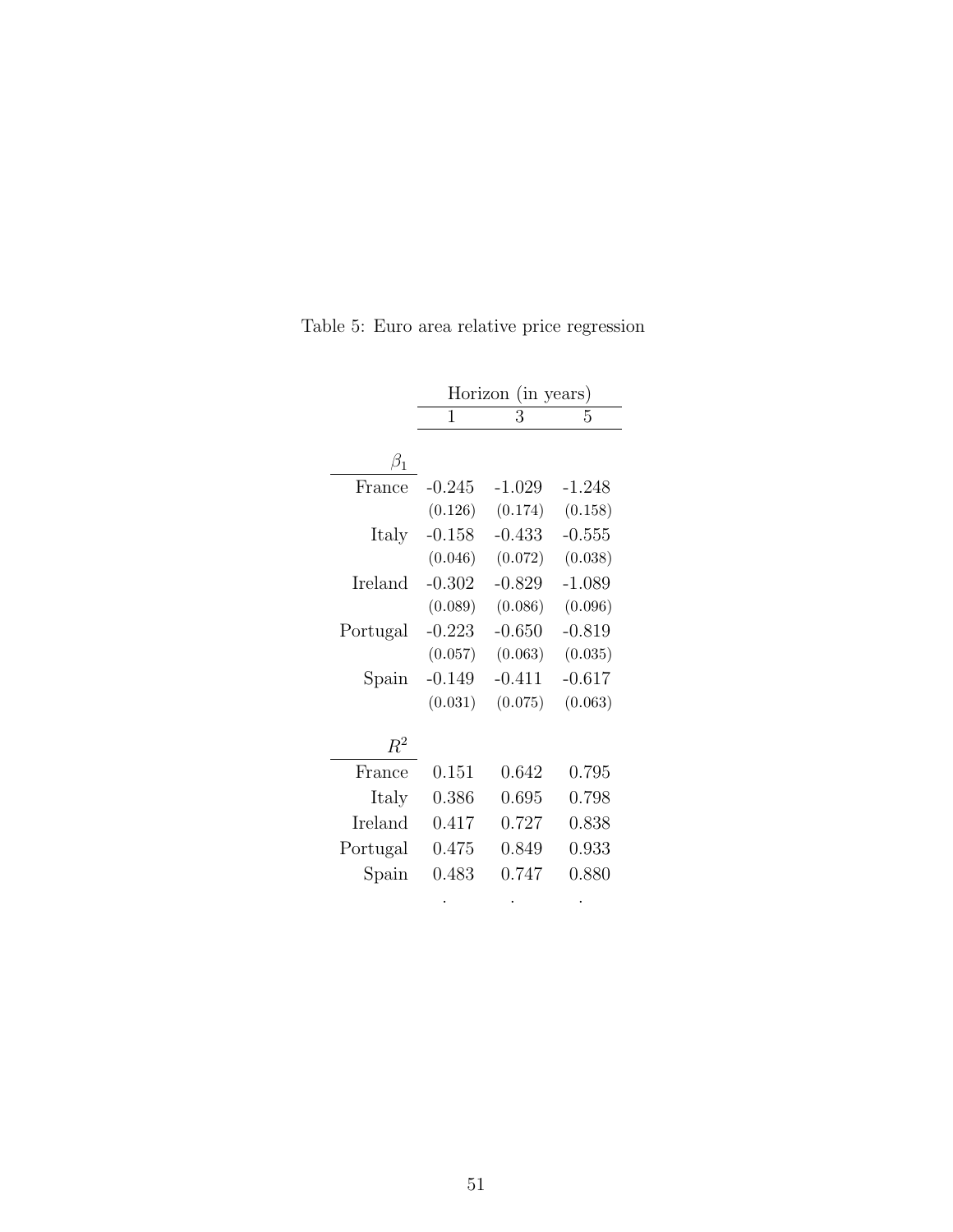| Parameter        | Value          | Model counterpart                          |
|------------------|----------------|--------------------------------------------|
| $\sigma_M$       | 10.62          | Elasticity of money demand                 |
| $\mu$            | 1              | Steady state money stock                   |
| $\beta$          | $1.03^{-0.25}$ | Steady state interest rate                 |
| $\boldsymbol{h}$ | 0.65           | Consumption persistence                    |
| $\sigma$         | 1              | log utility                                |
| $\phi$           | 1              | Disutility of labor                        |
| $\gamma$         | 0.75           | Policy rate smoothing                      |
| $\theta\pi$      | 1.5            | Taylor principle                           |
| $\nu$            | 6              | Intermediate goods firm's markups          |
| $\rho_{\eta}$    | 0.9            | Persistence of interest rate differential  |
| $\rho$           | $\frac{1}{3}$  | Substitutability of home and foreign goods |
| ξ                | 0.6            | Frequency of price adjustment              |
| $\phi_B$         | 0.001          | Cost of foreign bond holdings              |
| $\nu_L$          | 11             | Differentiated wage markup                 |
| $\xi_W$          | 0.65           | Frequency of wage adjustment               |

Table 6: Calibrated Parameters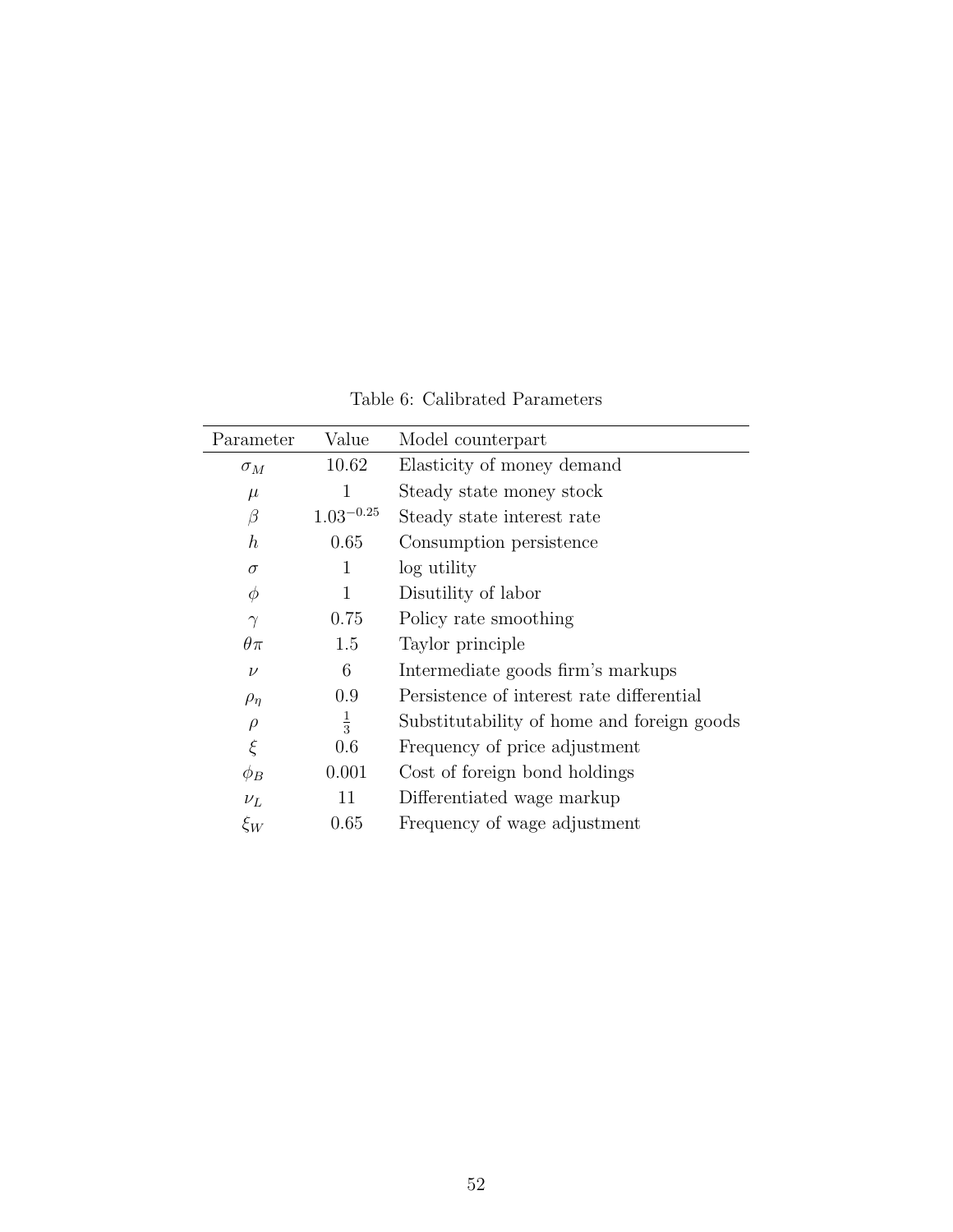|                | $\varrho$ | $\sigma$ |
|----------------|-----------|----------|
| Australia      | 0.897     | 0.324    |
|                | (0.040)   | (0.023)  |
| Canada         | 0.741     | 0.277    |
|                | (0.093)   | (0.020)  |
| Euro Area      | 0.953     | 0.091    |
|                | (0.033)   | (0.003)  |
| Germany        | 0.942     | 0.304    |
|                | (0.040)   | (0.033)  |
| Japan          | 0.834     | 0.355    |
|                | (0.098)   | (0.040)  |
| New Zealand    | 0.905     | 0.163    |
|                | (0.044)   | (0.009)  |
| Norway         | 0.846     | 0.431    |
|                | (0.082)   | (0.029)  |
| Sweden         | 0.757     | 0.603    |
|                | (0.168)   | (0.136)  |
| Switzerland    | 0.944     | 0.309    |
|                | (0.041)   | (0.021)  |
| United Kingdom | 0.855     | 0.119    |
|                | (0.059)   | (0.003)  |

Table 7: Relative interest rate regressions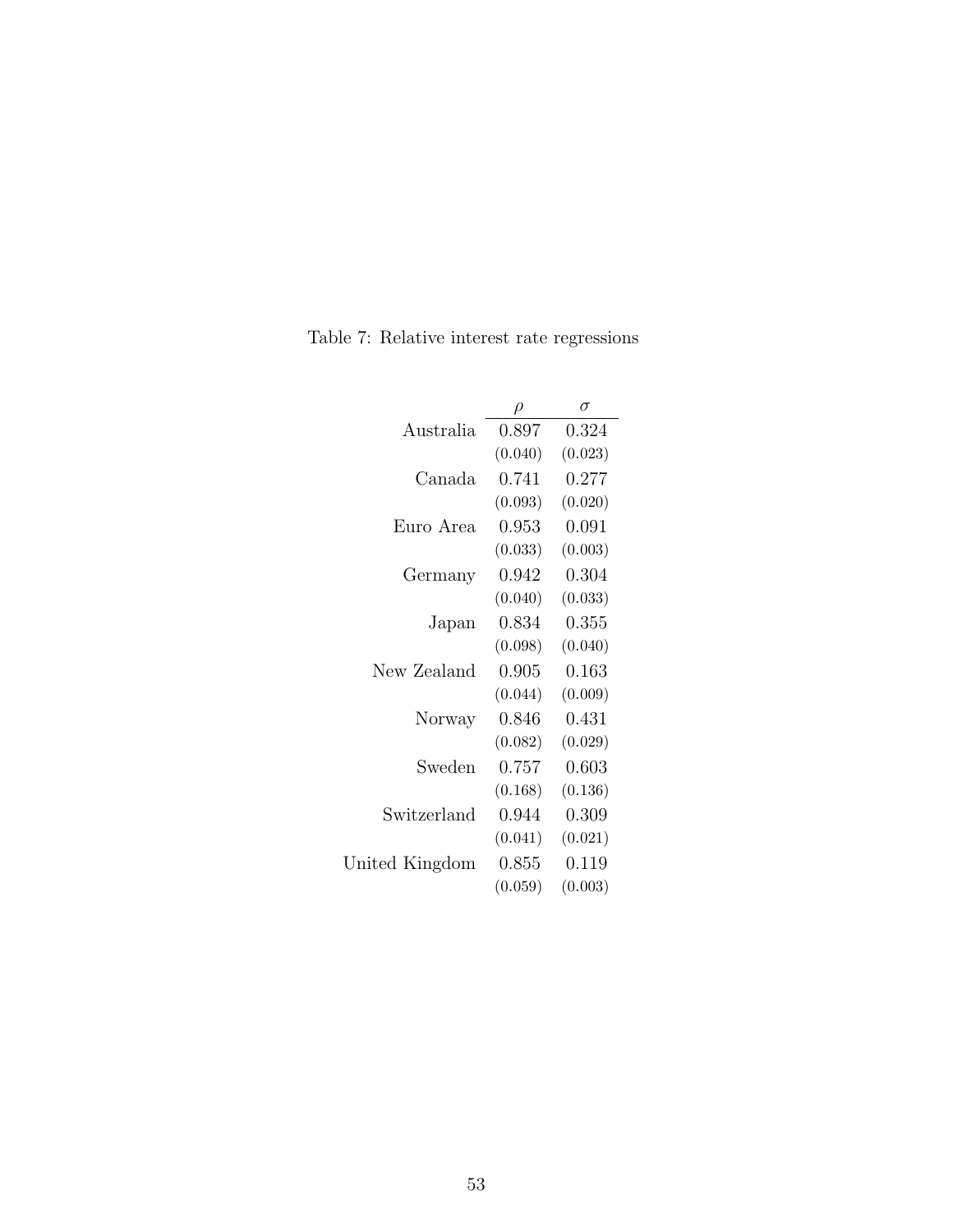Table 8: Fama regression statistics

|                | $\beta_0$ | $\beta_1$ |
|----------------|-----------|-----------|
| Australia      | 0.005     | $-0.352$  |
|                | (0.005)   | (0.419)   |
| Canada         | 0.001     | $-0.387$  |
|                | (0.003)   | (0.523)   |
| Euro Area      | $-0.013$  | $-5.011$  |
|                | (0.006)   | (1.849)   |
| Germany        | $-0.004$  | $-0.630$  |
|                | (0.009)   | (0.898)   |
| Japan          | $-0.031$  | $-2.982$  |
|                | (0.010)   | (0.793)   |
| New Zealand    | 0.013     | $-2.412$  |
|                | (0.011)   | (1.459)   |
| Norway         | $-0.001$  | $-0.033$  |
|                | (0.005)   | (0.657)   |
| Sweden         | 0.001     | 0.586     |
|                | (0.005)   | (0.834)   |
| Switzerland    | $-0.012$  | $-0.583$  |
|                | (0.007)   | (0.499)   |
| United Kingdom | $-0.004$  | $-0.090$  |
|                | (0.006)   | (1.632)   |

Table 9: Estimated Parameters

|            | Parameter Value, Flexible Prices Values, Sticky Prices |       |
|------------|--------------------------------------------------------|-------|
| $\rho_A$   | 0.895                                                  | 0.958 |
| $\sigma_A$ | 0.018                                                  | 0.014 |
| $\sigma_n$ | 0.005                                                  | 0.003 |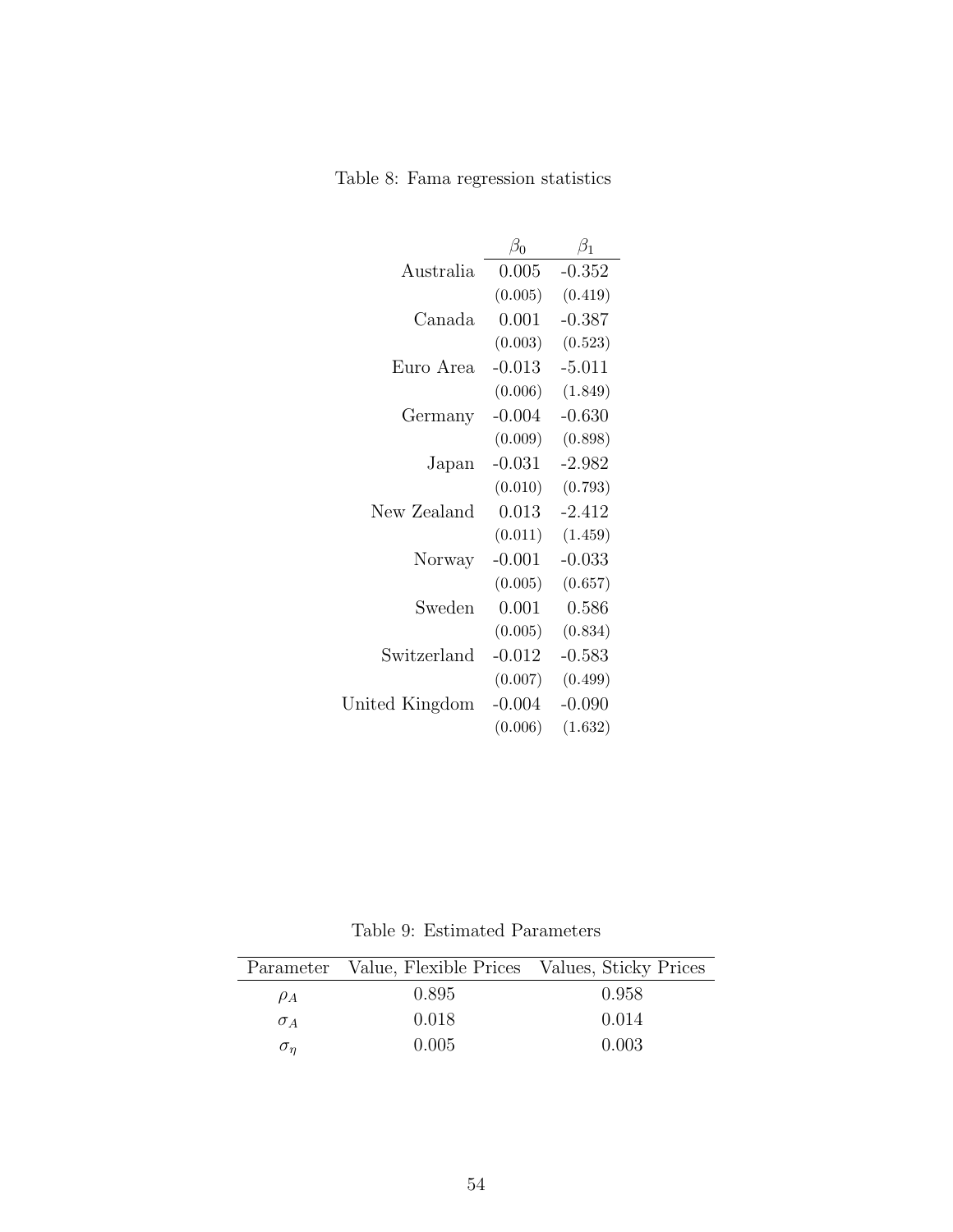|        |            |         |        | Horizon (in years) |          |          |          |          |          |
|--------|------------|---------|--------|--------------------|----------|----------|----------|----------|----------|
| Model  | Nominal    | Asset   | Mon.   | Shock              |          | 3        | 5        |          | 10       |
|        | Rigidities | Markets | Pol.   |                    |          |          |          |          |          |
| Small  | None       | $\rm C$ | Taylor | Tech.              | $-0.512$ | $-1.270$ | $-1.772$ | $-2.106$ | $-2.408$ |
| Small  | None       | $\rm C$ | Money  | Tech.              | $-0.103$ | $-0.255$ | $-0.355$ | $-0.422$ | $-0.483$ |
| Small  | None       | $\rm C$ | Taylor | Gov.               | $-0.512$ | $-1.270$ | $-1.772$ | $-2.106$ | $-2.408$ |
| Small  | Prices     | Ι       | Taylor | Tech.              | $-0.614$ | $-1.438$ | $-1.983$ | $-2.346$ | $-2.678$ |
| Small  | Prices     | Ι       | Taylor | Spread             | $-1.008$ | $-1.010$ | $-1.010$ | $-1.010$ | $-1.010$ |
| Small  | Prices     | Ι       | Taylor | Mon. Pol.          | $-0.525$ | $-0.549$ | $-0.549$ | $-0.549$ | $-0.549$ |
| Medium | W, P       | Ι       | Taylor | Tech.              | $-0.538$ | $-1.096$ | $-1.377$ | $-1.549$ | $-1.692$ |
| Medium | W, P       | Ι       | Taylor | Spread             | $-0.023$ | 0.271    | 0.431    | 0.501    | 0.539    |
| Medium | None       |         | Taylor | Tech.              | $-0.546$ | $-1.130$ | $-1.410$ | $-1.546$ | $-1.631$ |

Table 10: Single-shock model-implied NER regression  $\beta_1$ 

Note: The column labeled 'Model' gives information about the model used in each row. A 'Small' model means that there were no labor monopolies, habit formation, or interest rate smoothing, whereas a 'Medium' model includes these features. The column labeled 'Nominal Rigidities' gives information about which nominal rigidities are included in the model, if any. A value of 'P, W' means that both prices and wages are sticky. The column labeled 'Asset Markets' gives information about if asset markets are complete (C) or incomplete (I). The column labeled 'Mon. Pol.' gives information about the monetary policy rule assumed in each economy, where 'Taylor' means a Taylor rule and 'Money' means a money growth rule. The column labeled 'Shock' gives information about the only shock in the economy. 'Tech.' means technology, 'Gov.' means government spending, 'Mon. Pol.' means monetary policy, and 'Spread' means the spread shock,  $\eta_t.$